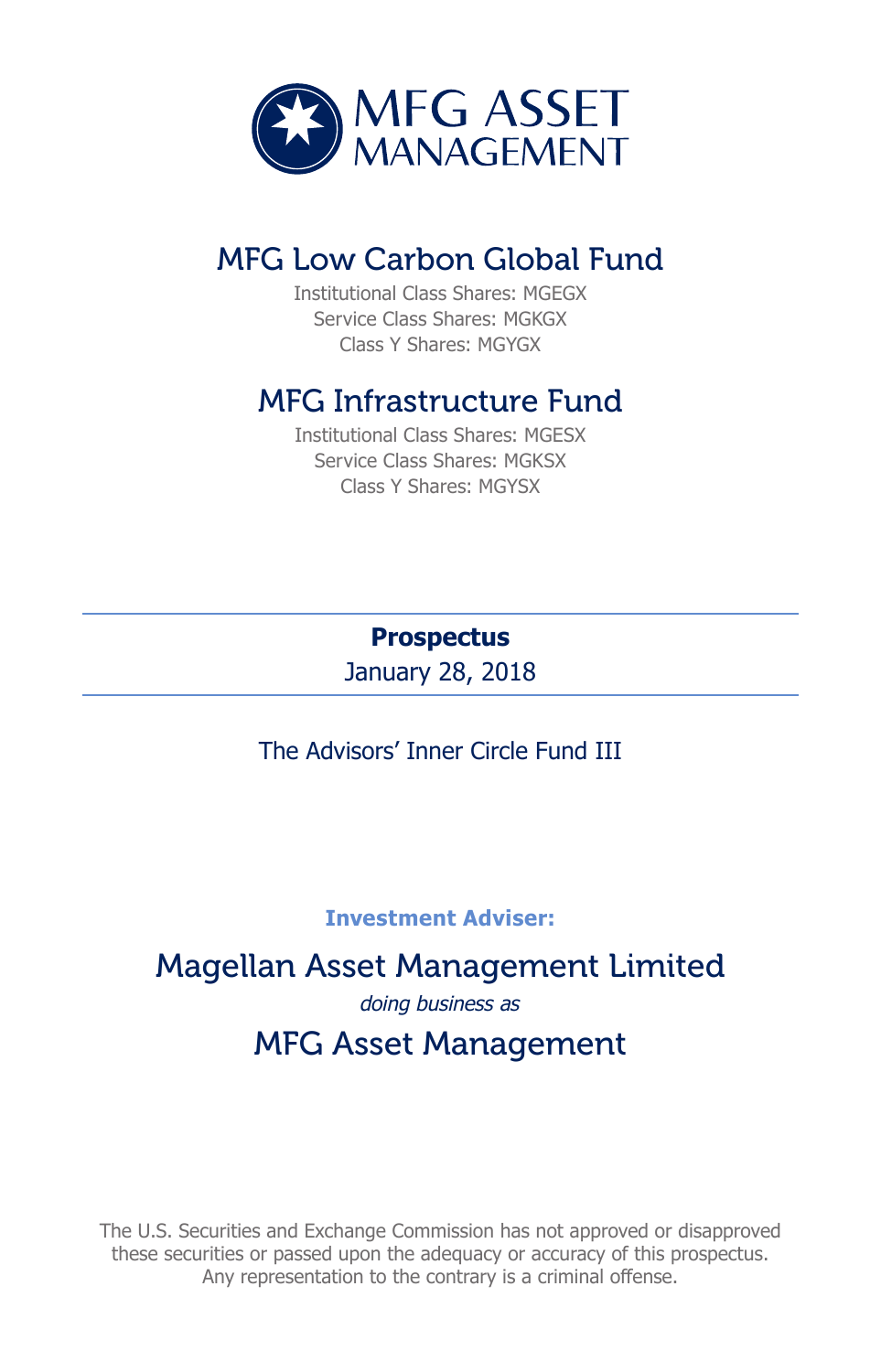# About This Prospectus

This prospectus has been arranged into different sections so that you can easily review this important information. For detailed information about each Fund, please see: Page

|                                                                 | 1              |
|-----------------------------------------------------------------|----------------|
|                                                                 | $\mathbf{1}$   |
|                                                                 | $\mathbf{1}$   |
|                                                                 | $\overline{3}$ |
|                                                                 | $\overline{4}$ |
|                                                                 | 8              |
|                                                                 | 8              |
|                                                                 | 8              |
|                                                                 | 9              |
|                                                                 | 9              |
|                                                                 | $\mathbf{Q}$   |
|                                                                 | 11             |
|                                                                 | 12             |
|                                                                 | 15             |
|                                                                 | 15             |
|                                                                 | 15             |
|                                                                 |                |
| Summary Information about the Purchase and Sale of Fund Shares, |                |
| Taxes and Financial Intermediary Compensation                   | 16             |
| More Information about the Funds' Investment Objectives         |                |
|                                                                 | 17             |
|                                                                 | 18             |
|                                                                 | 22             |
|                                                                 | 22             |
|                                                                 | 23             |
| Related Performance Data of the Adviser                         | 24             |
| Purchasing, Selling and Exchanging Fund Shares                  | 26             |
|                                                                 | 36             |
|                                                                 | 38             |
|                                                                 | 43             |
|                                                                 | 44             |
|                                                                 | 46             |
|                                                                 | 47             |
| How to Obtain More Information About the Funds Back Cover       |                |

As of the date of this prospectus, the MFG Low Carbon Global Fund, and Institutional Class Shares and Class Y Shares of the MFG Infrastructure Fund, are not available for purchase.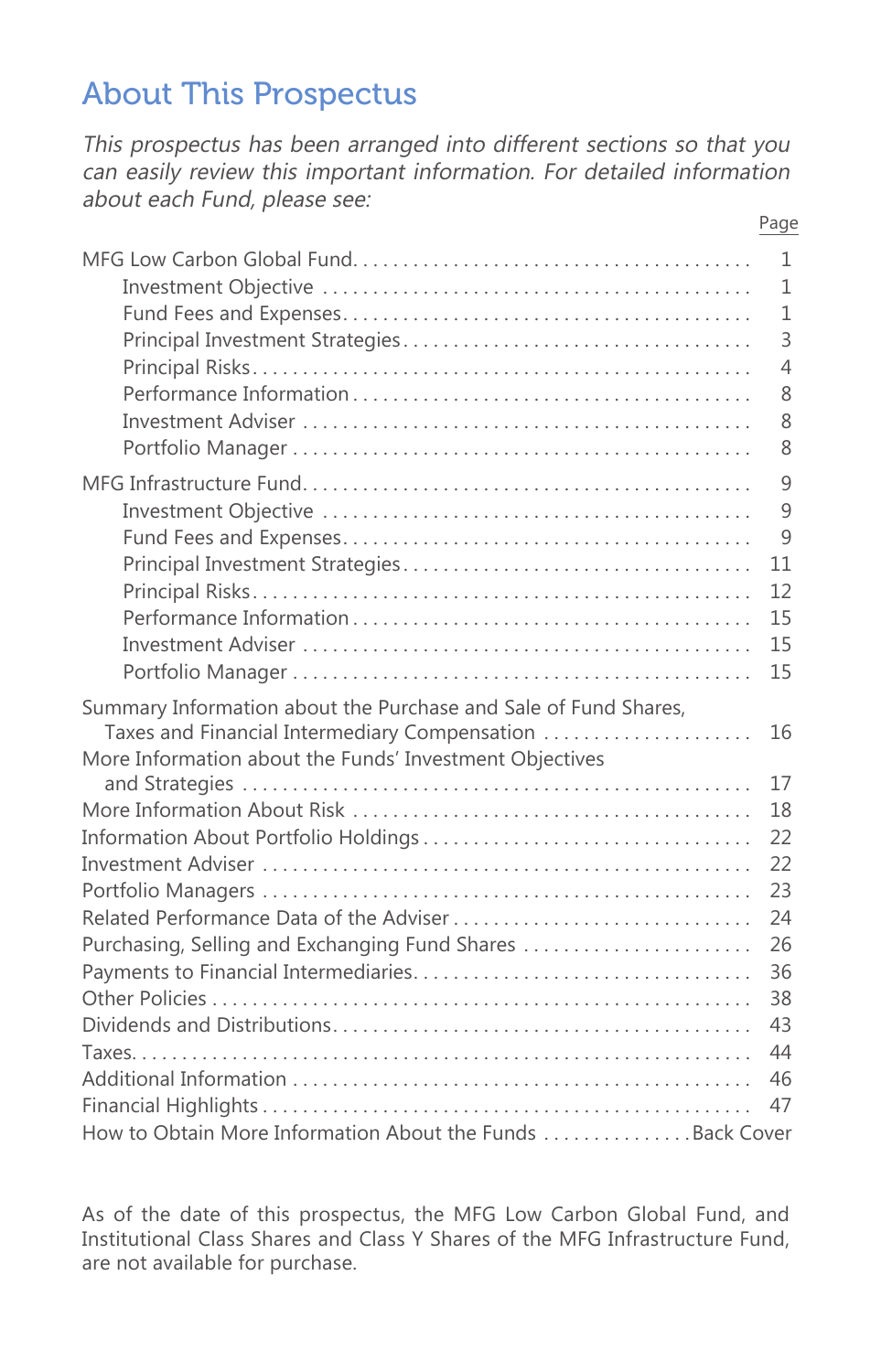# MFG Low Carbon Global Fund

### Investment Objective

The MFG Low Carbon Global Fund (the "Low Carbon Global Fund" or the "Fund") seeks attractive risk-adjusted returns over the medium to long term within a low carbon framework, while reducing the risk of permanent capital loss.

### Fund Fees and Expenses

This table describes the fees and expenses that you may pay if you buy and hold shares of the Fund.

#### Shareholder Fees (fees paid directly from your investment)

| Redemption Fee (as a percentage of amount redeemed, if shares redeemed |          |
|------------------------------------------------------------------------|----------|
| have been held for 30 days or less)                                    | $2.00\%$ |

#### Annual Fund Operating Expenses (expenses that you pay each year as a percentage of the value of your investment)

|                                                                                                      |             | <b>Institutional</b><br><b>Class Shares</b> |       | <b>Service</b><br><b>Class Shares</b> |       | <b>Class Y Shares</b> |
|------------------------------------------------------------------------------------------------------|-------------|---------------------------------------------|-------|---------------------------------------|-------|-----------------------|
| <b>Management Fees</b>                                                                               |             | 0.80%                                       |       | 0.80%                                 |       | 0.80%                 |
| Distribution and/or Service (12b-1) Fees                                                             |             | <b>None</b>                                 |       | <b>None</b>                           |       | 0.25%                 |
| <b>Other Expenses</b>                                                                                |             | 3.26%                                       |       | 3.41%                                 |       | 3.41%                 |
| <b>Shareholder Servicing Fees</b>                                                                    | <b>None</b> |                                             | 0.15% |                                       | 0.15% |                       |
| Other Operating Expenses <sup>1</sup>                                                                | 3.26%       |                                             | 3.26% |                                       | 3.26% |                       |
| <b>Total Annual Fund Operating Expenses</b>                                                          |             | 4.06%                                       |       | 4.21%                                 |       | 4.46%                 |
| Less Fee Reductions and/or Expense<br>Reimbursements <sup>2</sup>                                    |             | $(3.26)\%$                                  |       | $(3.26)\%$                            |       | (3.26)%               |
| <b>Total Annual Fund Operating Expenses</b><br>After Fee Reductions and/or Expense<br>Reimbursements |             | $0.80\%$                                    |       | 0.95%                                 |       | $1.20\%$              |

 $1$  Other Operating Expenses are based on estimated amounts for the current fiscal year.

<sup>2</sup> Magellan Asset Management Limited, doing business as MFG Asset Management ("MFG Asset Management" or the "Adviser"), the Fund's investment adviser, has contractually agreed to waive fees and/or reimburse expenses to the extent necessary to keep Total Annual Fund Operating Expenses (excluding interest, taxes, brokerage commissions, 12b-1 Fees, Shareholder Servicing Fees, acquired fund fees and expenses and non-routine expenses (collectively, "excluded expenses")) from exceeding 0.80% of the average daily net assets of each of the Fund's share classes until January 31, 2019 (the "contractual expense limit"). In addition, the Adviser may receive from the Fund the difference between the Total Annual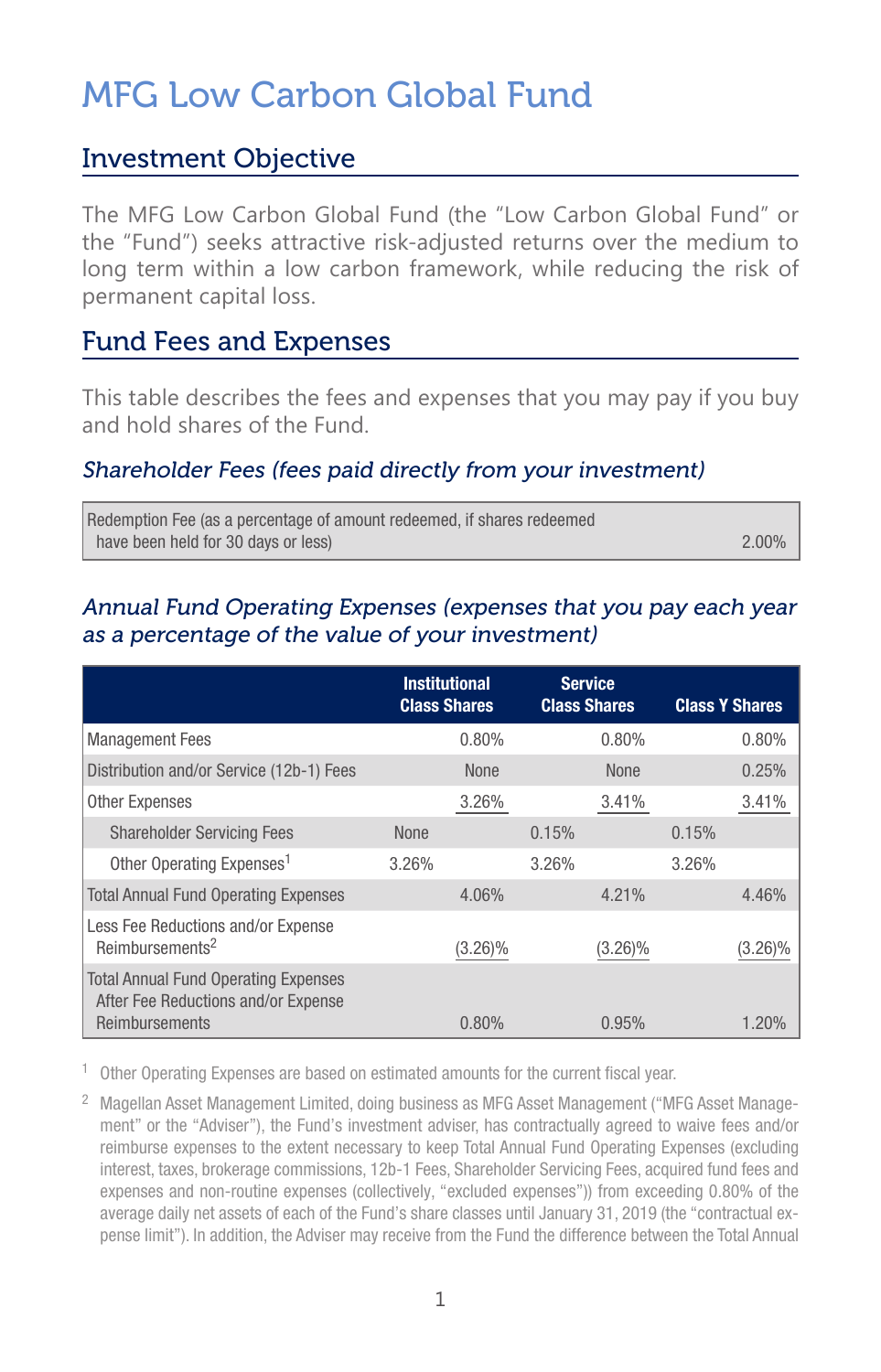Fund Operating Expenses (not including excluded expenses) and the contractual expense limit to recoup all or a portion of its prior fee waivers or expense reimbursements made during the three-year period preceding the recoupment if at any point Total Annual Fund Operating Expenses (not including excluded expenses) are below the contractual expense limit (i) at the time of the fee waiver and/or expense reimbursement and (ii) at the time of the recoupment. This agreement may be terminated: (i) by the Board of Trustees (the "Board") of The Advisors' Inner Circle Fund III (the "Trust"), for any reason at any time; or (ii) by the Adviser, upon ninety (90) days' prior written notice to the Trust, effective as of the close of business on January 31, 2019.

#### Example

This Example is intended to help you compare the cost of investing in the Fund with the cost of investing in other mutual funds.

The Example assumes that you invest \$10,000 in the Fund for the time periods indicated and then redeem all of your shares at the end of those periods. The Example also assumes that your investment has a 5% return each year and that the Fund's operating expenses (including one year of capped expenses in each period) remain the same. Although your actual costs may be higher or lower, based on these assumptions your costs would be:

|                            | 1 Year | 3 Years |
|----------------------------|--------|---------|
| Institutional Class Shares | \$82   | \$936   |
| Service Class Shares       | \$97   | \$980   |
| Class Y Shares             | \$122  | \$1,053 |

#### Portfolio Turnover

The Fund pays transaction costs, such as commissions, when it buys and sells securities (or "turns over" its portfolio). A higher portfolio turnover rate may indicate higher transaction costs and may result in higher taxes when Fund shares are held in a taxable account. These costs, which are not reflected in total annual Fund operating expenses or in the example, affect the Fund's performance. Because the Fund was not in operation as of the fiscal year ended September 30, 2017, it does not have portfolio turnover information to report.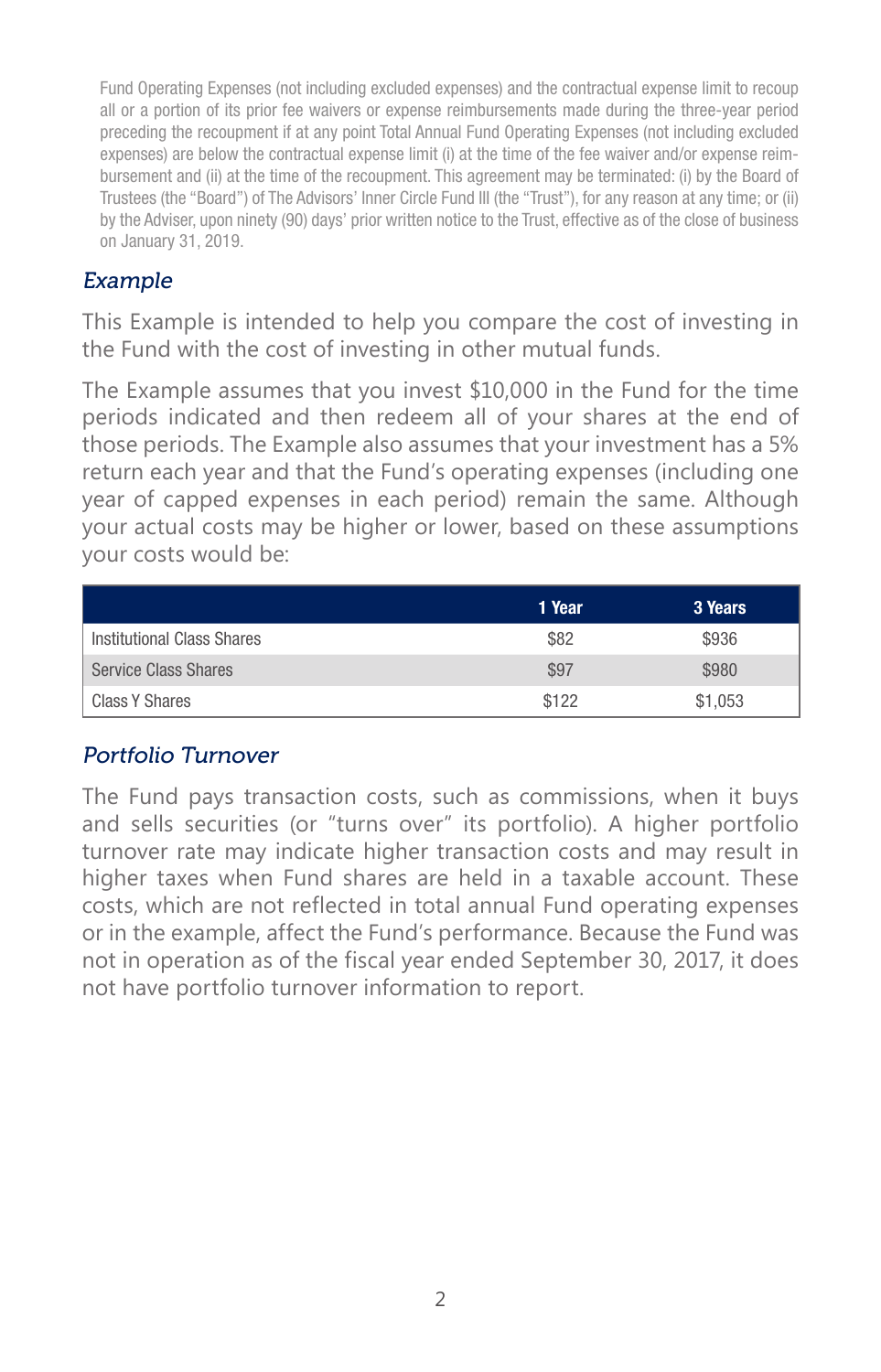# Principal Investment Strategies

The Fund primarily invests in equity securities of issuers listed on U.S. and international stock markets. Such equity securities are typically common stocks, but may include equity swaps and other instruments with economic characteristics similar to common stocks. Under normal circumstances, the Fund invests in at least three countries, including the United States, and invests at least 40% (or, if conditions are not favorable, at least 30%) of its assets in non-U.S. companies. The Fund considers a "non-U.S. company" to be a company: (a) that is organized under the laws of a non-U.S. country; (b) whose principal trading market is in a non-U.S. country or (c) that has a majority of its assets, or that derives a significant portion of its revenue or profits from businesses, investments or sales, outside of the United States. The Fund may invest in forward foreign currency contracts for currency hedging purposes and swaps to gain or hedge exposure to equity securities or stock markets. The Fund also may, but does not currently intend to, purchase or sell futures contracts and engage in short sales on exchange traded funds to reduce risks associated with the Fund's investments. The Fund may hold up to 20% of its net assets in cash.

The Fund seeks to achieve its investment objective through an integrated investment approach that incorporates four key elements:

1. Industry and company research.

The Adviser employs a bottom-up analytical approach that involves an assessment of a company's competitive advantages resulting in a quality rating determined by the Adviser's investment committee and a valuation of the company based on the Adviser's financial forecasts for a company. The Adviser determines a company's quality rating based on its analysis of a number of assessed criteria, including for example, the company's sustainable competitive advantage, return on invested capital, operating and financial leverage, predictability of cash-flows and earnings, management and board track record on deployment of capital, growth potential, as well as environmental, social and governance issues.

2. Macroeconomic research.

The Adviser undertakes macroeconomic research and incorporates its assessment of macroeconomic related risk in overall portfolio decisions.

3. Portfolio construction.

The Adviser designs the Fund's portfolio to have lower historical volatility than that exhibited by world equity markets, as measured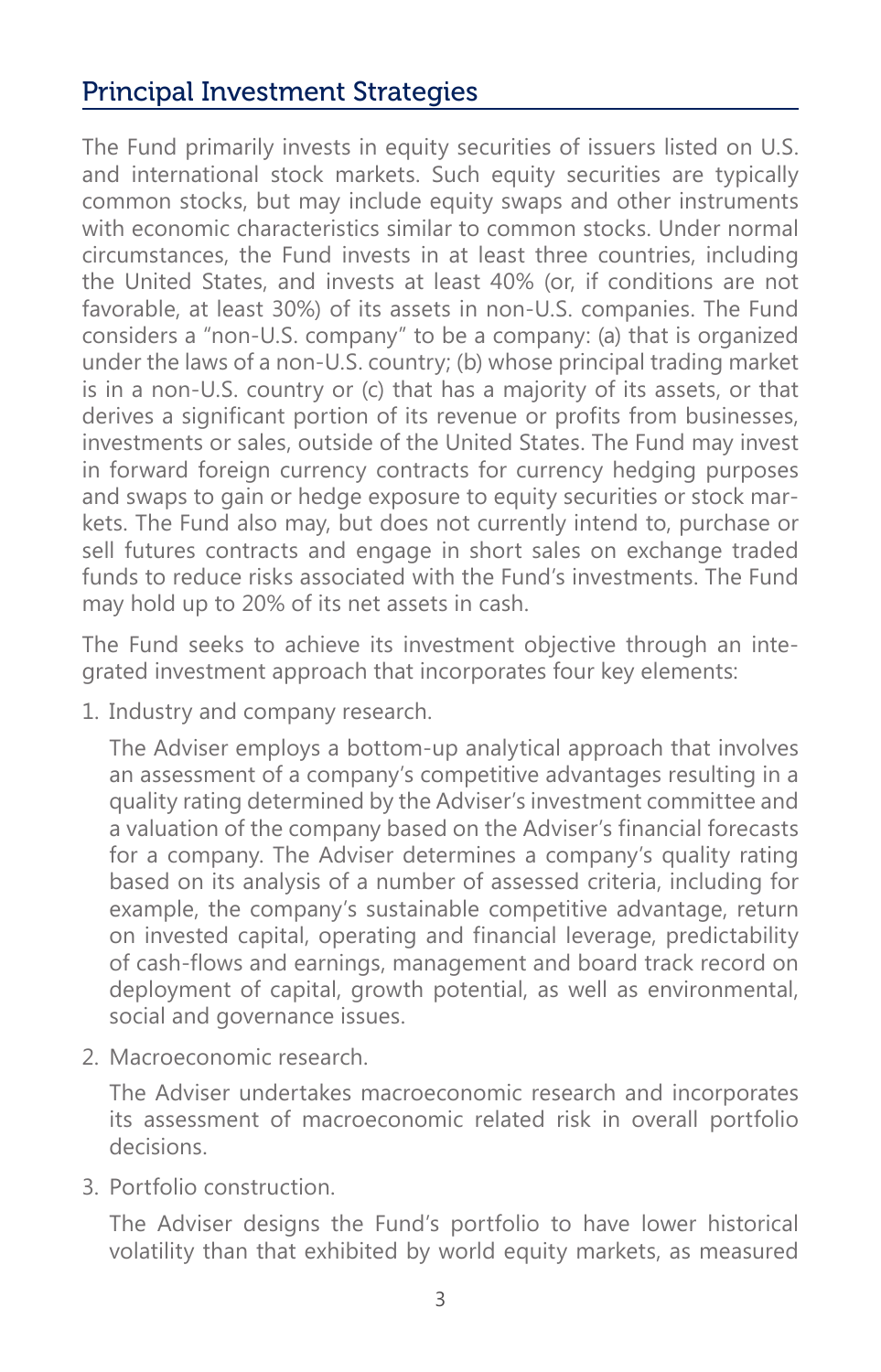against the MSCI World Index, and incorporates portfolio risk controls that limit total exposure to individual investments or investments in aggregate that, in the Adviser's opinion, would lead to a concentration of risk.

4. Low carbon framework.

The Adviser incorporates a proprietary low carbon emissions overlay into portfolio construction by (a) screening out companies based on their carbon emissions intensity, which is based on their carbon emissions per unit of revenue, with the screening threshold based on globally agreed upon climate goals, (b) limiting the portfolio's weighted average carbon emissions intensity through a carbon emissions intensity cap and (c) excluding companies with fossil fuel exposures or interests, for example, companies engaged in the extraction, storage and transportation of fossil fuels. The Adviser may adjust its framework over time as carbon reduction goals evolve or as it otherwise deems appropriate.

The portfolio is designed to consist of securities of 20-50 companies that the Adviser believes are of high quality and incorporates a proprietary low carbon emissions overlay into its construction. The Adviser believes high quality companies are those that tend to be market leaders in their industry, earn returns on capital above the cost of capital, and have long term and sustainable competitive advantages. The Fund is non-diversified and, therefore, may invest a greater percentage of its assets in a particular issuer than a diversified fund.

# Principal Risks

As with all mutual funds, there is no guarantee that the Fund will achieve its investment objective. You could lose money by investing in the Fund. **A Fund share is not a bank deposit and it is not insured or guaranteed by the Federal Deposit Insurance Corporation or any government agency.** The principal risk factors affecting shareholders' investments in the Fund are set forth below.

**Active Management Risk –** The Fund is subject to the risk that the Adviser's judgments about the attractiveness, value, or potential appreciation of the Fund's investments may prove to be incorrect. If the investments selected and strategies employed by the Fund fail to produce the intended results, the Fund could underperform in comparison to its benchmark index or other funds with similar objectives and investment strategies.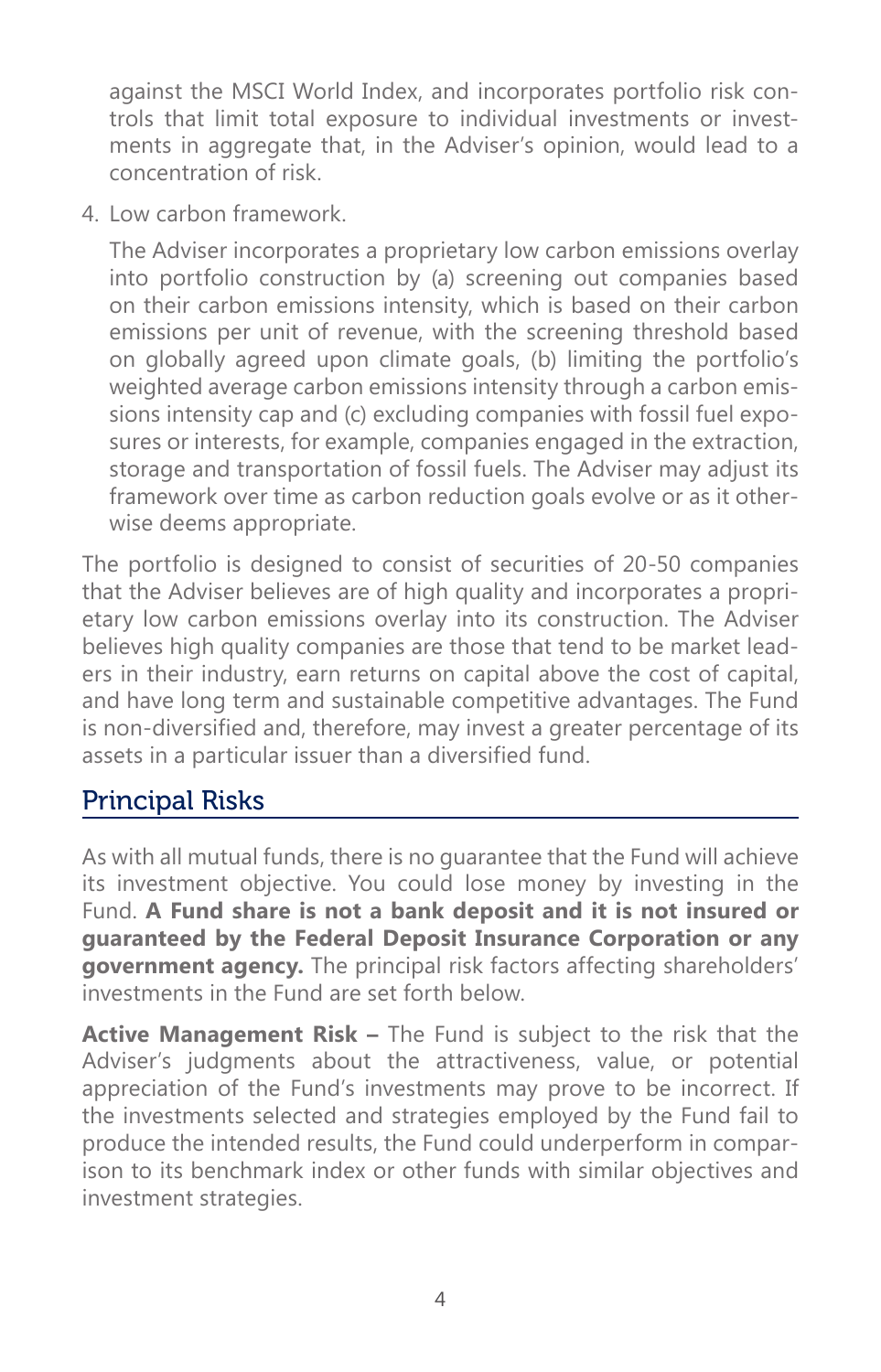**Counterparty Risk –** There is a risk that the Fund may incur a loss arising from the failure of another party to a contract (the counterparty) to meet its obligations. Counterparty risk arises primarily from investments in cash held at the Fund's custodian, derivatives and currency transactions. Substantial losses can be incurred if a counterparty fails to deliver on its contractual obligations.

**Derivatives Risk –** The Fund's use of futures contracts, forwards contracts and swaps is subject to market risk, leverage risk, correlation risk and liquidity risk. In addition, the Fund's use of derivatives for hedging purposes is subject to hedging risk. Market risk is described below. Leverage risk is the risk that the use of leverage may amplify the effects of market volatility on the Fund's share price and may also cause the Fund to liquidate portfolio positions when it would not be advantageous to do so in order to satisfy its obligations. Correlation risk is the risk that changes in the value of the derivative may not correlate perfectly or at all with the underlying asset, rate or index. Liquidity risk is described below. Hedging risk is the risk that derivative instruments used for hedging purposes may also limit any potential gain that may result from the increase in value of the hedged asset. To the extent that the Fund engages in hedging strategies, there can be no assurance that such strategies will be effective or that there will be a hedge in place at any given time. The Fund's use of forward contracts and swaps is also subject to counterparty risk and valuation risk. Counterparty risk is described above. Valuation risk is the risk that the derivative may be difficult to value. Each of these risks could cause the Fund to lose more than the principal amount invested in a derivative instrument.

**Equity Risk –** Since it purchases equity securities, the Fund is subject to the risk that stock prices may fall over short or extended periods of time. Historically, the equity market has moved in cycles, and the value of the Fund's securities may fluctuate from day to day. Individual companies may report poor results or be negatively affected by industry and/or economic trends and developments. The prices of securities issued by such companies may suffer a decline in response. These factors contribute to price volatility, which is a principal risk of investing in the Fund.

**Foreign Currency Risk –** As a result of the Fund's investments in securities denominated in, and/or receiving revenues in, foreign currencies, the Fund will be subject to currency risk. Currency risk is the risk that foreign currencies will decline in value relative to the U.S. dollar, in which case the dollar value of an investment in the Fund would be adversely affected.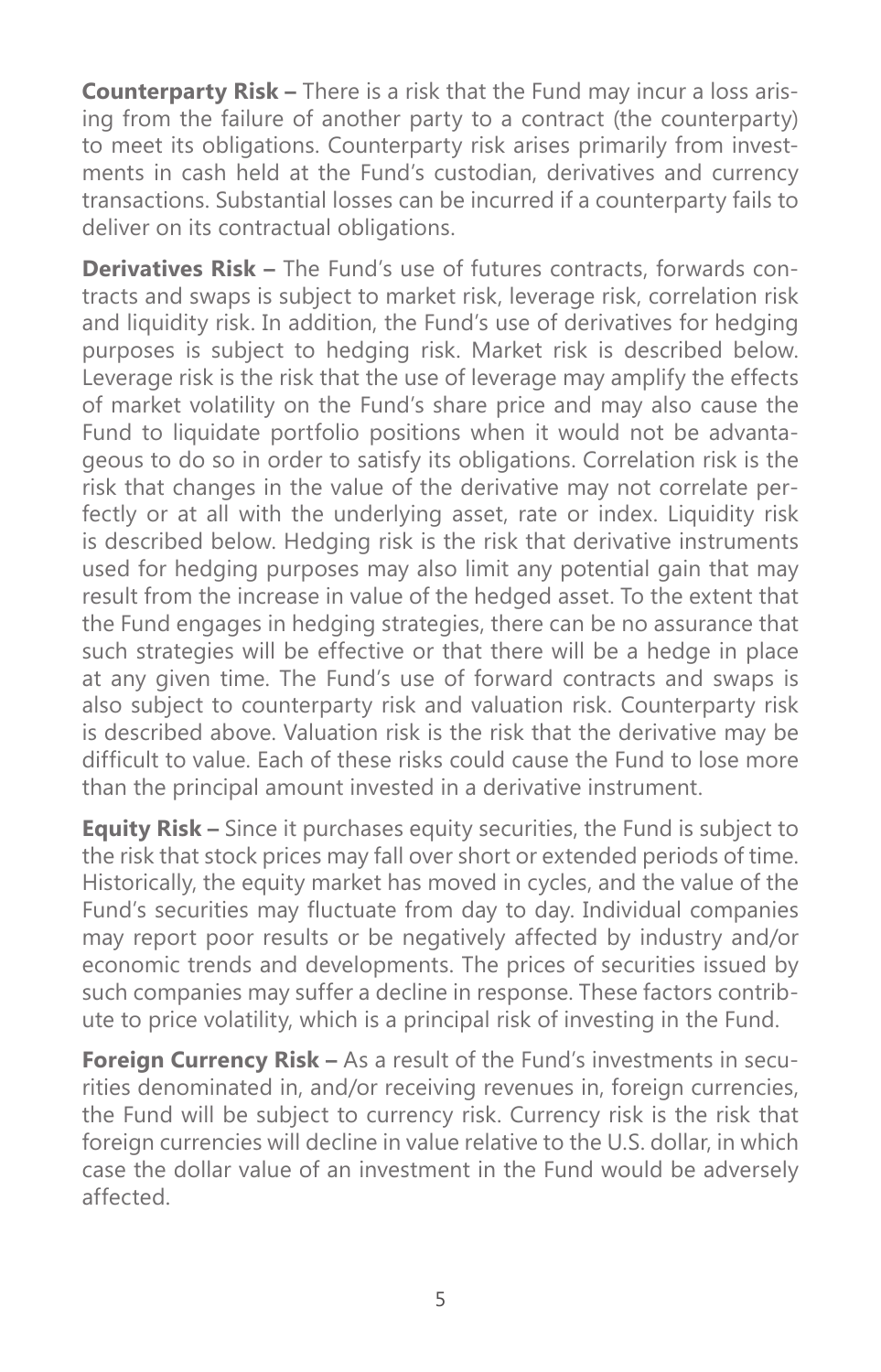**Foreign Securities Risk –** Investing in foreign securities poses additional risks since political and economic events unique to a country or region will affect those markets and their issuers. These risks will not necessarily affect the U.S. economy or similar issuers located in the United States. Securities of foreign companies may not be registered with the U.S. Securities and Exchange Commission (the "SEC") and foreign companies are generally not subject to the regulatory controls imposed on U.S. issuers and, as a consequence, there is generally less publicly available information about foreign securities than is available about domestic securities. Income from foreign securities owned by the Fund may be reduced by a withholding tax at the source, which tax would reduce income received from the securities comprising the Fund's portfolio. Foreign securities may also be more difficult to value than securities of U.S. issuers.

**Geographic Focus Risk –** To the extent that it focuses its investments in a particular country or geographic region, the Fund may be more susceptible to economic, political, regulatory or other events or conditions affecting issuers and countries within that country or geographic region. As a result, the Fund may be subject to greater price volatility and risk of loss than a fund holding more geographically diverse investments.

**Large-Capitalization Company Risk –** The large-capitalization companies in which the Fund invests may not respond as quickly as smaller companies to competitive challenges, and their growth rates may lag the growth rates of well-managed smaller companies during strong economic periods.

**Liquidity Risk –** The Fund's investments in derivatives and, under unusual market conditions, listed equity securities are subject to the risk that they may be difficult or impossible to sell at the time and the price that the Fund would like. The Fund may have to accept a lower price to sell a security, sell other securities to raise cash, or give up an investment opportunity, any of which could have a negative effect on Fund management or performance.

**Low Carbon Strategy Risk –** In pursuing its low carbon emissions strategy, there is a risk that the Fund may invest in companies that underperform the equity markets or other companies in a portfolio that does not employ such a strategy.

**Market Risk –** The market value of the securities in which the Fund invests may rise or fall in response to the prospects of individual companies, particular sectors or governments and/or general economic conditions throughout the world due to increasingly interconnected global economies and financial markets.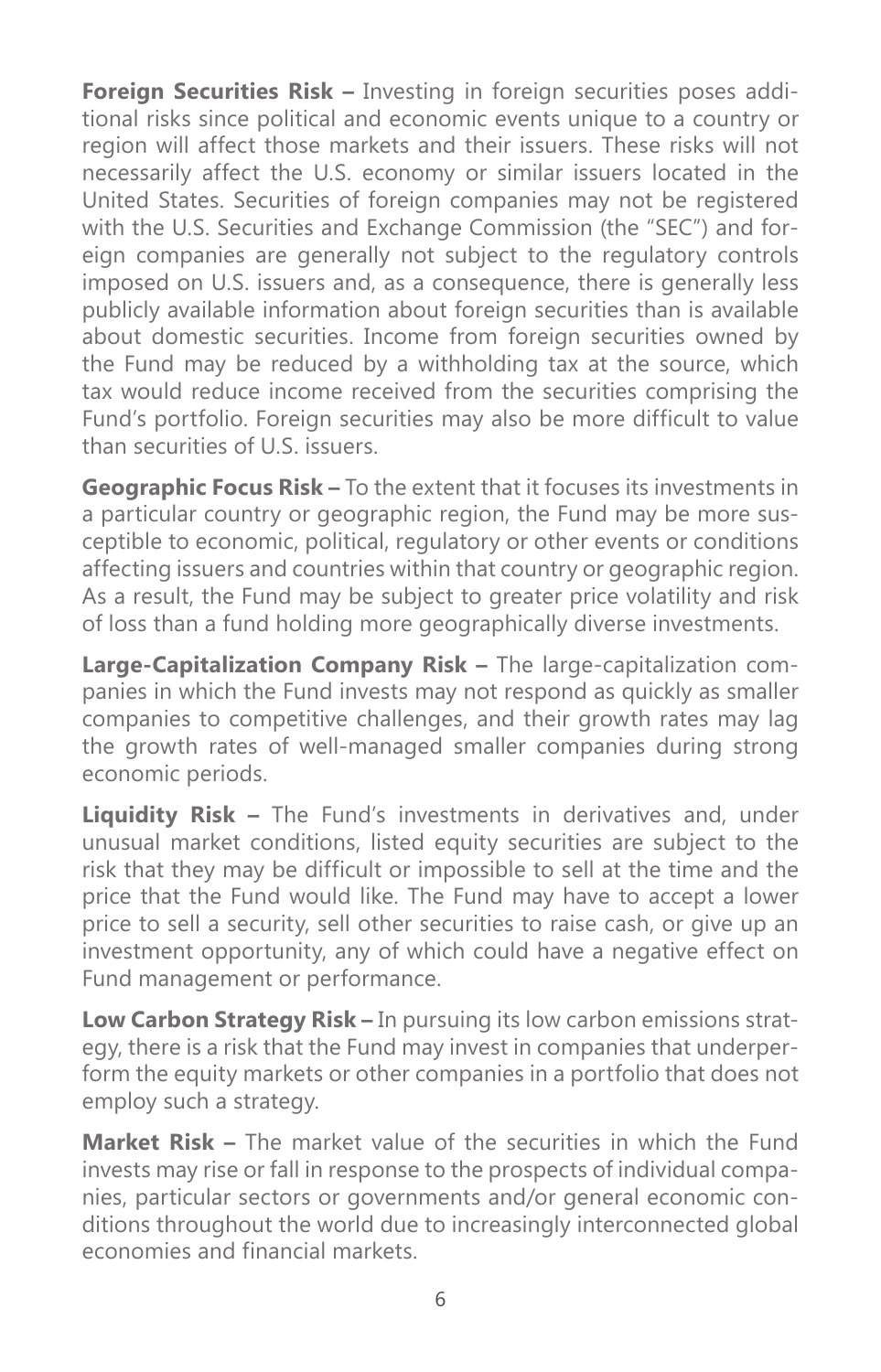**New Fund Risk –** Because the Fund is new, investors in the Fund bear the risk that the Fund may not be successful in implementing its investment strategy, may not employ a successful investment strategy, or may fail to attract sufficient assets under management to realize economies of scale, any of which could result in the Fund being liquidated at any time without shareholder approval and at a time that may not be favorable for all shareholders. Such liquidation could have negative tax consequences for shareholders and will cause shareholders to incur expenses of liquidation.

**Non-Diversification Risk –** The Fund is classified as "non-diversified," which means it may invest a larger percentage of its assets in a smaller number of issuers than a diversified fund. To the extent that the Fund invests its assets in a smaller number of issuers, the Fund will be more susceptible to negative events affecting those issuers than a diversified fund.

**Short Sales Risk –** A short sale involves the sale of a security that the Fund does not own in the expectation of purchasing the same security (or a security exchangeable therefore) at a later date at a lower price. Short sales expose the Fund to the risk that it will be required to buy the security sold short (also known as "covering" the short position) at a time when the security has appreciated in value, thus resulting in a loss to the Fund. Investment in short sales may also cause the Fund to incur expenses related to borrowing securities. Reinvesting proceeds received from short selling may create leverage which can amplify the effects of market volatility on the Fund and, therefore, the Fund's share price. Theoretically, uncovered short sales have the potential to expose the Fund to unlimited losses.

**Large Purchase and Redemption Risk –** Large purchases or redemptions of the Fund's shares may force the Fund to purchase or sell securities at times when it would not otherwise do so, and may cause the Fund's portfolio turnover rate and transaction costs to rise, which may negatively affect the Fund's performance and have adverse tax consequences for Fund shareholders.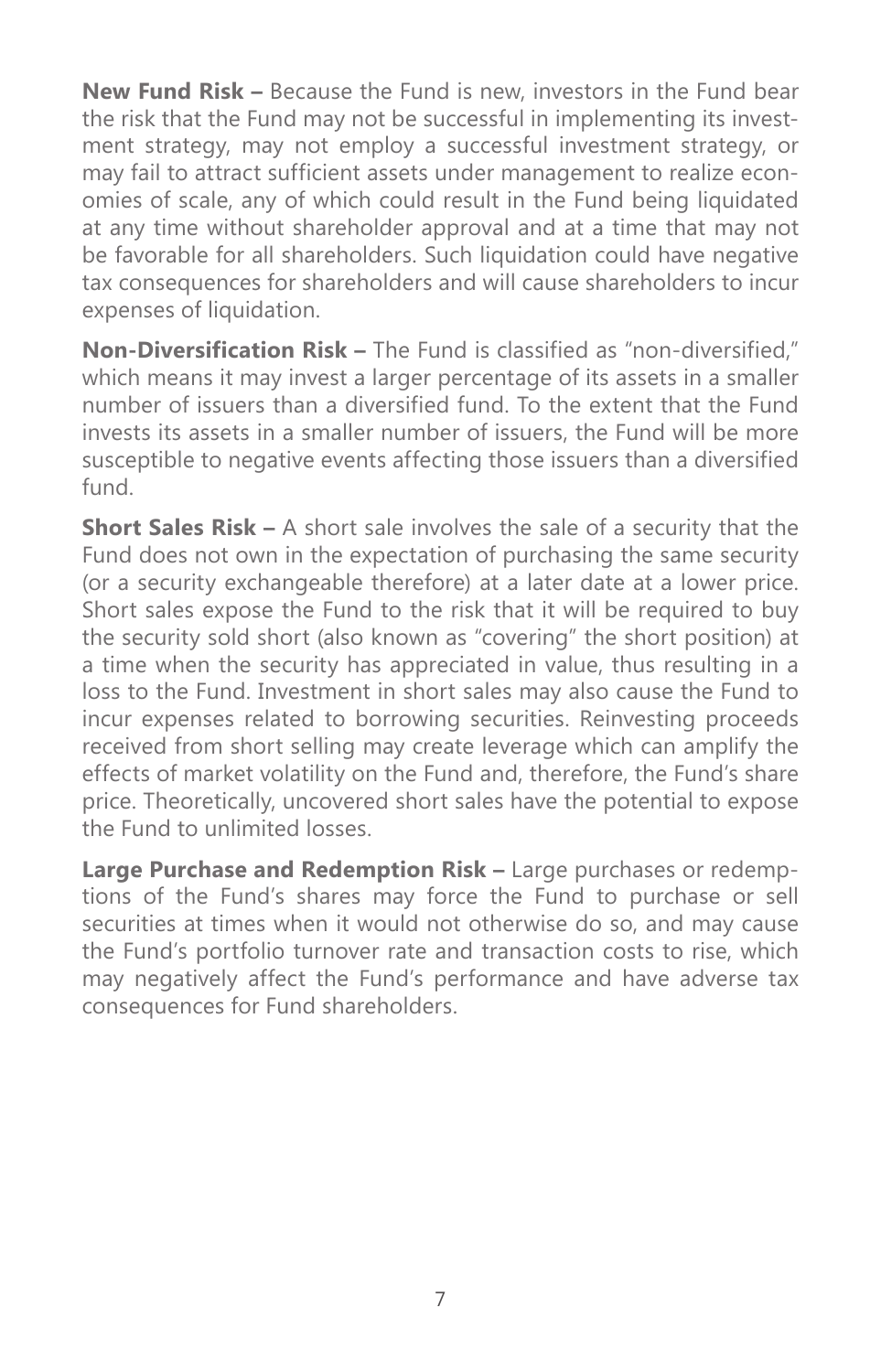# Performance Information

The Fund has not commenced operations, and therefore has no performance history. Once the Fund has completed a full calendar year of operations, a bar chart and table will be included that will provide some indication of the risks of investing in the Fund by showing the variability of the Fund's returns and comparing the Fund's performance to a broad measure of market performance. Of course, the Fund's past performance (before and after taxes) does not necessarily indicate how the Fund will perform in the future.

Current performance information is available by calling (844) 758-3753.

# Investment Adviser

MFG Asset Management

# Portfolio Manager

Domenico Giuliano, Deputy Chief Investment Officer and Portfolio Manager, is expected to manage the Fund upon its inception.

For important information about the purchase and sale of Fund shares, taxes and financial intermediary compensation, please turn to "Summary Information about the Purchase and Sale of Fund Shares, Taxes and Financial Intermediary Compensation" on page 16 of the prospectus.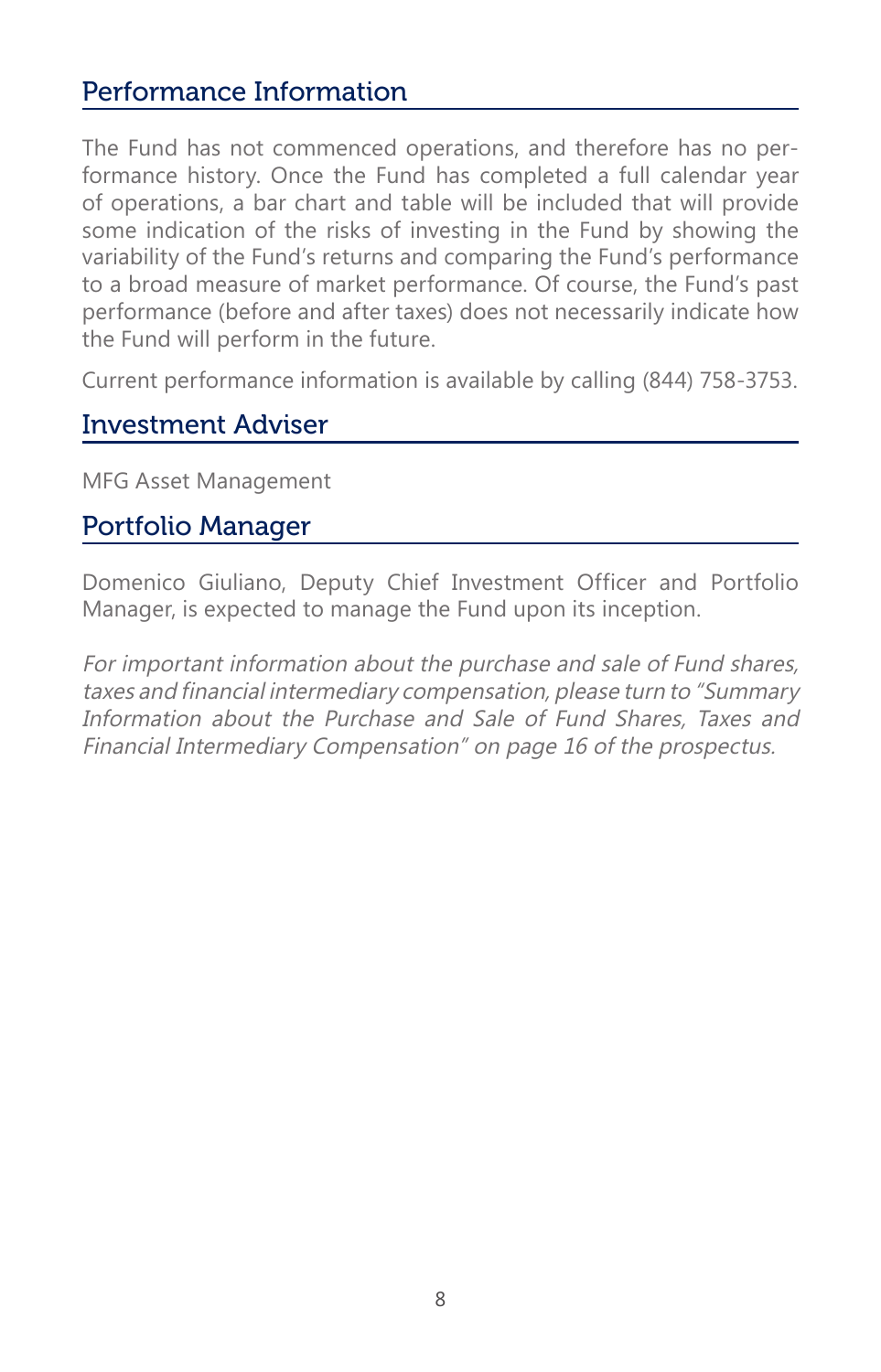# MFG Infrastructure Fund

### Investment Objective

The MFG Infrastructure Fund (the "Infrastructure Fund" or the "Fund") seeks attractive risk-adjusted returns over the medium to long term, while reducing the risk of permanent capital loss.

### Fund Fees and Expenses

This table describes the fees and expenses that you may pay if you buy and hold shares of the Fund.

#### Shareholder Fees (fees paid directly from your investment)

Redemption Fee (as a percentage of amount redeemed, if shares redeemed have been held for 30 days or less) 2.00% and 2.00% and 2.00% and 2.00% and 2.00% and 2.00% and 2.00% and 2.00%

#### Annual Fund Operating Expenses (expenses that you pay each year as a percentage of the value of your investment)

|                                                                                                      | <b>Institutional</b><br><b>Class Shares</b> | <b>Service</b><br><b>Class Shares</b> | <b>Class Y Shares</b> |
|------------------------------------------------------------------------------------------------------|---------------------------------------------|---------------------------------------|-----------------------|
| <b>Management Fees</b>                                                                               | 0.80%                                       | 0.80%                                 | 0.80%                 |
| Distribution and/or Service (12b-1) Fees                                                             | None                                        | <b>None</b>                           | 0.25%                 |
| <b>Other Expenses</b>                                                                                | 0.80%                                       | 0.95%                                 | 0.95%                 |
| <b>Shareholder Servicing Fees</b>                                                                    | <b>None</b>                                 | 0.15%                                 | 0.15%                 |
| Other Operating Expenses <sup>1</sup>                                                                | 0.80%                                       | 0.80%                                 | 0.80%                 |
| <b>Total Annual Fund Operating Expenses</b>                                                          | 1.60%                                       | 1.75%                                 | 2.00%                 |
| Less Fee Reductions and/or Expense<br>Reimbursements <sup>2</sup>                                    | $(0.80)\%$                                  | $(0.80)\%$                            | $(0.80)\%$            |
| <b>Total Annual Fund Operating Expenses</b><br>After Fee Reductions and/or Expense<br>Reimbursements | $0.80\%$                                    | 0.95%                                 | 1.20%                 |

 $1$  Other Operating Expenses are based on estimated amounts for the current fiscal year.

<sup>2</sup> Magellan Asset Management Limited, doing business as MFG Asset Management ("MFG Asset Management" or the "Adviser"), the Fund's investment adviser, has contractually agreed to waive fees and/or reimburse expenses to the extent necessary to keep Total Annual Fund Operating Expenses (excluding interest, taxes, brokerage commissions, 12b-1 Fees, Shareholder Servicing Fees, acquired fund fees and expenses and non-routine expenses (collectively, "excluded expenses")) from exceeding 0.80% of the average daily net assets of each of the Fund's share classes until January 31, 2019 (the "contractual expense limit"). In addition, the Adviser may receive from the Fund the difference between the Total Annual Fund Operating Expenses (not including excluded expenses) and the contractual expense limit to recoup all or a portion of its prior fee waivers or expense reimbursements made during the three-year period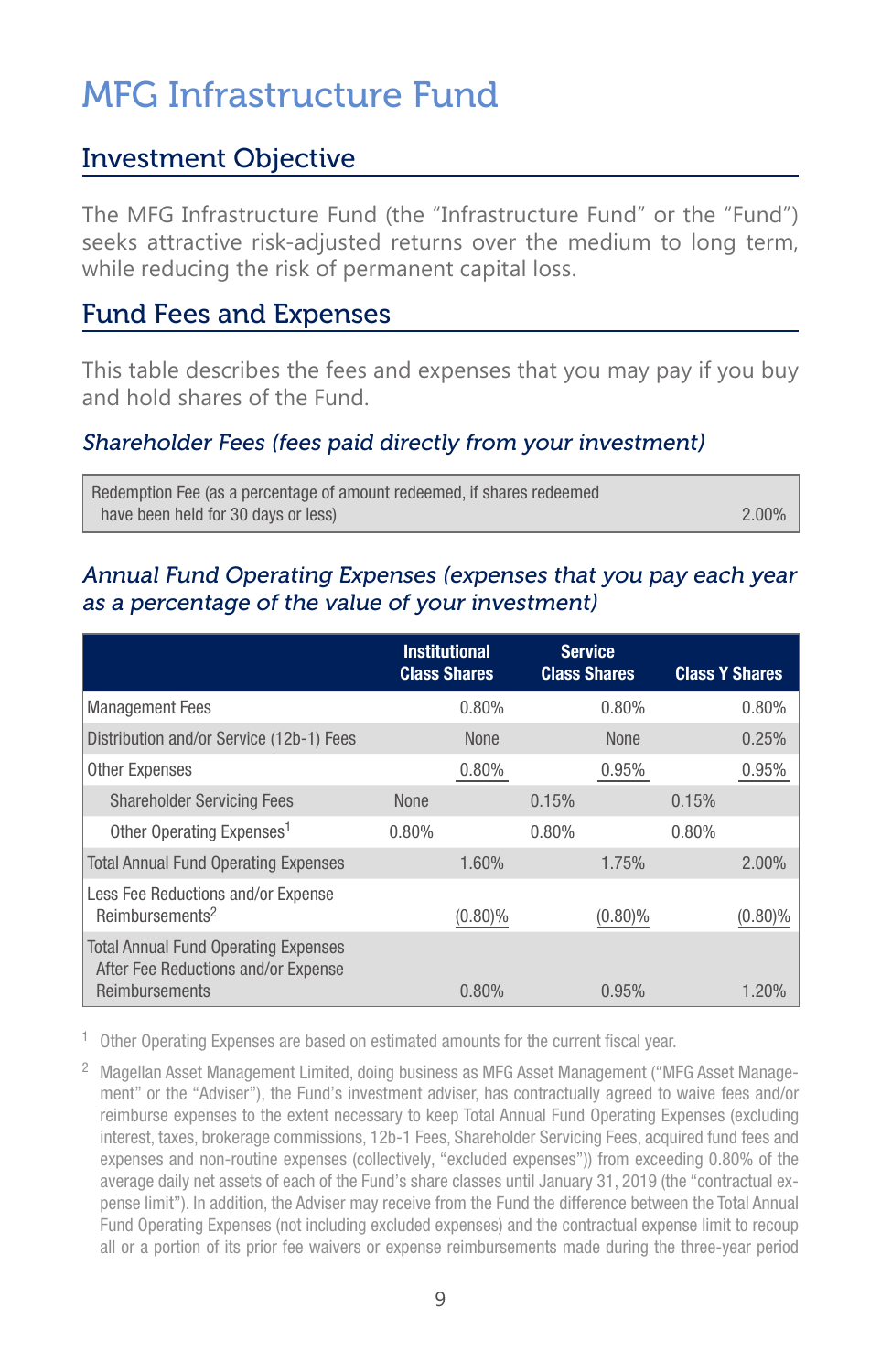preceding the recoupment if at any point Total Annual Fund Operating Expenses (not including excluded expenses) are below the contractual expense limit (i) at the time of the fee waiver and/or expense reimbursement and (ii) at the time of the recoupment. This agreement may be terminated: (i) by the Board of Trustees (the "Board") of The Advisors' Inner Circle Fund III (the "Trust"), for any reason at any time; or (ii) by the Adviser, upon ninety (90) days' prior written notice to the Trust, effective as of the close of business on January 31, 2019.

#### Example

This Example is intended to help you compare the cost of investing in the Fund with the cost of investing in other mutual funds.

The Example assumes that you invest \$10,000 in the Fund for the time periods indicated and then redeem all of your shares at the end of those periods. The Example also assumes that your investment has a 5% return each year and that the Fund's operating expenses (including one year of capped expenses in each period) remain the same. Although your actual costs may be higher or lower, based on these assumptions your costs would be:

|                            | 1 Year | 3 Years |
|----------------------------|--------|---------|
| Institutional Class Shares | \$82   | \$427   |
| Service Class Shares       | \$97   | \$473   |
| Class Y Shares             | \$122  | \$550   |

#### Portfolio Turnover

The Fund pays transaction costs, such as commissions, when it buys and sells securities (or "turns over" its portfolio). A higher portfolio turnover rate may indicate higher transaction costs and may result in higher taxes when Fund shares are held in a taxable account. These costs, which are not reflected in total annual Fund operating expenses or in the example, affect the Fund's performance. During the fiscal period from May 22, 2017 (commencement of Fund operations) to September 30, 2017, the Fund's portfolio turnover rate was 17% of the average value of its portfolio.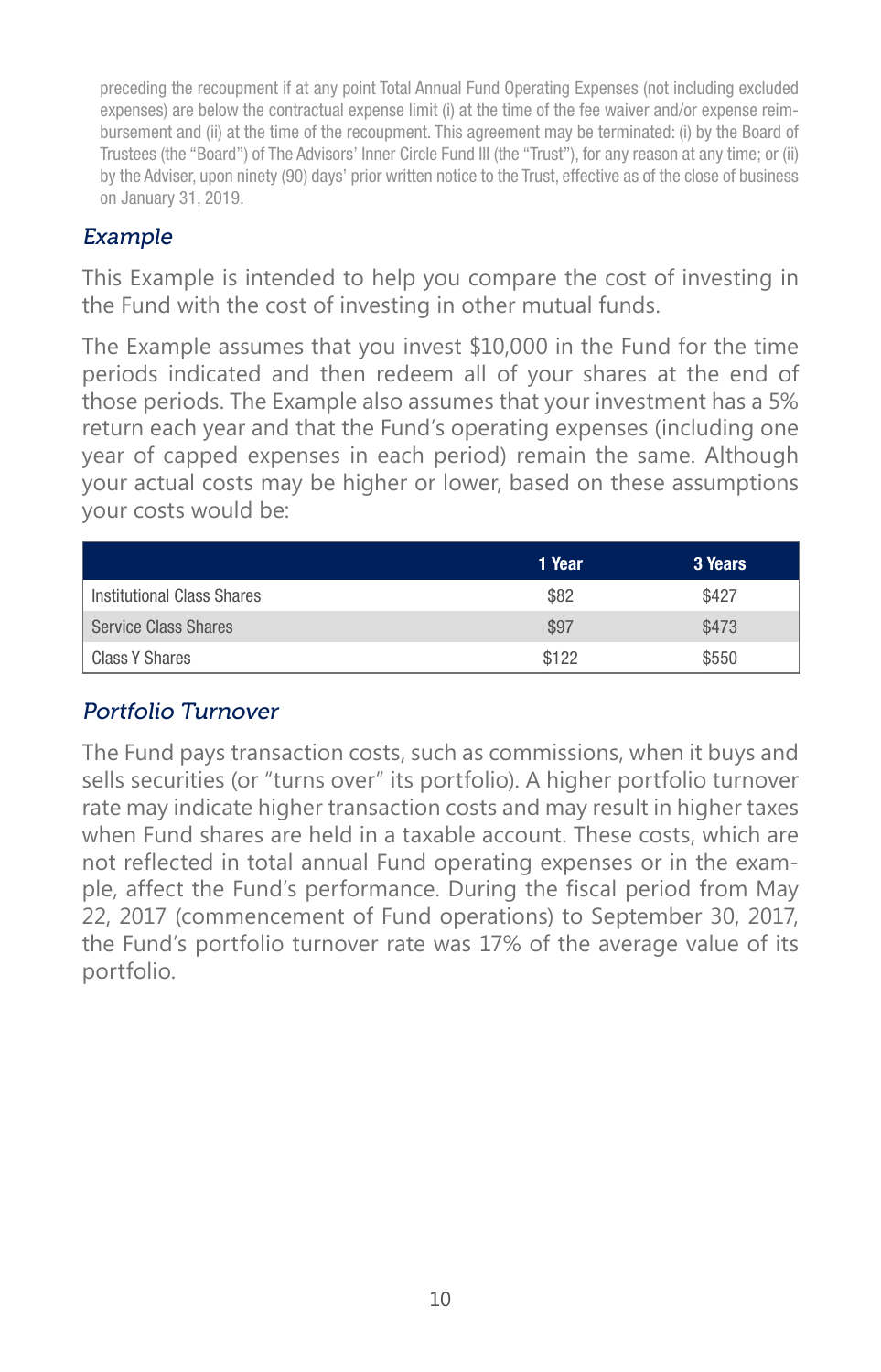# Principal Investment Strategies

Under normal circumstances, the Fund invests at least 80% of its net assets, plus any borrowings for investment purposes, in securities of companies in the infrastructure industry. This policy may be changed by the Fund upon 60 days' prior written notice to shareholders. For purposes of this policy, companies in the infrastructure industry are companies that derive a majority of their earnings from infrastructure assets. Examples of infrastructure assets include (a) regulated energy utilities; (b) regulated water utilities; (c) toll roads; (d) energy infrastructure; (e) airports; (f) ports; (g) communications infrastructure; (h) rail and (i) social infrastructure (assets that provide social benefits, for example, hospitals and schools). The Fund has adopted a policy to concentrate its investments (invest at least 25% of its assets) in the securities of companies in the infrastructure industry. The Fund invests in equity securities of U.S. and non-U.S. issuers. Such equity securities are typically common stocks, but may include equity swaps and other instruments with economic characteristics similar to common stocks. The Fund may invest in swaps to gain or hedge exposure to equity securities or stock markets. The Fund may hold up to 20% of its net assets in cash.

The Fund follows an integrated investment approach that incorporates three key elements:

1. Determining the investment universe.

Only companies that meet the Adviser's proprietary infrastructure classification criteria are included in the Fund's investable universe. The Adviser evaluates potential infrastructure investments on criteria, such as commodity price risk, gearing levels (the level of debt relative to assets and/or equity), sovereign risk, regulatory risk, liquidity and reporting transparency (the transparency of financial and other disclosures publicly available), which, if failed, will result in exclusion from the investment universe.

2. Assessing each potential investment's quality and intrinsic value.

The Adviser analyzes each security in the investment universe. This analysis includes evaluations of a company's external environment, including industry structure, regulation and the relevant political and legal system; company specific issues, including key assets, organizational structure, strategy and corporate governance; and its historical and forecast financial performance. The analysis is used to derive forecasts and determine the intrinsic valuation of each security.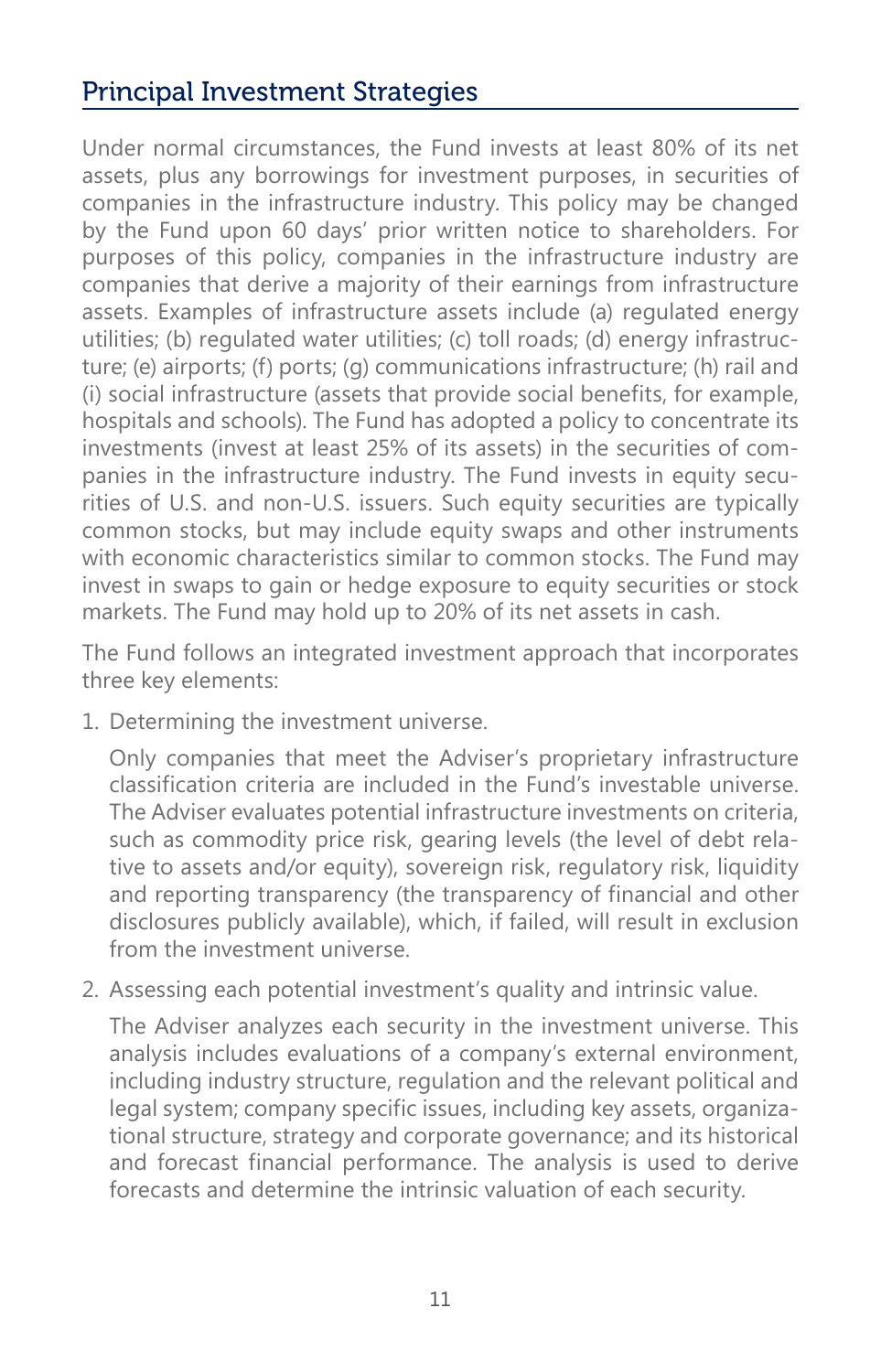3. Allocating capital to the securities within the investment universe in an appropriate manner.

Portfolio construction is driven by the results of valuation, the assessment of the potential investment quality of a company and formal portfolio risk controls. The portfolio construction process focuses on delivering long-term absolute investment returns.

The process is designed to result in a portfolio of 20-40 securities that meet the Adviser's infrastructure classification criteria, while giving consideration to each security's quality and its price relative to its intrinsic value as assessed by the Adviser. The Fund is non-diversified and, therefore, may invest a greater percentage of its assets in a particular issuer than a diversified fund.

# Principal Risks

As with all mutual funds, there is no guarantee that the Fund will achieve its investment objective. You could lose money by investing in the Fund. **A Fund share is not a bank deposit and it is not insured or guaranteed by the Federal Deposit Insurance Corporation or any government agency.** The principal risk factors affecting shareholders' investments in the Fund are set forth below.

**Active Management Risk –** The Fund is subject to the risk that the Adviser's judgments about the attractiveness, value, or potential appreciation of the Fund's investments may prove to be incorrect. If the investments selected and strategies employed by the Fund fail to produce the intended results, the Fund could underperform in comparison to its benchmark index or other funds with similar objectives and investment strategies.

**Counterparty Risk –** There is a risk that the Fund may incur a loss arising from the failure of another party to a contract (the counterparty) to meet its obligations. Counterparty risk arises primarily from investments in cash held at the Fund's custodian. Substantial losses can be incurred if a counterparty fails to deliver on its contractual obligations.

**Derivatives Risk –** The Fund's use of swaps is subject to market risk, leverage risk, correlation risk, liquidity risk, counterparty risk and valuation risk. In addition, the Fund's use of derivatives for hedging purposes is subject to hedging risk. Market risk is described below. Leverage risk is the risk that the use of leverage may amplify the effects of market volatility on the Fund's share price and may also cause the Fund to liquidate portfolio positions when it would not be advantageous to do so in order to satisfy its obligations. Correlation risk is the risk that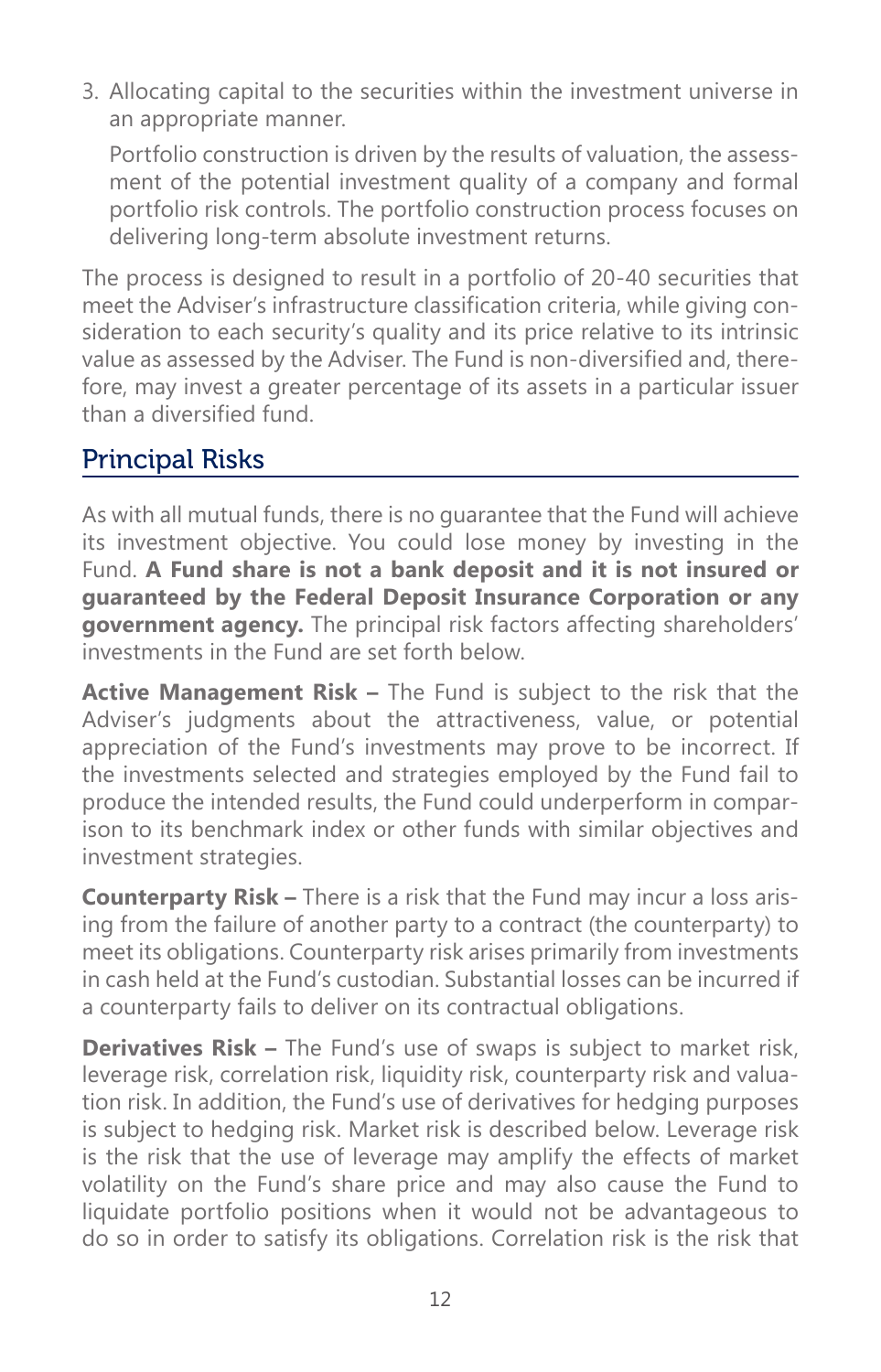changes in the value of the derivative may not correlate perfectly or at all with the underlying asset, rate or index. Liquidity risk is described below. Hedging risk is the risk that derivative instruments used for hedging purposes may also limit any potential gain that may result from the increase in value of the hedged asset. To the extent that the Fund engages in hedging strategies, there can be no assurance that such strategies will be effective or that there will be a hedge in place at any given time. Counterparty risk is described above. Valuation risk is the risk that the derivative may be difficult to value. Each of these risks could cause the Fund to lose more than the principal amount invested in a derivative instrument.

**Equity Risk –** Since it purchases equity securities, the Fund is subject to the risk that stock prices may fall over short or extended periods of time. Historically, the equity market has moved in cycles, and the value of the Fund's securities may fluctuate from day to day. Individual companies may report poor results or be negatively affected by industry and/or economic trends and developments. The prices of securities issued by such companies may suffer a decline in response. These factors contribute to price volatility, which is a principal risk of investing in the Fund.

**Foreign Currency Risk –** As a result of the Fund's investments in securities denominated in, and/or receiving revenues in, foreign currencies, the Fund will be subject to currency risk. Currency risk is the risk that foreign currencies will decline in value relative to the U.S. dollar, in which case the dollar value of an investment in the Fund would be adversely affected.

**Foreign Securities Risk –** Investing in foreign securities poses additional risks since political and economic events unique to a country or region will affect those markets and their issuers. These risks will not necessarily affect the U.S. economy or similar issuers located in the United States. Securities of foreign companies may not be registered with the U.S. Securities and Exchange Commission (the "SEC") and foreign companies are generally not subject to the regulatory controls imposed on U.S. issuers and, as a consequence, there is generally less publicly available information about foreign securities than is available about domestic securities. Income from foreign securities owned by the Fund may be reduced by a withholding tax at the source, which tax would reduce income received from the securities comprising the Fund's portfolio. Foreign securities may also be more difficult to value than securities of U.S. issuers.

**Geographic Focus Risk –** To the extent that it focuses its investments in a particular country or geographic region, the Fund may be more susceptible to economic, political, regulatory or other events or conditions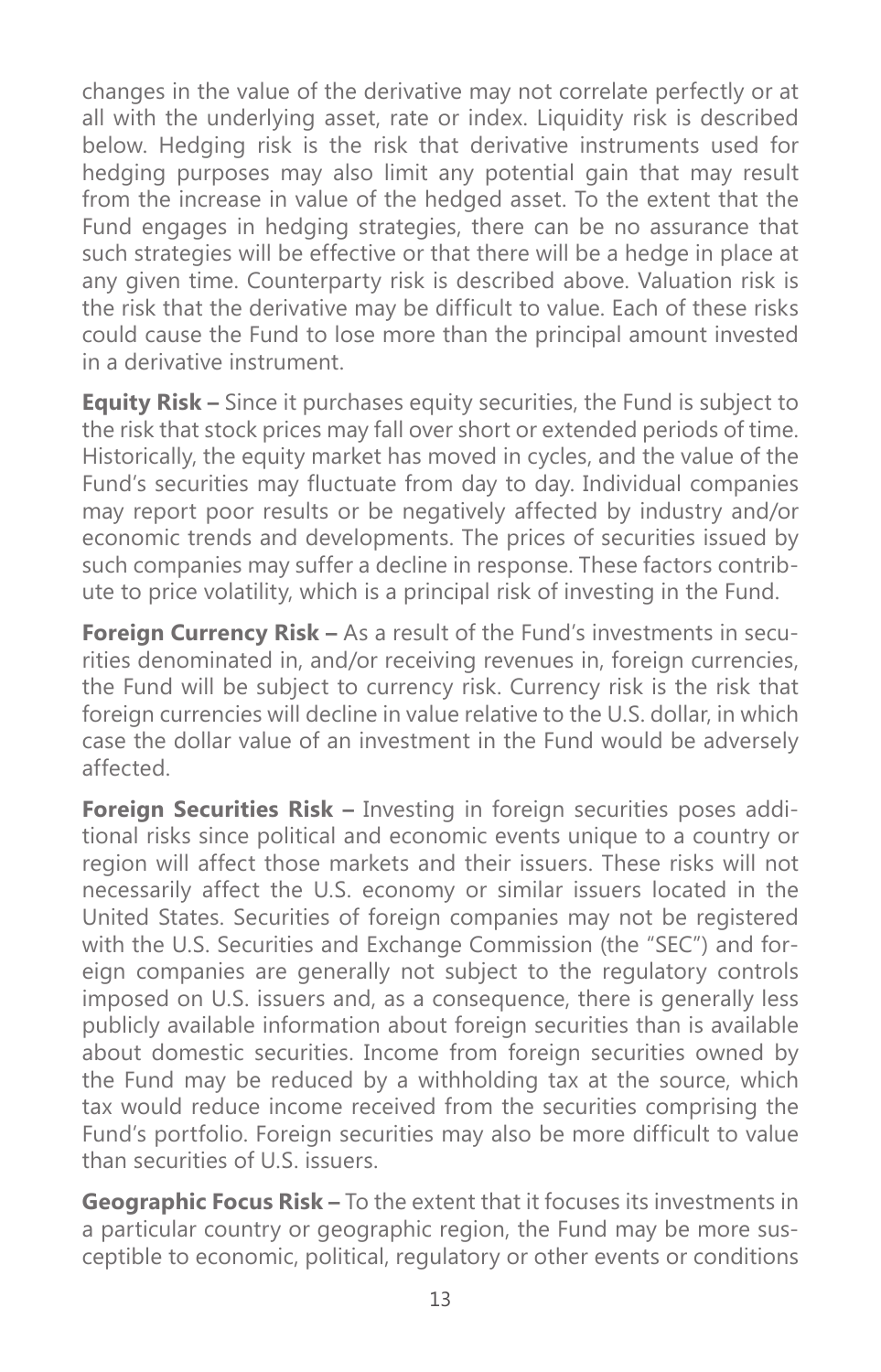affecting issuers and countries within that country or geographic region. As a result, the Fund may be subject to greater price volatility and risk of loss than a fund holding more geographically diverse investments.

**Infrastructure Investment Risk –** Because the Fund concentrates its investments in companies in the infrastructure industry, the Fund has greater exposure to the potential adverse economic, regulatory, political and other changes affecting such investments. Companies in the infrastructure industry are subject to a variety of factors that may adversely affect their business or operations, including high interest costs in connection with capital construction programs, costs associated with environmental and other regulations, difficulty in raising capital in adequate amounts on reasonable terms in periods of high inflation and unsettled capital markets, the effects of economic slowdown and surplus capacity, increased competition from other providers of services, uncertainties concerning the availability of fuel at reasonable prices, the effects of energy conservation policies, cybersecurity breaches and other factors. Additionally, companies in the infrastructure industry may be subject to regulation by various governmental authorities and may also be affected by governmental regulation of rates charged to customers; service interruption due to environmental, operational or other mishaps; the imposition of special tariffs and changes in tax laws, regulatory policies and accounting standards; and general changes in market sentiment towards infrastructure assets.

**Liquidity Risk –** The Fund's investments in derivatives and, under unusual market conditions, listed equity securities are subject to the risk that they may be difficult or impossible to sell at the time and the price that the Fund would like. The Fund may have to accept a lower price to sell a security, sell other securities to raise cash, or give up an investment opportunity, any of which could have a negative effect on Fund management or performance.

**Market Risk –** The market value of the securities in which the Fund invests may rise or fall in response to the prospects of individual companies, particular sectors or governments and/or general economic conditions throughout the world due to increasingly interconnected global economies and financial markets.

**New Fund Risk –** Because the Fund is new, investors in the Fund bear the risk that the Fund may not be successful in implementing its investment strategy, may not employ a successful investment strategy, or may fail to attract sufficient assets under management to realize economies of scale, any of which could result in the Fund being liquidated at any time without shareholder approval and at a time that may not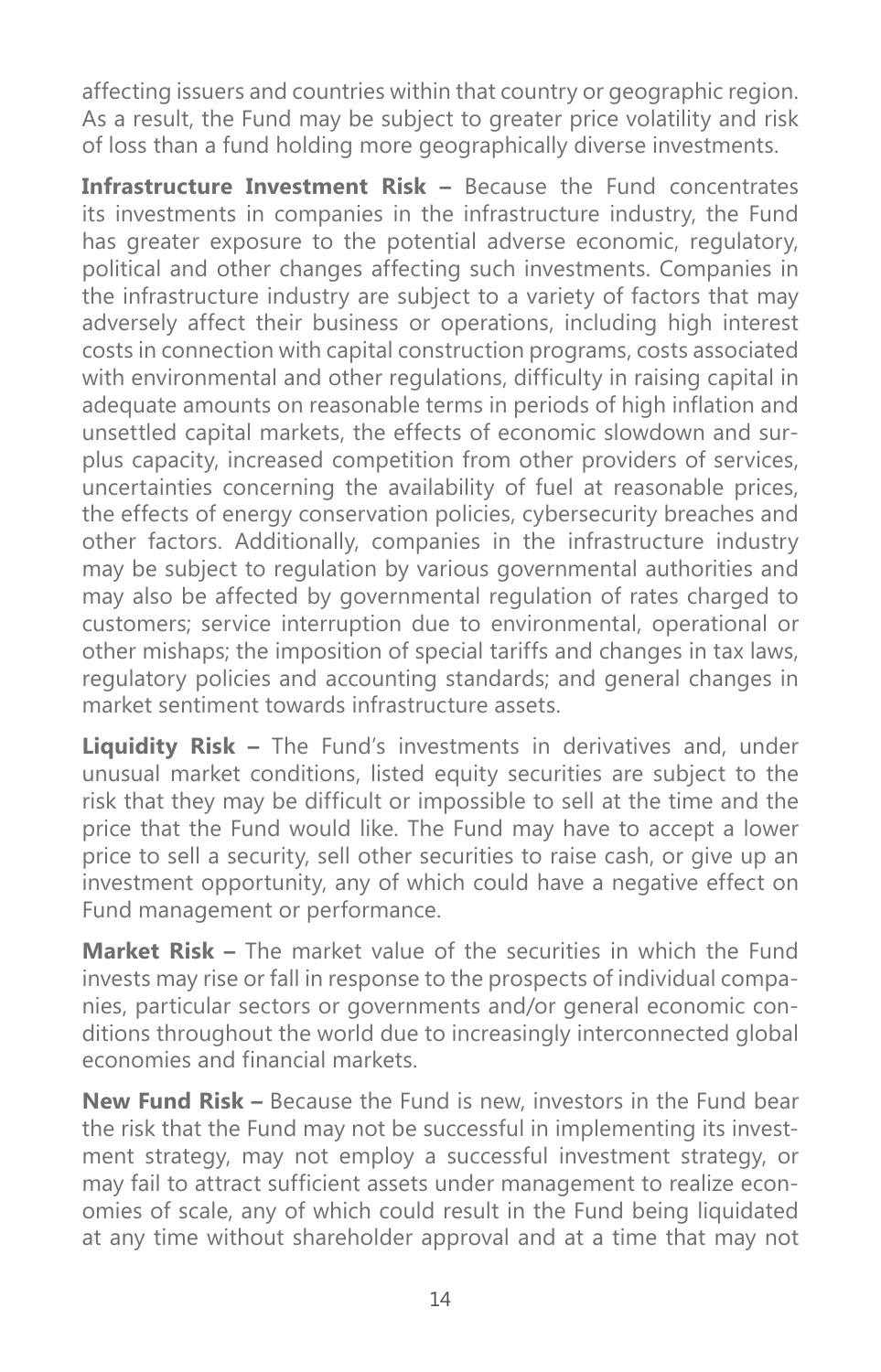be favorable for all shareholders. Such liquidation could have negative tax consequences for shareholders and will cause shareholders to incur expenses of liquidation.

**Non-Diversification Risk –** The Fund is classified as "non-diversified," which means it may invest a larger percentage of its assets in a smaller number of issuers than a diversified fund. To the extent that the Fund invests its assets in a smaller number of issuers, the Fund will be more susceptible to negative events affecting those issuers than a diversified fund.

**Large Purchase and Redemption Risk –** Large purchases or redemptions of the Fund's shares may force the Fund to purchase or sell securities at times when it would not otherwise do so, and may cause the Fund's portfolio turnover rate and transaction costs to rise, which may negatively affect the Fund's performance and have adverse tax consequences for Fund shareholders.

### Performance Information

The Fund commenced operations on May 22, 2017 and therefore does not have performance history for a full calendar year. Once the Fund has completed a full calendar year of operations, a bar chart and table will be included that will provide some indication of the risks of investing in the Fund by showing the variability of the Fund's returns and comparing the Fund's performance to a broad measure of market performance. Of course, the Fund's past performance (before and after taxes) does not necessarily indicate how the Fund will perform in the future.

Current performance information is available by calling (844) 758-3753.

### Investment Adviser

MFG Asset Management

### Portfolio Manager

Gerald Stack, Head of Investments, Head of Infrastructure, Transport & Industrials and Portfolio Manager, has managed the Fund since its inception in 2017.

For important information about the purchase and sale of Fund shares, taxes and financial intermediary compensation, please turn to "Summary Information about the Purchase and Sale of Fund Shares, Taxes and Financial Intermediary Compensation" on page 16 of the prospectus.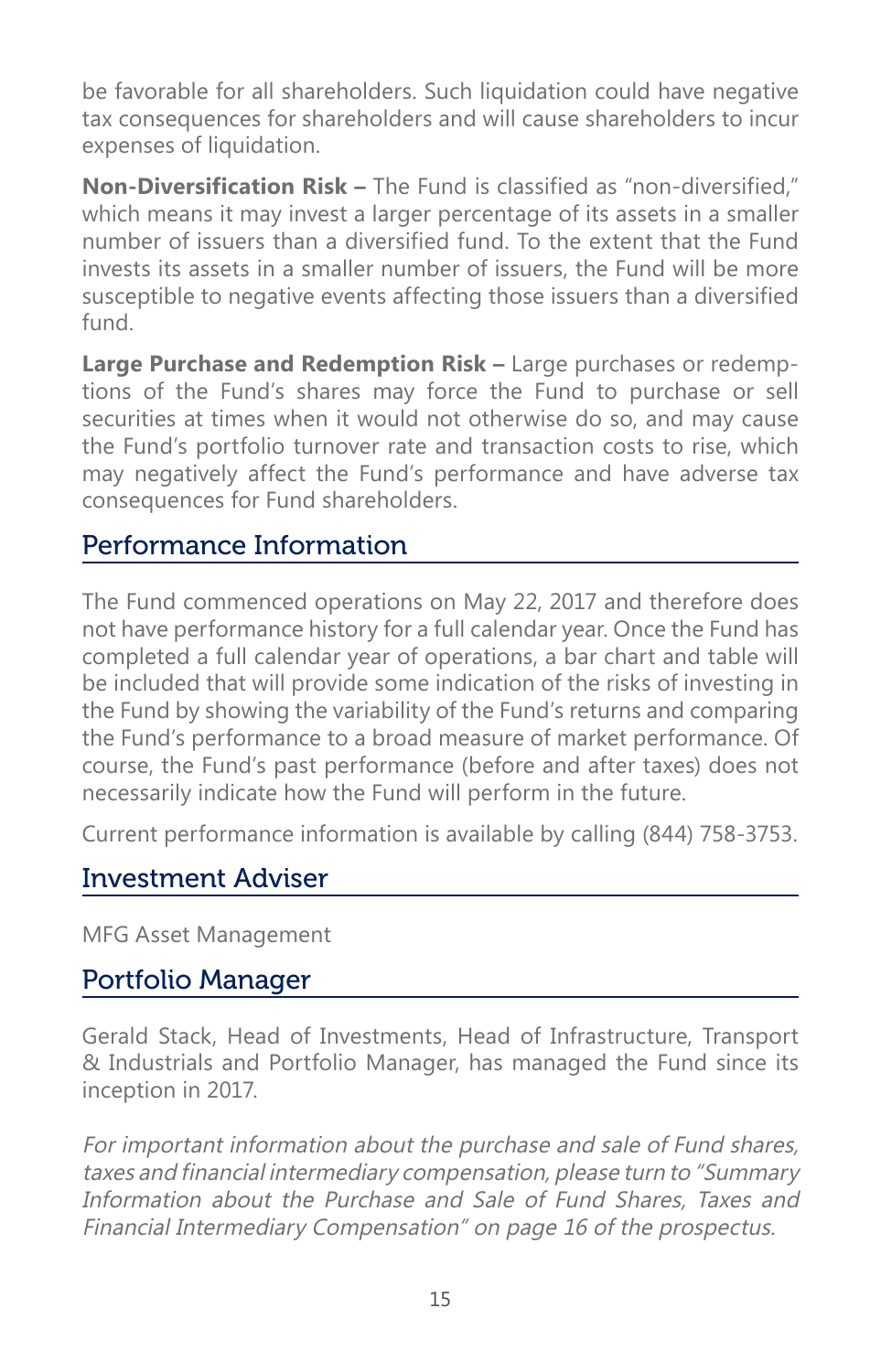# Summary Information about the Purchase and Sale of Fund Shares, Taxes and Financial Intermediary Compensation

#### Purchase and Sale of Fund Shares

You may generally purchase or redeem shares on any day that the New York Stock Exchange ("NYSE") is open for business.

To purchase Institutional Class Shares of a Fund for the first time, you must invest at least \$1,000,000. To purchase Service Class Shares of a Fund for the first time, you must invest at least \$10,000. To purchase Class Y Shares of a Fund for the first time, you must invest at least \$1,000. Subsequent investments must be at least \$1,000 for Institutional Class Shares, \$1,000 for Service Class Shares (\$100 through Individual Retirement Accounts ("IRAs")) and \$50 for Class Y Shares. As of the date of this prospectus, the MFG Low Carbon Global Fund, and Institutional Class Shares and Class Y Shares of the MFG Infrastructure Fund, are not available for purchase.

The Funds may accept investments of smaller amounts in their sole discretion.

If you own your shares directly, you may redeem your shares by contacting the Funds directly by mail at MFG Funds, P.O. Box 588, Portland, ME 04112 (Express Mail Address: MFG Funds, c/o Atlantic Shareholder Services, LLC, Three Canal Plaza, Ground Floor, Portland, ME 04101) or telephone at (844) 758-3753.

If you own your shares through an account with a broker or other financial intermediary, contact that broker or financial intermediary to redeem your shares. Your broker or financial intermediary may charge a fee for its services in addition to the fees charged by the Funds.

#### Tax Information

Each Fund intends to make distributions that may be taxed as ordinary income or capital gains, unless you are investing through a tax-deferred arrangement, such as a 401(k) plan or individual retirement account ("IRA"), in which case your distributions will be taxed when withdrawn from the tax-deferred account.

#### Payments to Broker-Dealers and Other Financial Intermediaries

If you purchase shares of a Fund through a broker-dealer or other financial intermediary (such as a bank), the Fund and its related companies may pay the intermediary for the sale of Fund shares and related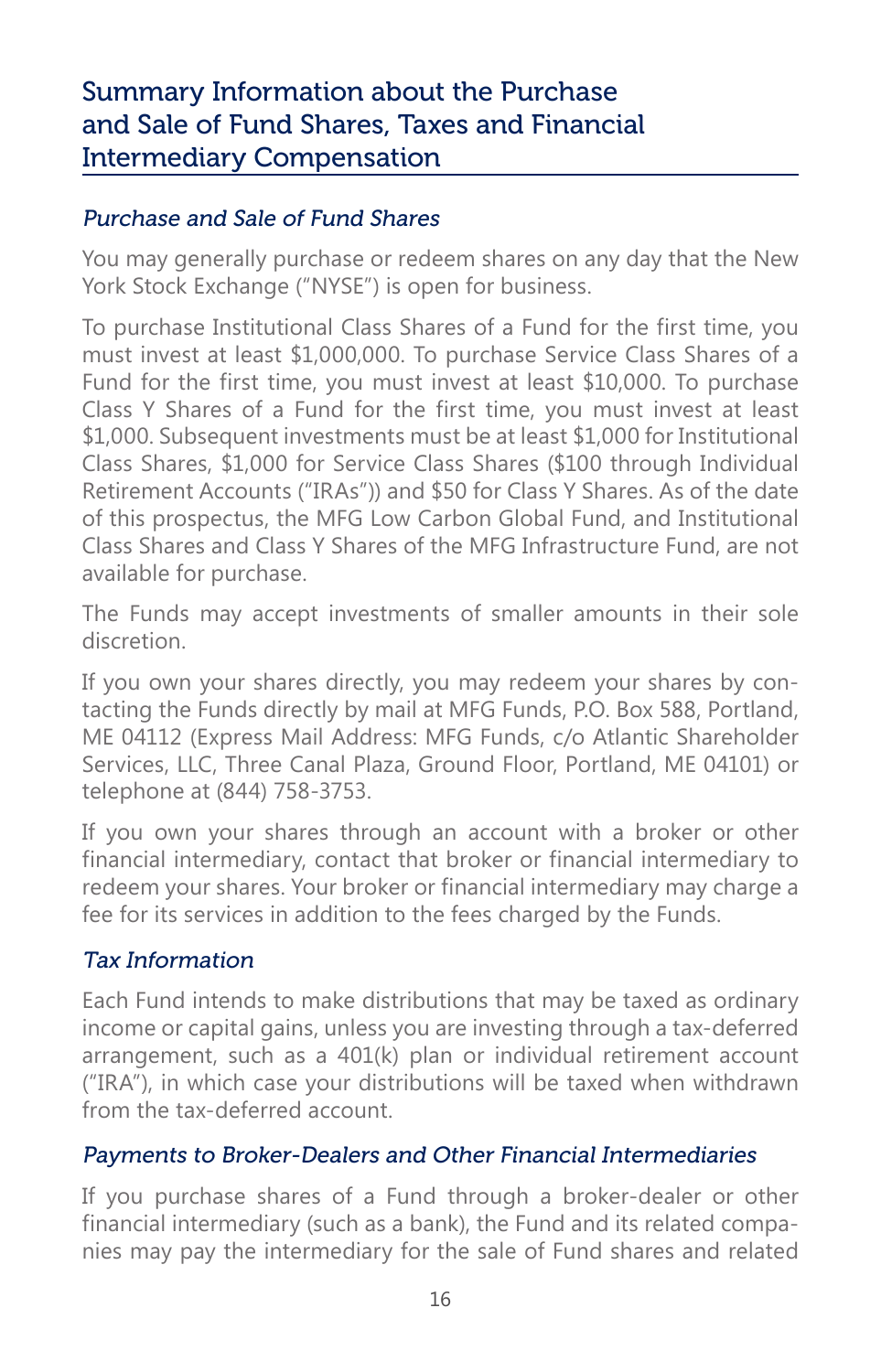services. These payments may create a conflict of interest by influencing the broker-dealer or other intermediary and your salesperson to recommend a Fund over another investment. Ask your salesperson or visit your financial intermediary's web site for more information.

# More Information about the Funds' Investment Objectives and Strategies

The investments and strategies described in this prospectus are those that the Funds use under normal conditions. During unusual economic or market conditions, each Fund may take steps to reduce its exposure to market risk. In such circumstances, the Low Carbon Global Fund may seek to reduce market risk through investments that increase in value when a specified stock index declines, such as sales of stock index futures contracts and short sales of exchange traded funds (referred to as "market risk reduction strategies"). The Adviser also manages portfolios that do not permit the use of such strategies and must reduce market risk in those portfolios by selling other securities. Should these other portfolios need to reduce market risk by selling securities that are also held by the Low Carbon Global Fund, the Adviser will execute sales of such securities from the other portfolios before executing any sales of the securities from the Low Carbon Global Fund. In such circumstances the Adviser intends to use market risk reduction strategies to reduce market risk in the Low Carbon Global Fund. Although the Adviser expects these market risk reduction strategies to provide an efficient means of reducing market risk, this may result in other portfolios selling securities at more favorable prices than the Low Carbon Global Fund.

In addition, for temporary defensive or liquidity purposes, each Fund may, but is not obligated to, invest up to 100% of its assets in money market instruments and other cash equivalents that would not ordinarily be consistent with its investment objective, provided that the ability to implement any temporary defensive strategy is qualified by the Low Carbon Global Fund's ability to sell securities it holds that are also held by other portfolios as described in the preceding paragraph. If a Fund invests in this manner, it may cause the Fund to forgo greater investment returns for the safety of principal and the Fund may therefore not achieve its investment objective. The Funds will only do so if the Adviser believes that the risk of loss outweighs the opportunity for capital appreciation or current income.

This prospectus describes the Funds' principal investment strategies, and the Funds will normally invest in the types of securities and other investments described in this prospectus. In addition to the securities and other investments and strategies described in this prospectus,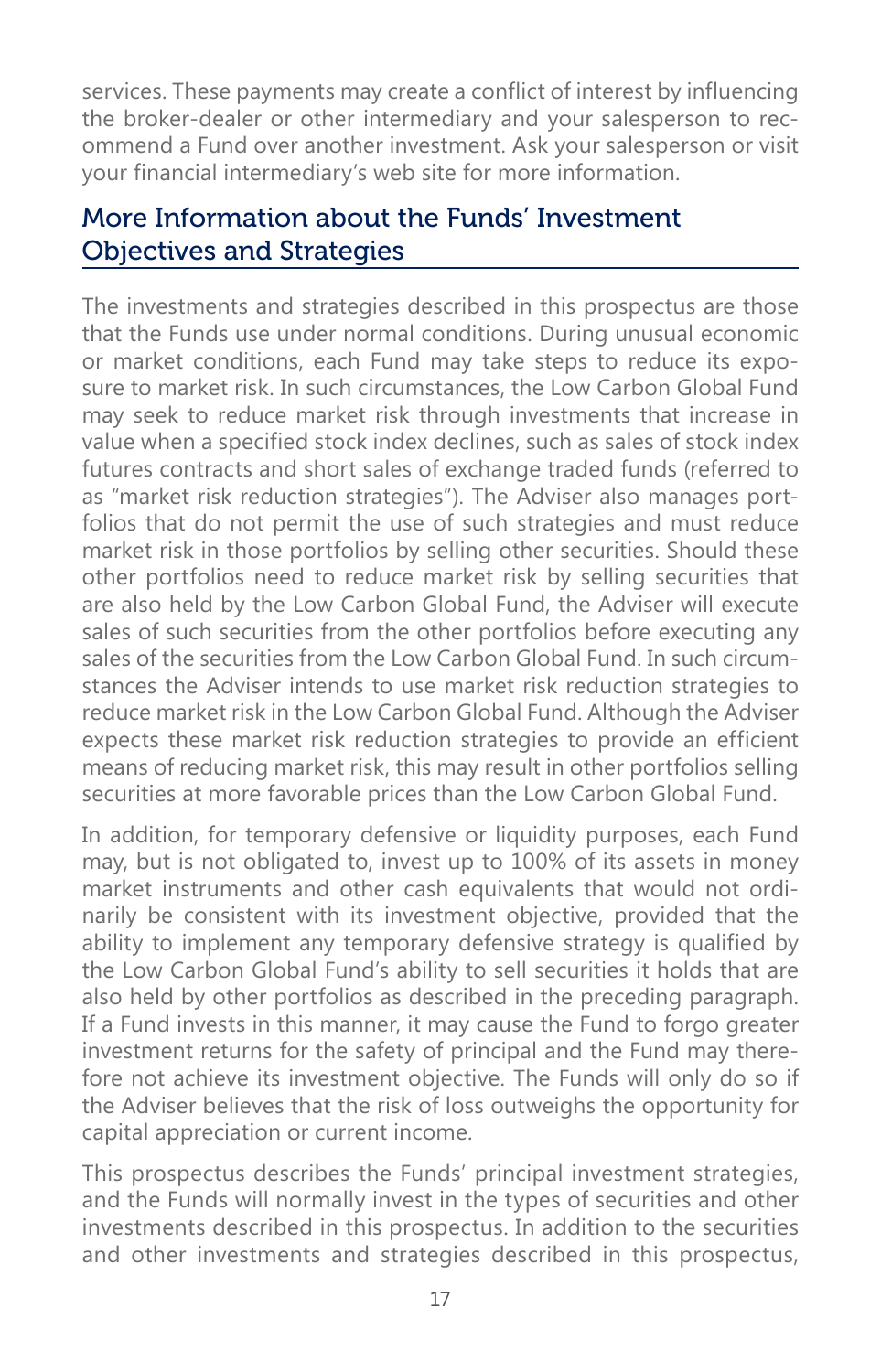each Fund also may invest to a lesser extent in other securities, use other strategies and engage in other investment practices that are not part of its principal investment strategies. These investments and strategies, as well as those described in this prospectus, are described in detail in the Funds' Statement of Additional Information ("SAI") (for information on how to obtain a copy of the SAI see the back cover of this prospectus). Of course, there is no guarantee that a Fund will achieve its investment goals.

### More Information about Risk

Investing in each Fund involves risk and there is no guarantee that a Fund will achieve its goals. The Adviser's judgments about the markets, the economy, or companies may not anticipate actual market movements, economic conditions or company performance, and these judgments may affect the return on your investment. In fact, no matter how good of a job the Adviser does, you could lose money on your investment in a Fund, just as you could with similar investments.

The value of your investment in a Fund is based on the value of the securities the Fund holds. These prices change daily due to economic and other events that affect particular companies and other issuers. These price movements, sometimes called volatility, may be greater or lesser depending on the types of securities a Fund owns and the markets in which they trade. The effect on a Fund of a change in the value of a single security will depend on how widely the Fund diversifies its holdings. The Funds are non-diversified, meaning that each Fund may invest a large percentage of its assets in a single issuer or a relatively small number of issuers. More information about certain risks of investing in the Funds is provided below.

**Derivatives Risk (Both Funds) –** Derivatives are often more volatile than other investments and may magnify a Fund's gains or losses. There are various factors that affect a Fund's ability to achieve its investment objective with derivatives. Successful use of a derivative depends upon the degree to which prices of the underlying assets correlate with price movements in the derivatives a Fund buys or sells. A Fund could be negatively affected if the change in market value of its securities fails to correlate perfectly with the values of the derivatives it purchased or sold. The lack of a liquid secondary market for a derivative may prevent a Fund from closing its derivative positions and could adversely impact its ability to achieve its investment objective or to realize profits or limit losses. Because derivative instruments may be purchased by a Fund for a fraction of the market value of the investments underlying such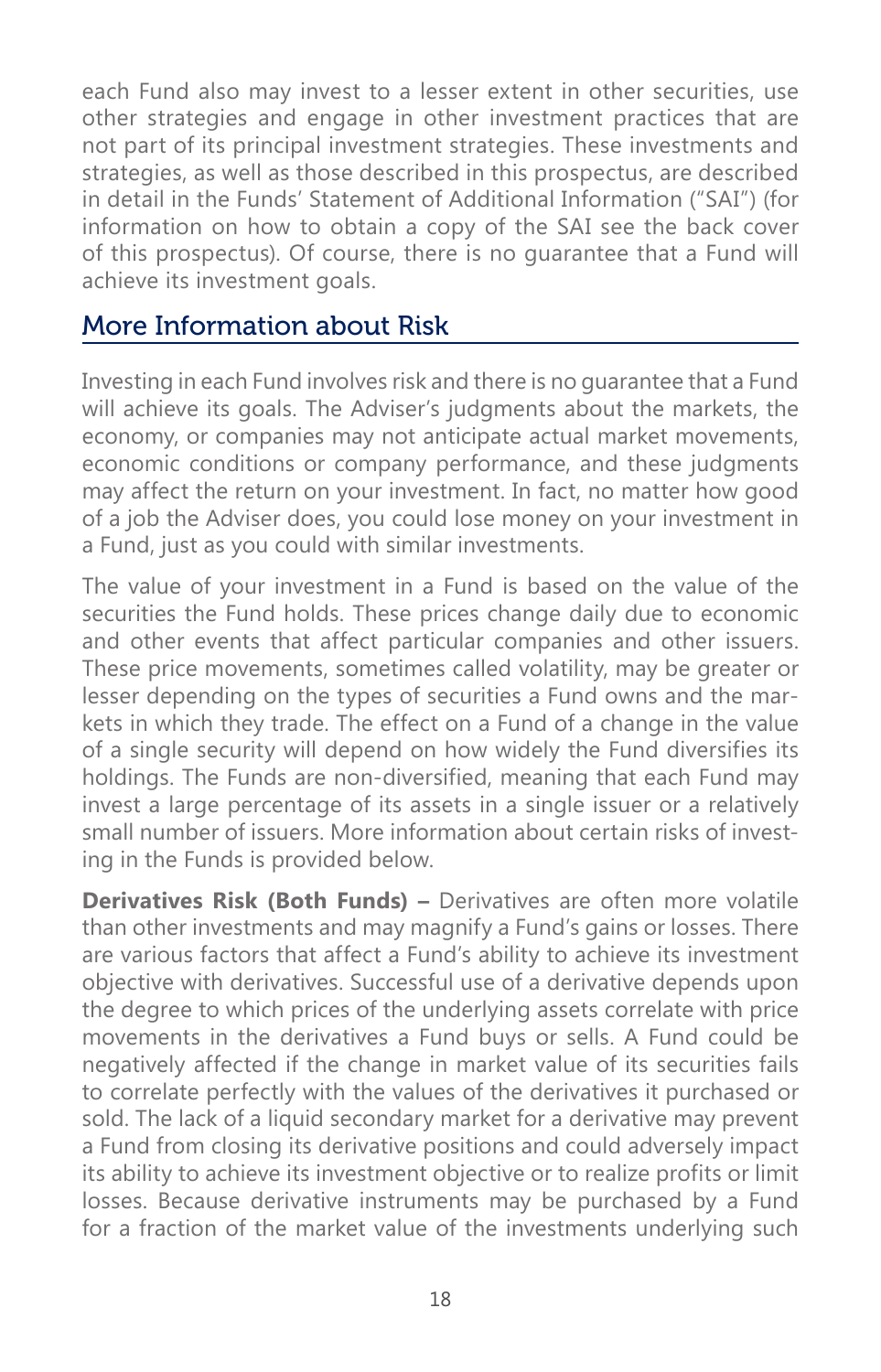instruments, a relatively small price movement in the underlying investment may result in an immediate and substantial gain or loss to a Fund. Additionally, some derivative instruments are subject to counterparty risk, meaning that the party that issues the derivative may experience a significant credit event and may be unwilling or unable to make timely settlement payments or otherwise honor its obligations.

The Low Carbon Global Fund may invest in futures contracts and forward contracts, and each Fund may invest in swaps. A futures contract provides for the future sale by one party and purchase by another party of a specified amount of a specific security or asset at a specified future time and at a specified price. Futures contracts are traded on an exchange. A forward contract involves a negotiated obligation to purchase or sell a specific security or asset at a future date (with or without delivery required), which may be any fixed number of days from the date of the contract agreed upon by the parties, at a price set at the time of the contract. Forward contracts are not traded on exchanges; rather, a bank or dealer will act as agent or as principal in order to make or take future delivery of a specified lot of a particular security or asset for a Fund's account. In a swap transaction, two parties agree to exchange the returns, differentials in rates of return or some other amount earned or realized on the "notional amount" of predetermined investments or instruments, which may be adjusted for an interest factor.

**Equity Risk (Both Funds) –** Equity securities principally consist of common stocks, which represent an equity or ownership interest in an issuer. Investments in equity securities in general are subject to market risks that may cause their prices to fluctuate over time. Fluctuations in the value of equity securities in which a mutual fund invests will cause the fund's net asset value ("NAV") to fluctuate. An investment in a portfolio of equity securities may be more suitable for long-term investors who can bear the risk of these share price fluctuations.

**Foreign Currency Risk (Both Funds) – As a result of the Funds' invest**ments in securities or other investments denominated in, and/or receiving revenues in, foreign currencies, the Funds will be subject to foreign currency risk. Foreign currency risk is the risk that foreign currencies will decline in value relative to the U.S. dollar or, in the case of hedging positions, that the U.S. dollar will decline in value relative to the currency hedged. In either event, the dollar value of an investment in a Fund would be adversely affected. Currency exchange rates may fluctuate in response to, among other things, changes in interest rates, intervention (or failure to intervene) by U.S. or foreign governments, central banks or supranational entities, or by the imposition of currency controls or other political developments in the United States or abroad.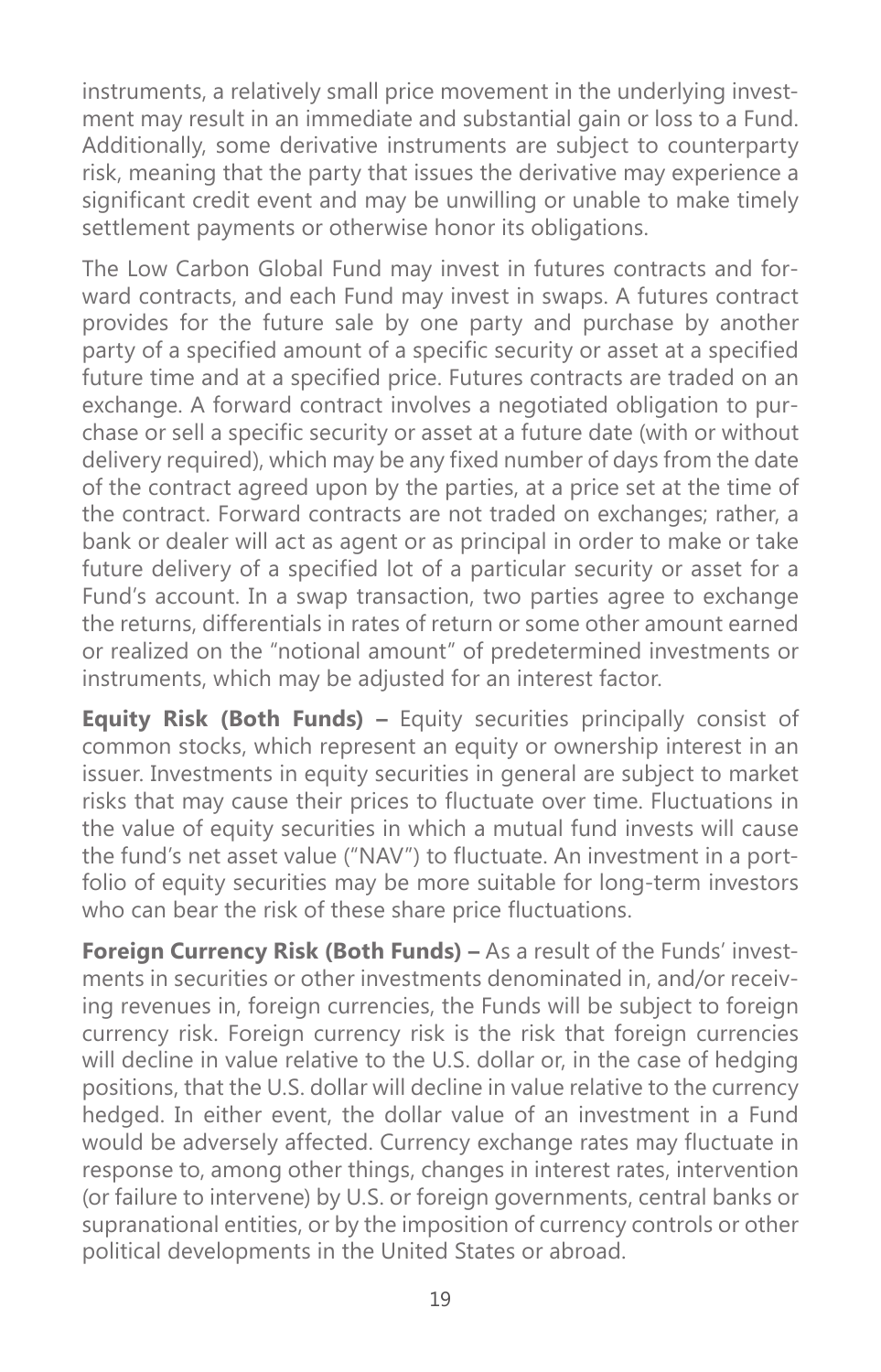**Foreign Securities Risk (Both Funds) –** Investments in securities of foreign companies can be more volatile than investments in U.S. companies. Diplomatic, political, or economic developments, including nationalization or appropriation, could affect investments in foreign companies. Foreign securities markets generally have less trading volume and less liquidity than U.S. markets. Financial statements of foreign issuers are governed by different accounting, auditing, and financial reporting standards than the financial statements of U.S. issuers and may be less transparent and uniform than in the United States. Thus, there may be less information publicly available about foreign issuers than about most U.S. issuers. Transaction costs are generally higher than those in the United States and expenses for custodial arrangements of foreign securities may be somewhat greater than typical expenses for custodial arrangements of similar U.S. securities. Some foreign governments levy withholding taxes against dividend and interest income. Although in some countries a portion of these taxes are recoverable, the non-recovered portion will reduce the income received from the securities comprising the portfolio.

**Market Risk (Both Funds) –** The value of the securities in which the Funds invest may rise or fall in response to the prospects of individual companies, particular sectors or governments and/or general economic conditions throughout the world. Price changes may be temporary or last for extended periods. Global economies and financial markets are becoming increasingly interconnected, and conditions and events in one country, region or financial market may adversely impact issuers in a different country, region or financial market. In addition, governmental and quasi-governmental organizations have taken a number of unprecedented actions designed to support the markets. Such conditions, events and actions may result in greater market risk.

**Short Sales Risk (Low Carbon Global Fund) –** Short sales are transactions in which the Fund sells a security it does not own. The Fund must borrow the security to make delivery to the buyer. The Fund is then obligated to replace the security borrowed by purchasing the security at the market price at the time of replacement. The price at such time may be higher or lower than the price at which the security was sold by the Fund. If the price of the underlying security falls between the time the Fund sells the security and buys it back, the Fund will realize a gain on the transaction. Conversely, if the price of the underlying security rises during the period, the Fund will realize a loss on the transaction. Because the market price of the security sold short could increase without limit, the Fund could be subject to a theoretically unlimited loss. The risk of such price increases is the principal risk of engaging in short sales.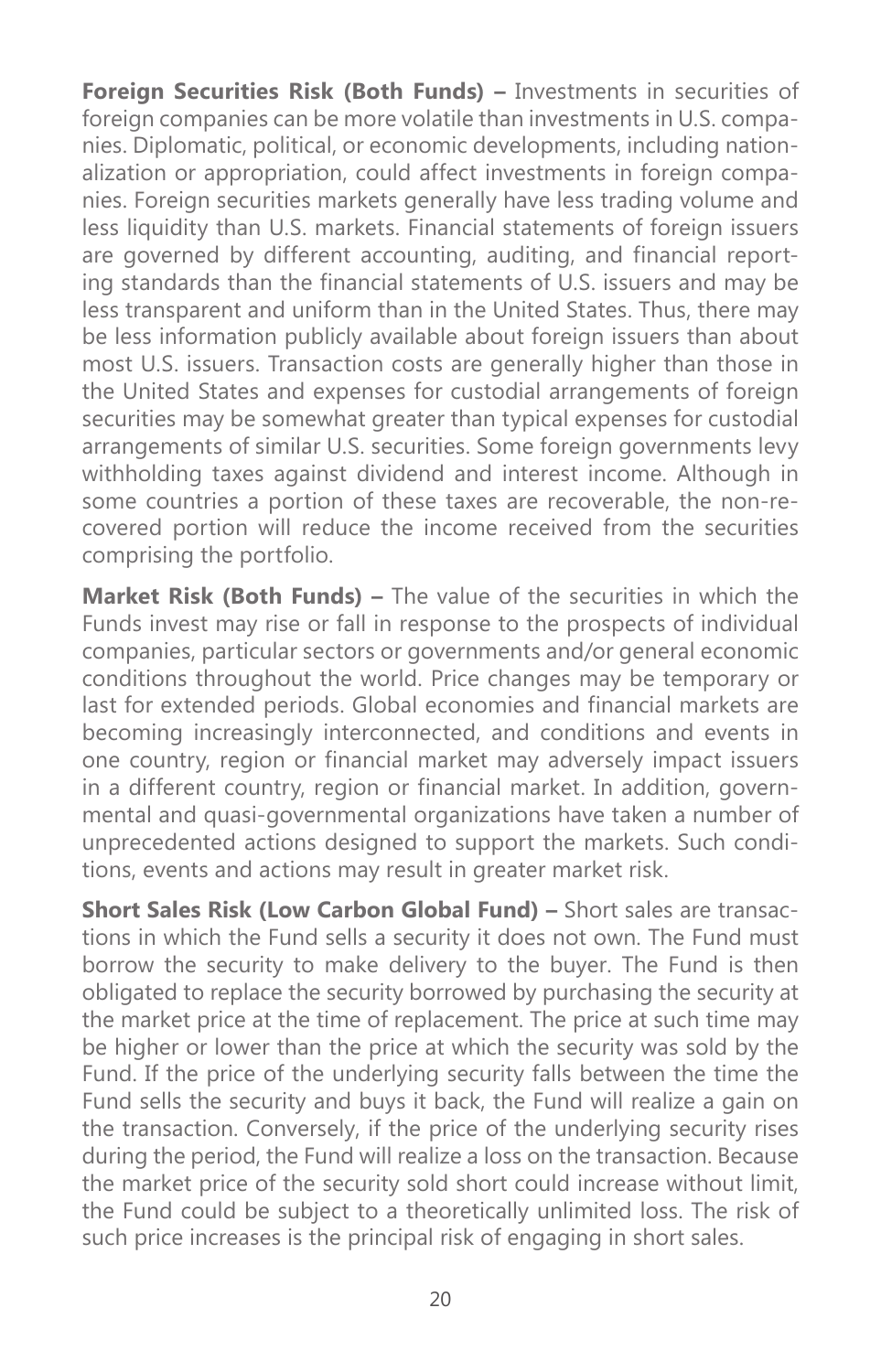In addition, the Fund's investment performance may suffer if the Fund is required to close out a short position earlier than it had intended. This would occur if the securities lender required the Fund to deliver the securities the Fund borrowed at the commencement of the short sale and the Fund was unable to borrow the securities from another securities lender or otherwise obtain the security by other means. Moreover, the Fund may be subject to expenses related to short sales that are not typically associated with investing in securities directly, such as costs of borrowing and margin account maintenance costs associated with the Fund's open short positions. These expenses negatively impact the performance of the Fund. For example, when the Fund short sells an equity security that pays a dividend, it is obligated to pay the dividend on the security it has sold. However, a dividend paid on a security sold short generally reduces the market value of the shorted security and thus increases the Fund's unrealized gain or reduces the Fund's unrealized loss on its short sale transaction. To the extent the dividend that the Fund is obligated to pay is greater than the return earned by the Fund on investments, the performance of the Fund will be negatively impacted. Furthermore, the Fund may be required to pay a premium or interest to the lender of the security. The foregoing types of short sale expenses are sometimes referred to as the "negative cost of carry," and will tend to cause the Fund to lose money on a short sale even in instances where the price of the underlying security sold short does not change over the duration of the short sale. The "negative cost of carry" will increase in periods when the Fund engages in more short sales, such as when the Adviser believes the market is likely to decline. The Fund is also required to segregate other assets on its books to cover its obligation to return the security to the lender which means that those other assets may not be available to meet the Fund's needs for immediate cash or other liquidity.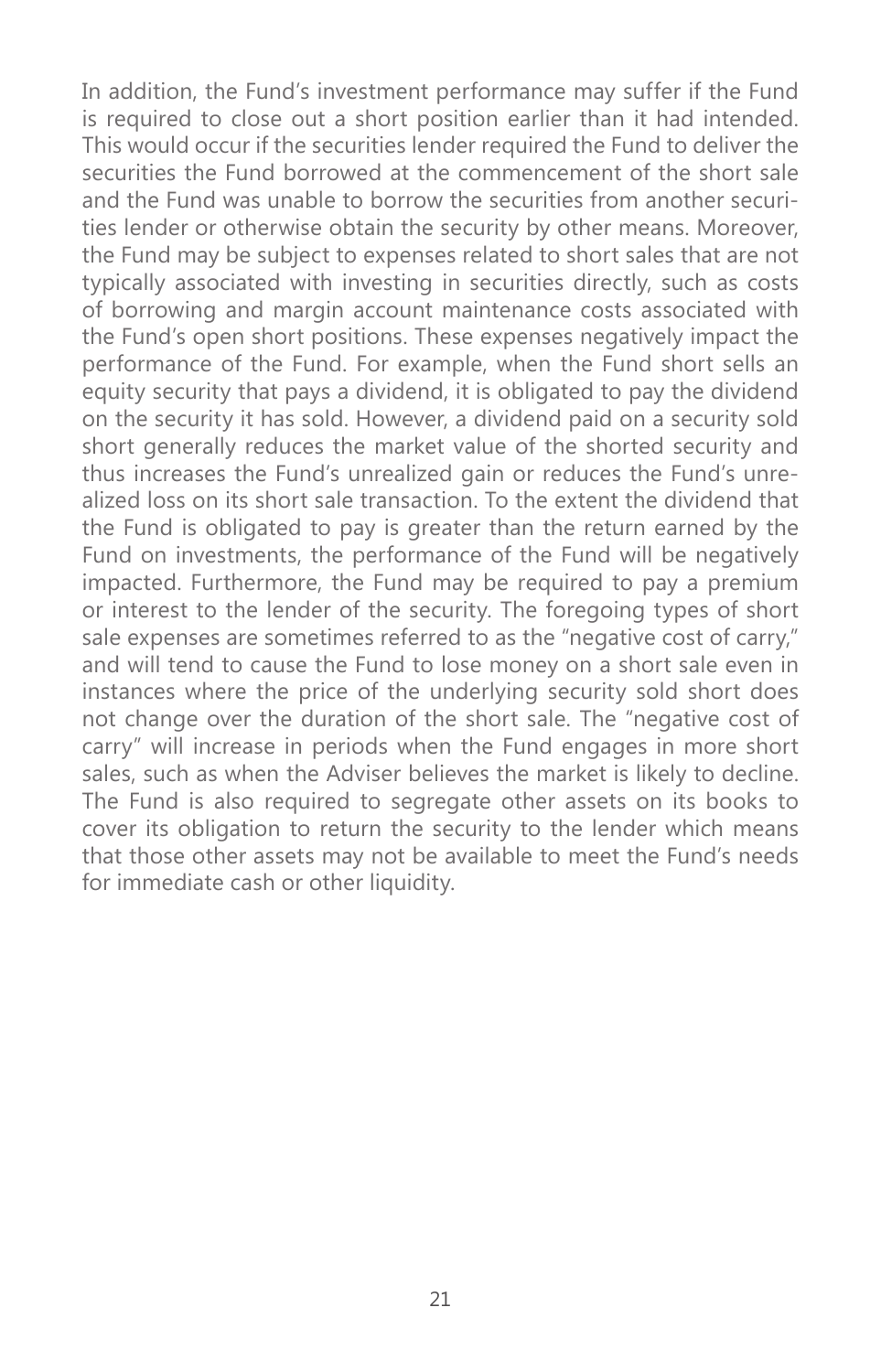# Information about Portfolio Holdings

A description of the Funds' policies and procedures with respect to the circumstances under which the Funds disclose their portfolio holdings is available in the SAI.

### Investment Adviser

MFG Asset Management, founded in 2006, serves as the investment adviser to the Funds. The Adviser's principal place of business is located at MLC Centre Level 36, 19 Martin Place, Sydney NSW 2000, Australia. As of November 30, 2017, the Adviser had approximately \$44.5 billion in assets under management.

The Adviser makes investment decisions for the Funds and continuously reviews, supervises and administers each Fund's investment program. The Board supervises the Adviser and establishes policies that the Adviser must follow in its management activities.

For its services to the Funds, the Adviser is entitled to a fee, which is calculated daily and paid monthly, at the following annual rates based on the average daily net assets of each Fund:

| Fund                       | <b>Advisory Fee</b> |
|----------------------------|---------------------|
| MFG Low Carbon Global Fund | 0.80%               |
| l MFG Infrastructure Fund  | 0.80%               |

The Adviser has contractually agreed to reduce its fees and/or reimburse expenses to the extent necessary to keep each Fund's total annual Fund operating expenses (excluding interest, taxes, brokerage commissions, 12b-1 fees, shareholder servicing fees, acquired fund fees and expenses and non-routine expenses (collectively, "excluded expenses")) for each of the Fund's share classes from exceeding certain levels as set forth below until January 31, 2019 (each, a "contractual expense limit"). This expense limitation agreement may be terminated by: (i) the Board, for any reason at any time; or (ii) the Adviser, upon ninety (90) days' prior written notice to the Trust, effective as of the close of business on January 31, 2019.

| Fund                       | <b>Contractual Expense Limit</b> |
|----------------------------|----------------------------------|
| MFG Low Carbon Global Fund | 0.80%                            |
| MFG Infrastructure Fund    | 0.80%                            |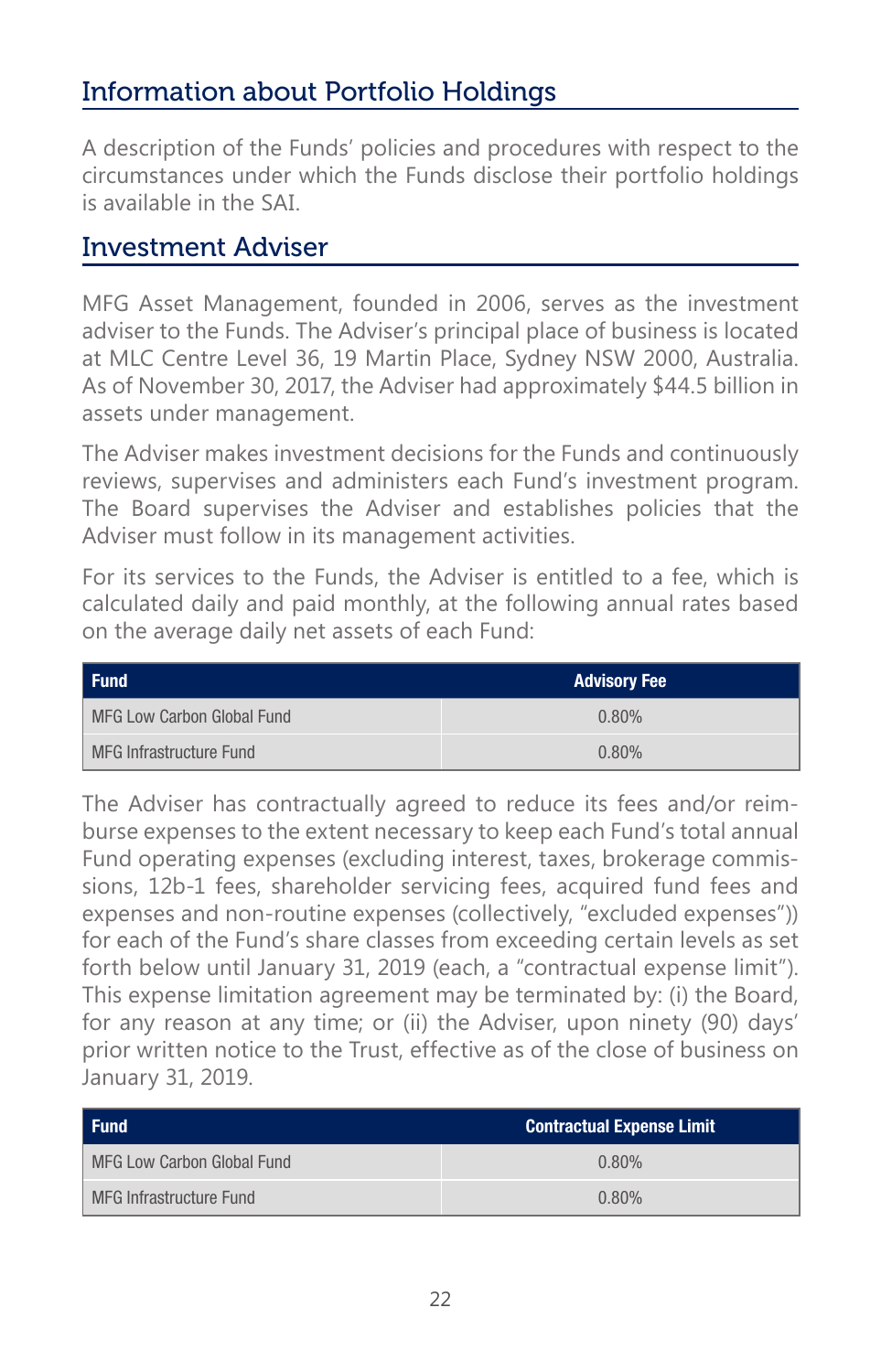In addition, the Adviser may receive from a Fund the difference between the total annual Fund operating expenses (not including excluded expenses) and the contractual expense limit to recoup all or a portion of its prior fee waivers or expense reimbursements made during the three-year period preceding the recoupment if at any point total annual Fund operating expenses (not including excluded expenses) are below the contractual expense limit (i) at the time of the fee waiver and/or expense reimbursement and (ii) at the time of the recoupment.

For the fiscal period from May 22, 2017 (commencement of Fund operations) to September 30, 2017, the Adviser did not receive any advisory fees, after fee reductions, from the Infrastructure Fund.

A discussion regarding the basis for the Board's approval of the Infrastructure Fund's investment advisory agreement is available in the Fund's Annual Report to Shareholders, dated September 30, 2017, which covers the period from the Fund's inception to September 30, 2017. A discussion regarding the basis for the Board's approval of the Low Carbon Global Fund's investment advisory agreement will be available in the Fund's first Semi-Annual or Annual Report to Shareholders.

# Portfolio Managers

Domenico Giuliano, Deputy Chief Investment Officer and Portfolio Manager, joined the Adviser in March 2007 and serves as portfolio manager of the Low Carbon Global Fund. Mr. Giuliano was appointed portfolio manager for the Adviser's Global Equity strategy in 2011, Deputy Chief Investment Officer in 2014 and portfolio manager of the Adviser's Global Low Carbon strategy in 2016. He holds a Master of Business Administration from the Australian Graduate School of Management and a Bachelor of Economics from Macquarie University, and is a Fellow of the Institute of Actuaries of Australia.

Gerald Stack, Head of Investments, Head of Infrastructure, Transport & Industrials and Lead Portfolio Manager, joined the Adviser in January 2007 as lead portfolio manager of the Adviser's Select Infrastructure strategy and serves as portfolio manager of the Infrastructure Fund. Mr. Stack holds a Bachelor of Economics and a Master of Business Administration, both from Sydney University, and is a Chartered Accountant.

The SAI provides additional information about the portfolio managers' compensation, other accounts managed, and ownership of Fund shares.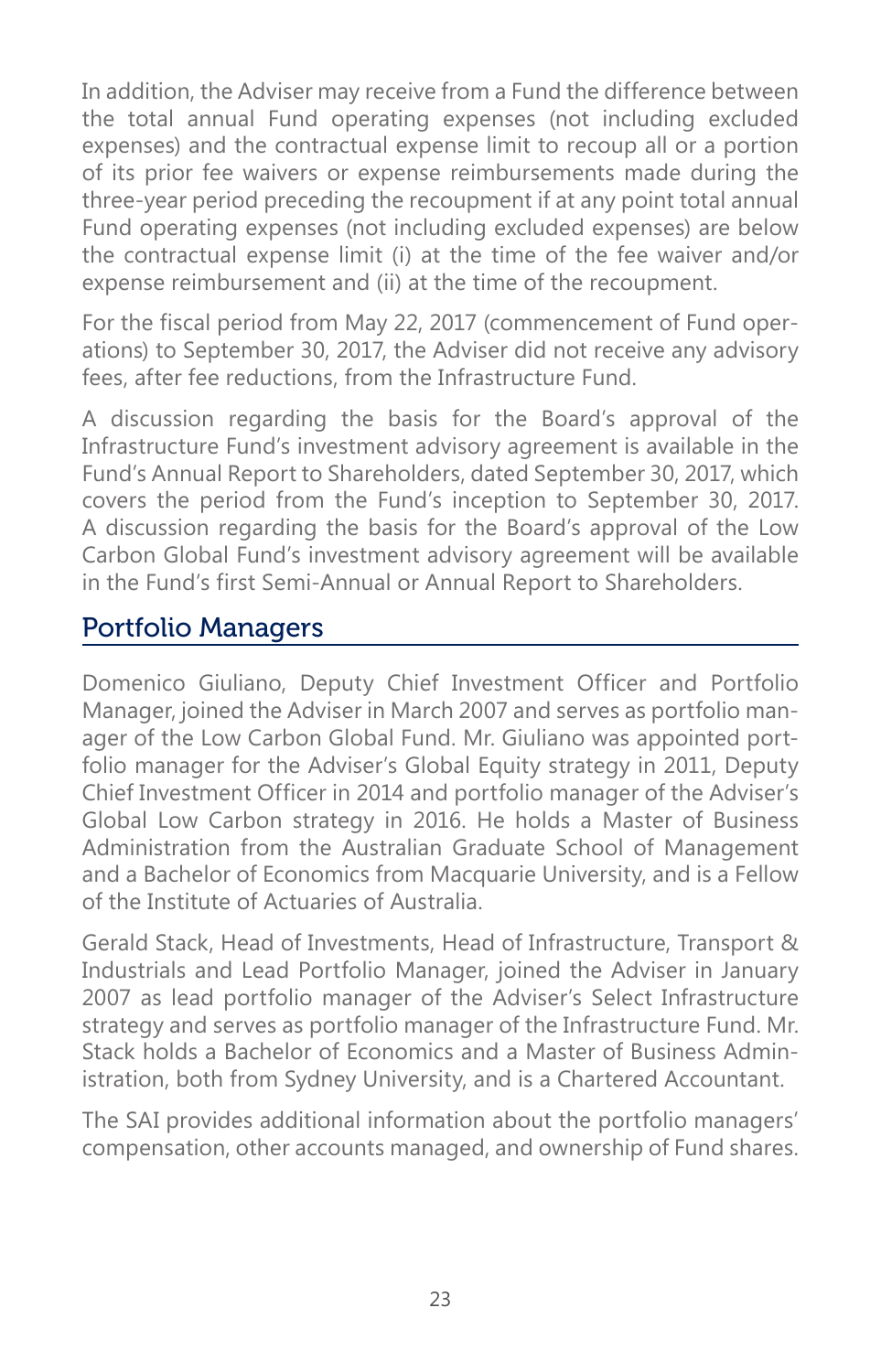# Related Performance Data of the Adviser

The following tables give the related performance of all separate accounts (each, an "Account"), referred to as a "Composite," managed by the Adviser that have investment objectives, policies and strategies substantially similar to those of the Infrastructure Fund. **The data does not represent the performance of the Infrastructure Fund.** Performance is historical and does not represent the future performance of the Infrastructure Fund or of the Adviser.

The manner in which the performance was calculated for the Composite differs from that of registered mutual funds such as the Infrastructure Fund. If the performance was calculated in accordance with SEC standardized performance methodology, the performance results may have been different. The Adviser's policies on calculating performance and preparing performance presentations are available upon request.

All returns presented were calculated on a total return basis and include all dividends and interest, accrued income, and realized and unrealized gains and losses. Investment transactions are accounted for on a trade date basis. "Net of fees" returns reflect the deduction of investment management fees, as well as the deduction of any brokerage commissions, execution costs, withholding taxes, sales loads and account fees paid by the Accounts included in the Composite, without taking into account federal or state income taxes, while "gross of fees" returns do not reflect the deduction of investment management fees. All fees and expenses, except custodial fees, if any, were included in the calculations.

Because of variation in fee levels, the "net of fees" Composite returns may not be reflective of performance in any one particular Account.

The Infrastructure Fund's fees and expenses are generally expected to be higher than those of the Composite. If the Infrastructure Fund's fees and expenses had been imposed on the Composite, the performance shown below would have been lower. The Accounts that are included in the Composite are also not subject to the diversification requirements, specific tax restrictions, and investment limitations imposed on the Infrastructure Fund by the federal securities and tax laws. Consequently, the performance results for the Composite could have been adversely affected if the Accounts in the Composite were subject to the same federal securities and tax laws as the Infrastructure Fund.

The investment results for the Composite presented below are not intended to predict or suggest the future returns of the Infrastructure Fund. **The performance data shown below should not be considered a substitute for the Infrastructure Fund's own performance**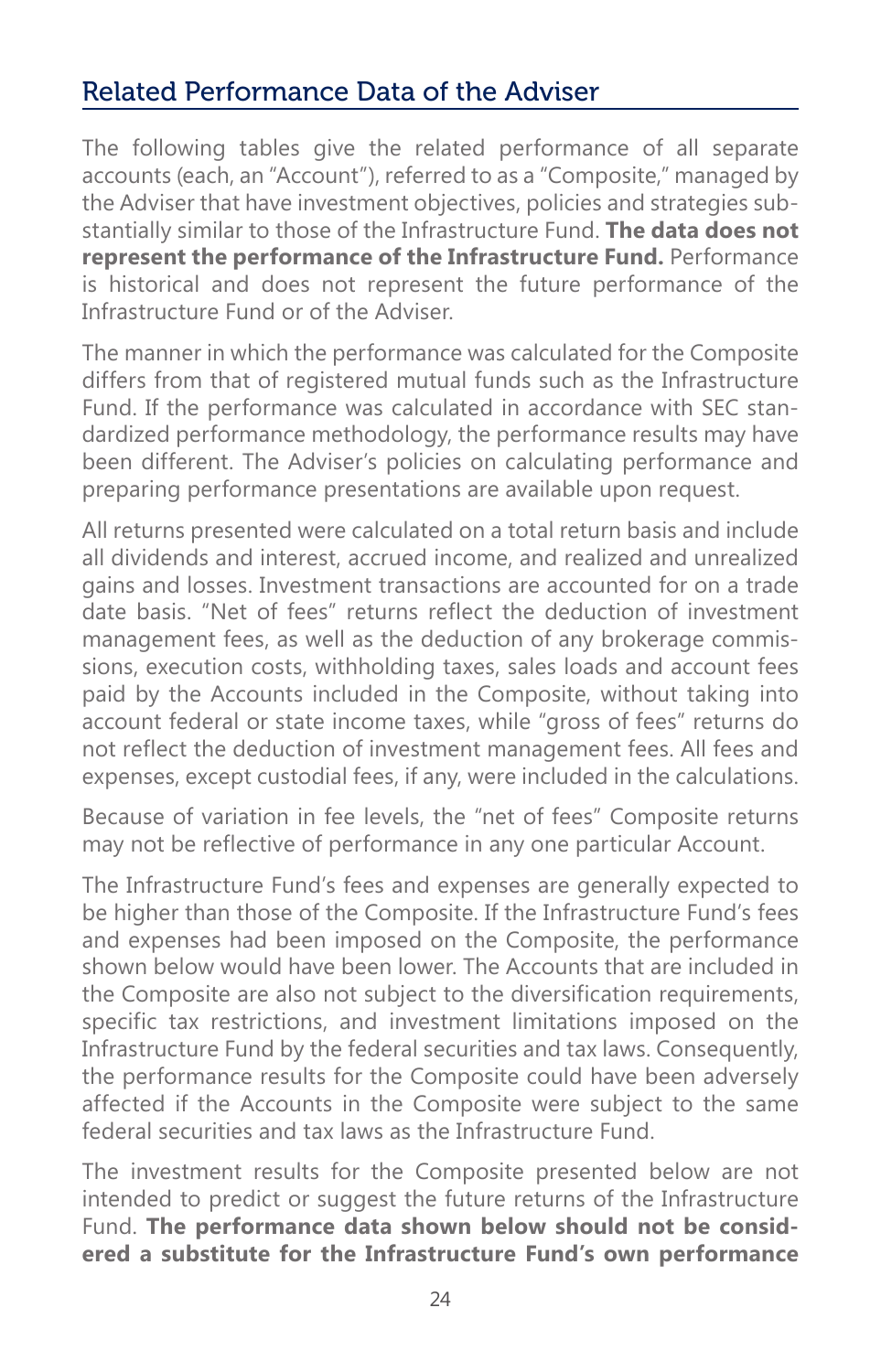**information.** Investors should be aware that the use of a methodology different than that used below to calculate performance could result in different performance data.

#### **THE FOLLOWING DATA DOES NOT REPRESENT THE PERFORMANCE OF THE INFRASTRUCTURE FUND**

**Performance Information for the Adviser's Substantially Similar Strategy Composite1**

| Calendar Year Total Pre-Tax Returns |                                       |                                                |                                     |  |
|-------------------------------------|---------------------------------------|------------------------------------------------|-------------------------------------|--|
| Year                                | Total Pre-Tax Return<br>(Net of Fees) | <b>Total Pre-Tax Return</b><br>(Gross of Fees) | <b>Benchmark Return<sup>2</sup></b> |  |
| 2017                                | 24.00%                                | 25.00%                                         | 19.07%                              |  |
| 2016                                | 3.57%                                 | 4.40%                                          | 11.45%                              |  |
| 2015                                | 3.07%                                 | 3.90%                                          | $-12.18%$                           |  |
| 2014                                | 13.20%                                | 14.11%                                         | 14.11%                              |  |
| $2013^3$                            | 4.01%                                 | 4.56%                                          | 0.93%                               |  |

#### Annual Total Pre-Tax Returns (as of 12/31/17)

| <b>Adviser's Composite Returns</b>                                                         |        |        |        |  |  |  |
|--------------------------------------------------------------------------------------------|--------|--------|--------|--|--|--|
| Benchmark <sup>2</sup><br><b>Time Period</b><br><b>Net of Fees</b><br><b>Gross of Fees</b> |        |        |        |  |  |  |
| Year                                                                                       | 24.00% | 25.00% | 19.07% |  |  |  |
| 3 Years                                                                                    | 9.80%  | 10.68% | 5.24%  |  |  |  |
| Since Inception <sup>4</sup>                                                               | 9.98%  | 10.86% | 6.51%  |  |  |  |

<sup>1</sup> The Composite performance information is calculated in and expressed in United States dollars.

 $2$  From May 2, 2013 (inception of the Composite) through December 31, 2014, the Composite's Benchmark was the UBS Developed Infrastructure & Utilities Index Net Total Return. Effective January 1, 2015, the Composite's Benchmark was changed to the S&P Global Infrastructure Net Total Return Index because the UBS Developed Infrastructure & Utilities Index Net Total Return was discontinued by its sponsor.

The UBS Developed Infrastructure & Utilities Index Net Total Return is a market capitalization weighted index that is designed to measure the equity performance of listed infrastructure and utility stocks. Index results assume the reinvestment of all distributions of capital gain and net investment income using a tax rate applicable to non-resident institutional investors who do not benefit from double taxation treaties.

The S&P Global Infrastructure Net Total Return Index is a market capitalization weighted index that is designed to track 75 companies from around the world diversified across three infrastructure sectors: energy, transportation and utilities. Index results assume the reinvestment of all distributions of capital gain and net investment income using a tax rate applicable to non-resident institutional investors who do not benefit from double taxation treaties.

- <sup>3</sup> Performance is not annualized and is reported for the period from May 2, 2013 through December 31, 2013.
- <sup>4</sup> Inception date of the Composite is May 2, 2013.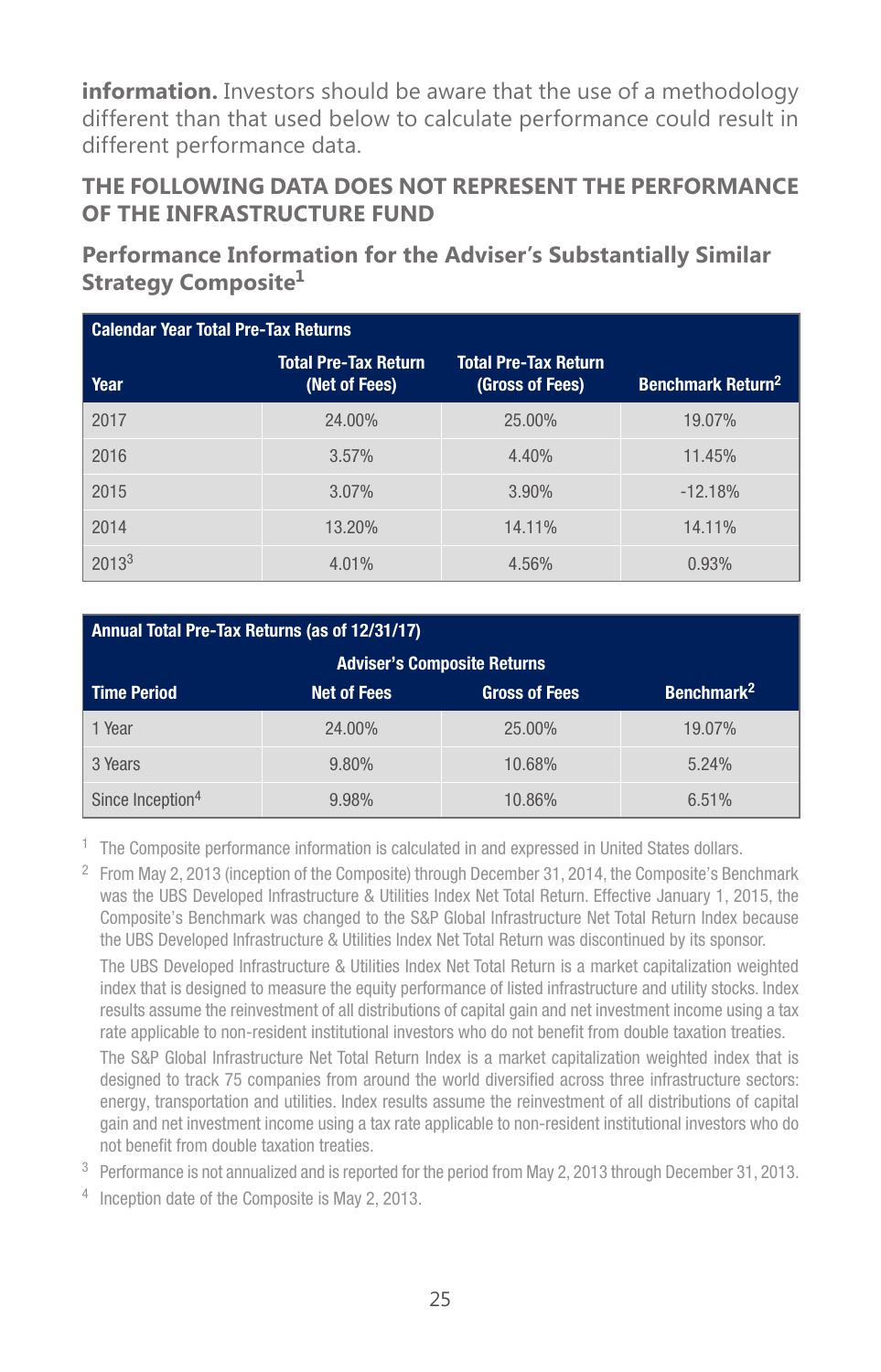# Purchasing, Selling and Exchanging Fund Shares

This section tells you how to purchase, sell (sometimes called "redeem") and exchange shares of the Funds.

For information regarding the federal income tax consequences of transactions in shares of the Funds, including information about cost basis reporting, see "Taxes."

#### How to Choose a Share Class

Each Fund offers three classes of shares, Institutional Class Shares, Service Class Shares and Class Y Shares. Each share class has its own investment minimums and cost structure, as summarized below. Contact your financial intermediary or the Funds for more information about each Fund's share classes and how to choose between them. As of the date of this prospectus, the MFG Low Carbon Global Fund, and Institutional Class Shares and Class Y Shares of the MFG Infrastructure Fund, are not available for purchase.

| <b>Class Name</b>           | <b>Investment Minimums</b>                                           | <b>Fees</b>                                                     |
|-----------------------------|----------------------------------------------------------------------|-----------------------------------------------------------------|
| Institutional Class Shares  | $Initial - $1,000,000$<br>Subsequent $- $1,000$                      | No Rule 12b-1 Fee or<br><b>Shareholder Servicing Fee</b>        |
| <b>Service Class Shares</b> | $Initial - $10,000$<br>Subsequent $- $1,000$<br>(\$100 through IRAs) | No Rule 12b-1 Fee, 0.15%<br><b>Shareholder Servicing Fee</b>    |
| Class Y Shares              | Initial $- $1,000$<br>Subsequent $-$ \$50                            | 0.25% Rule 12b-1 Fee, 0.15%<br><b>Shareholder Servicing Fee</b> |

Institutional Class Shares, Service Class Shares and Class Y Shares are offered to investors who purchase shares directly from the Funds or through certain financial intermediaries such as financial planners, investment advisors, broker-dealers or other financial institutions. An investor may be eligible to purchase more than one share class. However, if you purchase shares through a financial intermediary, you may only purchase that class of shares which your financial intermediary sells or services. Your financial intermediary can tell you which class of shares is available through the intermediary.

The Funds reserve the right to accept investments of smaller amounts in their sole discretion.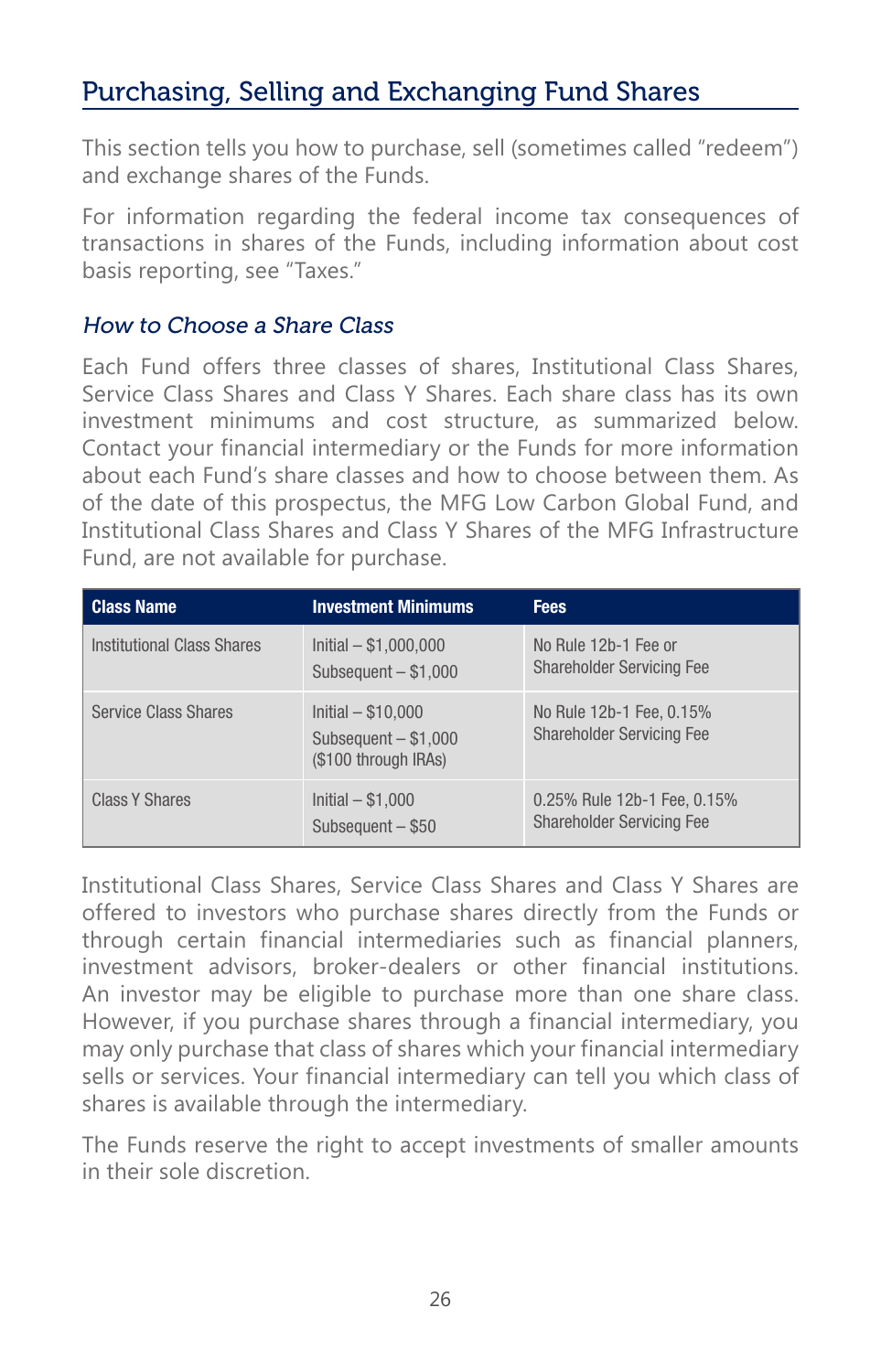#### How to Purchase Fund Shares

To purchase shares directly from the Funds through their transfer agent, complete and send in the application. If you need an application or have questions, please call (844) 758-3753.

All investments must be made by check, Automated Clearing House ("ACH"), or wire. All checks must be made payable in U.S. dollars and drawn on U.S. financial institutions. The Funds do not accept purchases made by third-party checks, credit cards, credit card checks, cash, traveler's checks, money orders or cashier's checks.

The Funds reserve the right to reject any specific purchase order, including exchange purchases, for any reason. The Funds are not intended for short-term trading by shareholders in response to short-term market fluctuations. For more information about the Funds' policy on shortterm trading, see "Excessive Trading Policies and Procedures."

The Funds do not generally accept investments by non-U.S. persons. Non-U.S. persons may be permitted to invest in the Funds subject to the satisfaction of enhanced due diligence. Please contact the Funds for more information.

#### By Mail

You can open an account with the Funds by sending a check and your account application to the address below. You can add to an existing account by sending the Funds a check and, if possible, the "Invest by Mail" stub that accompanies your confirmation statement. Be sure your check identifies clearly your name, your account number, the Fund name and the share class.

#### **Regular Mail Address**

MFG Funds P.O. Box 588 Portland, ME 04112

#### **Express Mail Address**

MFG Funds c/o Atlantic Shareholder Services, LLC Three Canal Plaza, Ground Floor Portland, ME 04101

The Funds do not consider the U.S. Postal Service or other independent delivery services to be their agents. Therefore, deposit in the mail or with such services of purchase orders does not constitute receipt by the Funds' transfer agent. The share price used to fill the purchase order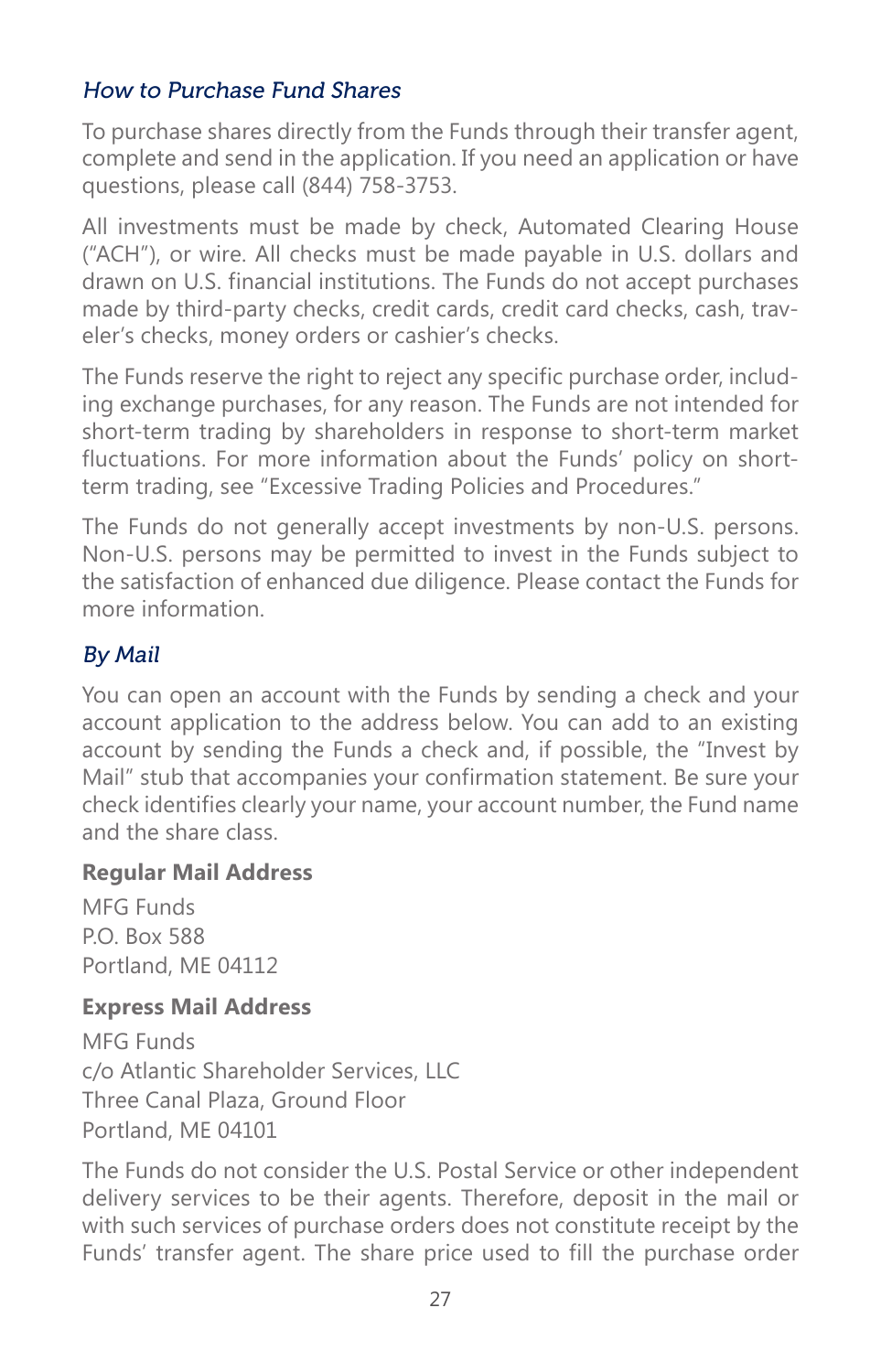is the next price calculated by a Fund after the Funds' transfer agent receives the order in proper form at its office, not the P.O. Box provided for regular mail delivery.

### By Wire

To open an account by wire, call (844) 758-3753 for details. To add to an existing account by wire, wire your money using the wiring instructions set forth below (be sure to include the Fund name, the share class and your account number).

### **Wiring Instructions**

MUFG Union Bank Los Angeles, CA ABA # 122000496 For Credit To: Atlantic Shareholder Services FBO The Advisors' Inner Circle Fund III Acct # 4580002264 Ref: Fund name/share class/account number/account name

### By Systematic Investment Plan (via ACH)

You may not open an account via ACH. However, once you have established a direct account with the Funds, you can set up an automatic investment plan via ACH by mailing a completed application to the Funds. These purchases can be made monthly, quarterly, semi-annually or annually in amounts of at least \$1,000 for Institutional Class Shares, \$1,000 for Service Class Shares (\$100 through IRAs), and \$50 for Class Y Shares. To cancel or change a plan, contact the Funds by mail at: MFG Funds, P.O. Box 588, Portland, ME 04112 (Express Mail Address: MFG Funds, c/o Atlantic Shareholder Services, LLC, Three Canal Plaza, Ground Floor, Portland, ME 04101). Please allow up to 15 days to create the plan and 3 days to cancel or change it.

### Purchases In-Kind

Subject to the approval of the Funds, an investor may purchase shares of each Fund with liquid securities and other assets that are eligible for purchase by that Fund (consistent with the Fund's investment policies and restrictions) and that have a value that is readily ascertainable in accordance with the Fund's valuation policies. These transactions will be effected only if the Adviser deems the security to be an appropriate investment for a Fund. Assets purchased by a Fund in such transactions will be valued in accordance with procedures adopted by the Funds. The Funds reserve the right to amend or terminate this practice at any time.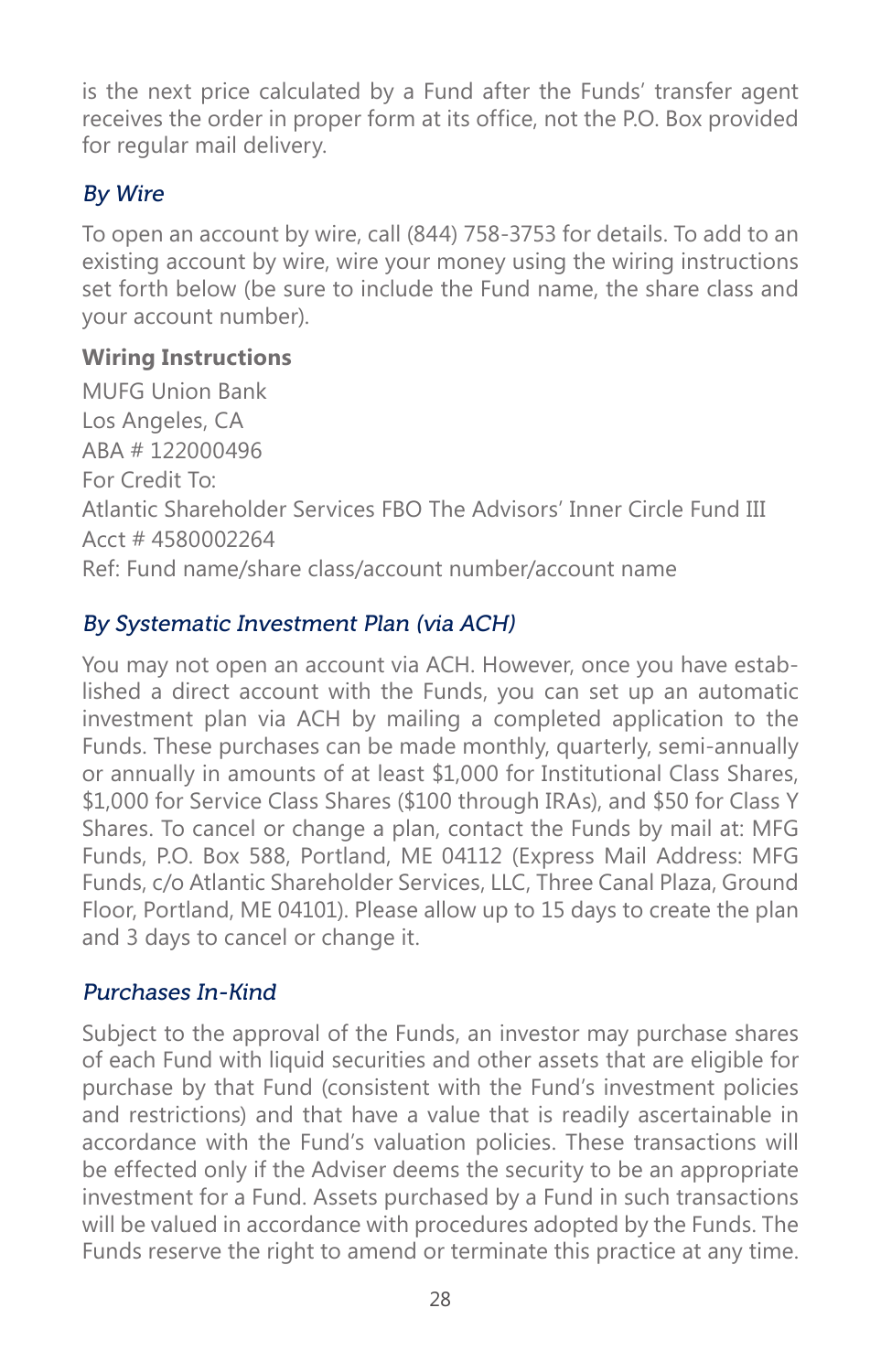### Minimum Purchases

To purchase Institutional Class Shares of a Fund for the first time, you must invest at least \$1,000,000. To purchase Service Class Shares of a Fund for the first time, you must invest at least \$10,000. To purchase Class Y Shares of a Fund for the first time, you must invest at least \$1,000. Subsequent investments must be at least \$1,000 for Institutional Class Shares, \$1,000 for Service Class Shares (\$100 through IRAs), and \$50 for Class Y Shares. Each Fund may accept investments of smaller amounts in its sole discretion.

### Fund Codes

The Funds' reference information, which is listed below, will be helpful to you when you contact a Fund to purchase or exchange shares, check daily NAV, or obtain additional information.

| <b>Fund Name</b>                            | <b>Share Class</b>          | <b>Ticker</b><br><b>Symbol</b> | <b>CUSIP</b> | <b>Fund Code</b> |
|---------------------------------------------|-----------------------------|--------------------------------|--------------|------------------|
|                                             | Institutional Class Shares  | <b>MGEGX</b>                   | 00771X 187   | 267-405          |
| <b>MFG Low Carbon</b><br><b>Global Fund</b> | <b>Service Class Shares</b> | <b>MGKGX</b>                   | 00771X 179   | 267-404          |
|                                             | Class Y Shares              | <b>MGYGX</b>                   | 00771X 161   | 267-406          |
|                                             | Institutional Class Shares  | <b>MGESX</b>                   | 00771X 153   | 267-402          |
| <b>MFG Infrastructure</b><br><b>Fund</b>    | <b>Service Class Shares</b> | <b>MGKSX</b>                   | 00771X 146   | 267-401          |
|                                             | Class Y Shares              | <b>MGYSX</b>                   | 00771X 138   | 267-403          |

### General Information

You may generally purchase shares on any day that the NYSE is open for business (a "Business Day"). Shares cannot be purchased by Federal Reserve wire on days that either the NYSE or the Federal Reserve is closed.

A Fund's price per share will be the next determined NAV per share after the Fund or an authorized institution (as defined below) receives your purchase order in proper form. "Proper form" means that the Fund was provided with a complete and signed account application, including the investor's social security number or tax identification number, and other identification required by law or regulation, as well as sufficient purchase proceeds.

Each Fund calculates its NAV once each Business Day as of the close of normal trading on the NYSE (normally, 4:00 p.m., Eastern Time). To receive the current Business Day's NAV, a Fund or an authorized institution must receive your purchase order in proper form before the close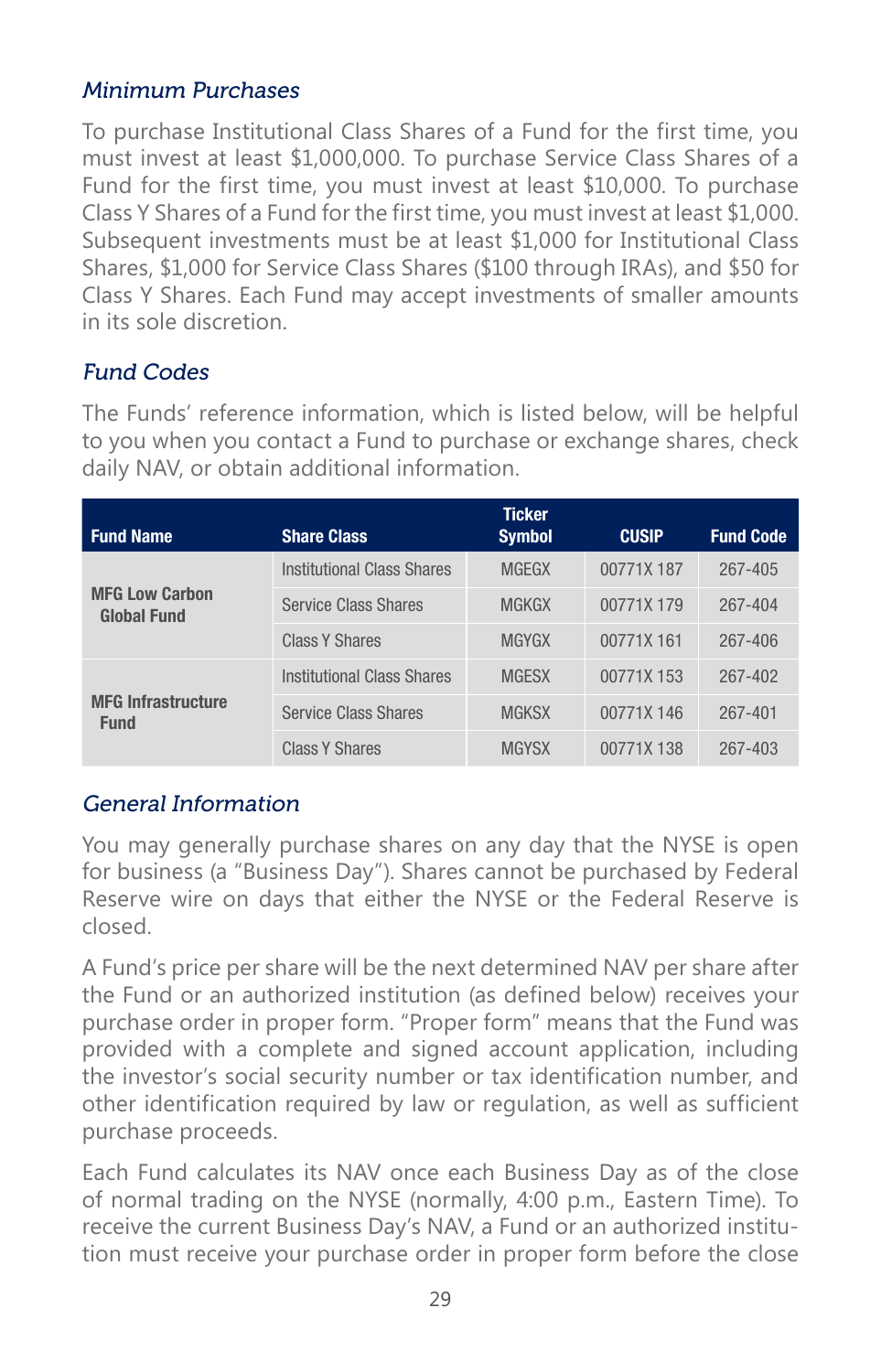of normal trading on the NYSE. If the NYSE closes early, as in the case of scheduled half-day trading or unscheduled suspensions of trading, the Funds reserve the right to calculate NAV as of the earlier closing time. The Funds will not accept orders that request a particular day or price for the transaction or any other special conditions. Shares will only be priced on Business Days. Since securities that are traded on foreign exchanges may trade on days that are not Business Days, the value of a Fund's assets may change on days when you are unable to purchase or redeem shares.

#### Buying or Selling Shares through a Financial Intermediary

In addition to being able to buy and sell Fund shares directly from the Funds through their transfer agent, you may also buy or sell shares of a Fund through accounts with financial intermediaries, such as brokers and other institutions that are authorized to place trades in Fund shares for their customers. When you purchase or sell Fund shares through a financial intermediary (rather than directly from a Fund), you may have to transmit your purchase and sale requests to the financial intermediary at an earlier time for your transaction to become effective that day. This allows the financial intermediary time to process your requests and transmit them to the Fund prior to the time the Fund calculates its NAV that day. Your financial intermediary is responsible for transmitting all purchase and redemption requests, investment information, documentation and money to a Fund on time. If your financial intermediary fails to do so, it may be responsible for any resulting fees or losses. Unless your financial intermediary is an authorized institution, orders transmitted by the financial intermediary and received by a Fund after the time NAV is calculated for a particular day will receive the following day's NAV.

Certain financial intermediaries, including certain broker-dealers and shareholder organizations, are authorized to act as agent on behalf of the Funds with respect to the receipt of purchase and redemption orders for Fund shares ("authorized institutions"). Authorized institutions are also authorized to designate other intermediaries to receive purchase and redemption orders on a Fund's behalf. A Fund will be deemed to have received a purchase or redemption order when an authorized institution or, if applicable, an authorized institution's designee, receives the order. Orders will be priced at a Fund's next computed NAV after they are received by an authorized institution or an authorized institution's designee. To determine whether your financial intermediary is an authorized institution or an authorized institution's designee such that it may act as agent on behalf of a Fund with respect to purchase and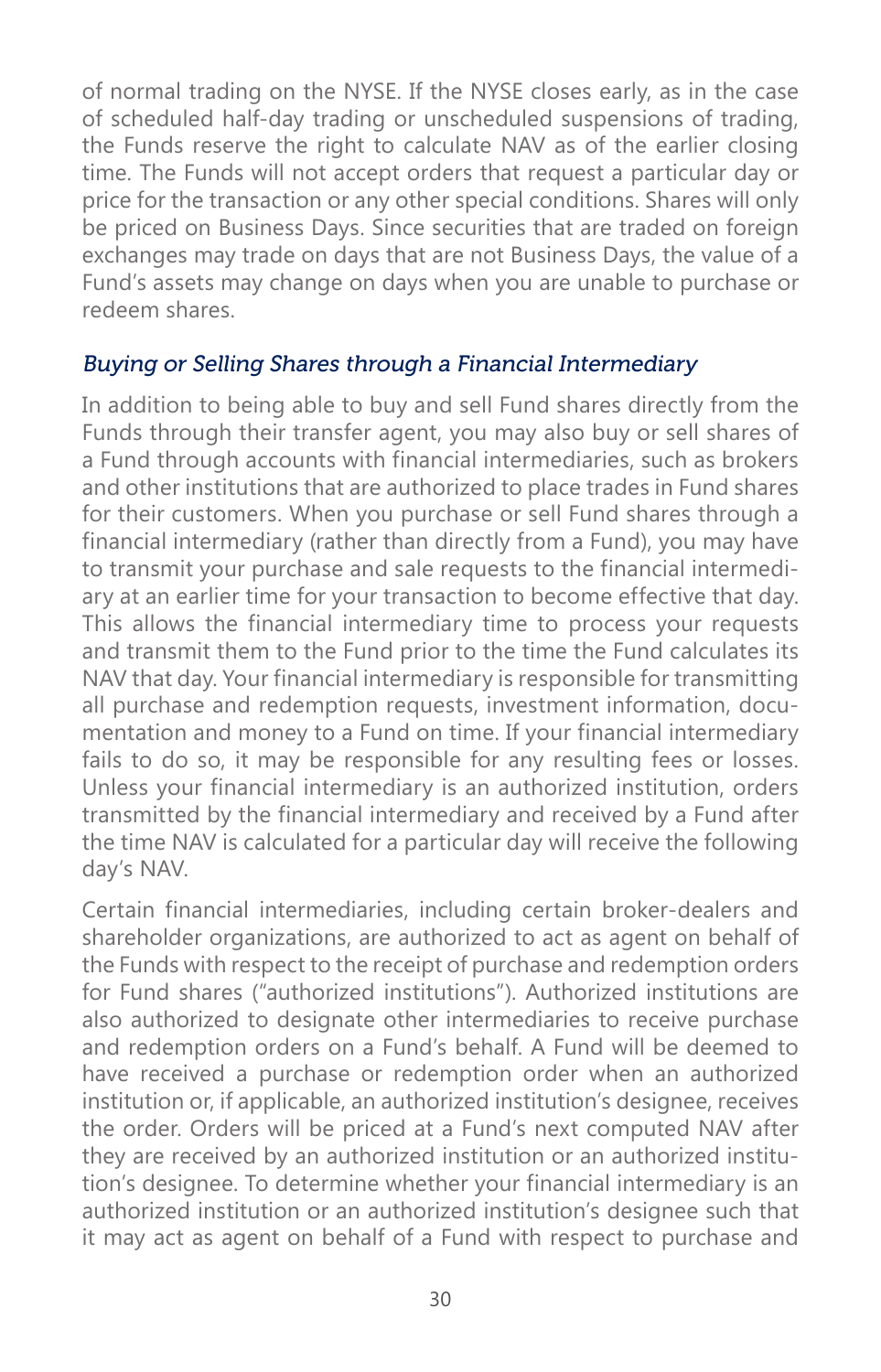redemption orders for Fund shares, you should contact your financial intermediary directly.

If you deal directly with a financial intermediary, you will have to follow its procedures for transacting with a Fund. Your financial intermediary may charge a fee for your purchase and/or redemption transactions. For more information about how to purchase or sell Fund shares through a financial intermediary, you should contact your financial intermediary directly.

#### How the Funds Calculate NAV

The NAV of each Fund's shares is determined by dividing the total value of the Fund's portfolio investments and other assets, less any liabilities, by the total number of shares outstanding.

In calculating NAV, each Fund generally values its investment portfolio at market price. If market prices are not readily available or a Fund reasonably believes that they are unreliable, such as in the case of a security value that has been materially affected by events occurring after the relevant market closes, the Fund is required to price those securities at fair value as determined in good faith using methods approved by the Board. Pursuant to the policies adopted by, and under the ultimate supervision of, the Board, these methods are implemented through the Trust's Fair Value Pricing Committee, members of which are appointed by the Board. A Fund's determination of a security's fair value price often involves the consideration of a number of subjective factors, and is therefore subject to the unavoidable risk that the value that the Fund assigns to a security may be higher or lower than the security's value would be if a reliable market quotation for the security was readily available.

With respect to non-U.S. securities held by a Fund, the Fund may take factors influencing specific markets or issuers into consideration in determining the fair value of a non-U.S. security. International securities markets may be open on days when the U.S. markets are closed. In such cases, the value of any international securities owned by a Fund may be significantly affected on days when investors cannot buy or sell shares. In addition, due to the difference in times between the close of the international markets and the time as of which the Fund prices its shares, the value the Fund assigns to securities may not be the same as the quoted or published prices of those securities on their primary markets or exchanges. In determining fair value prices, a Fund may consider the performance of securities on their primary exchanges, foreign currency appreciation/depreciation, securities market movements in the United States, or other relevant information related to the securities.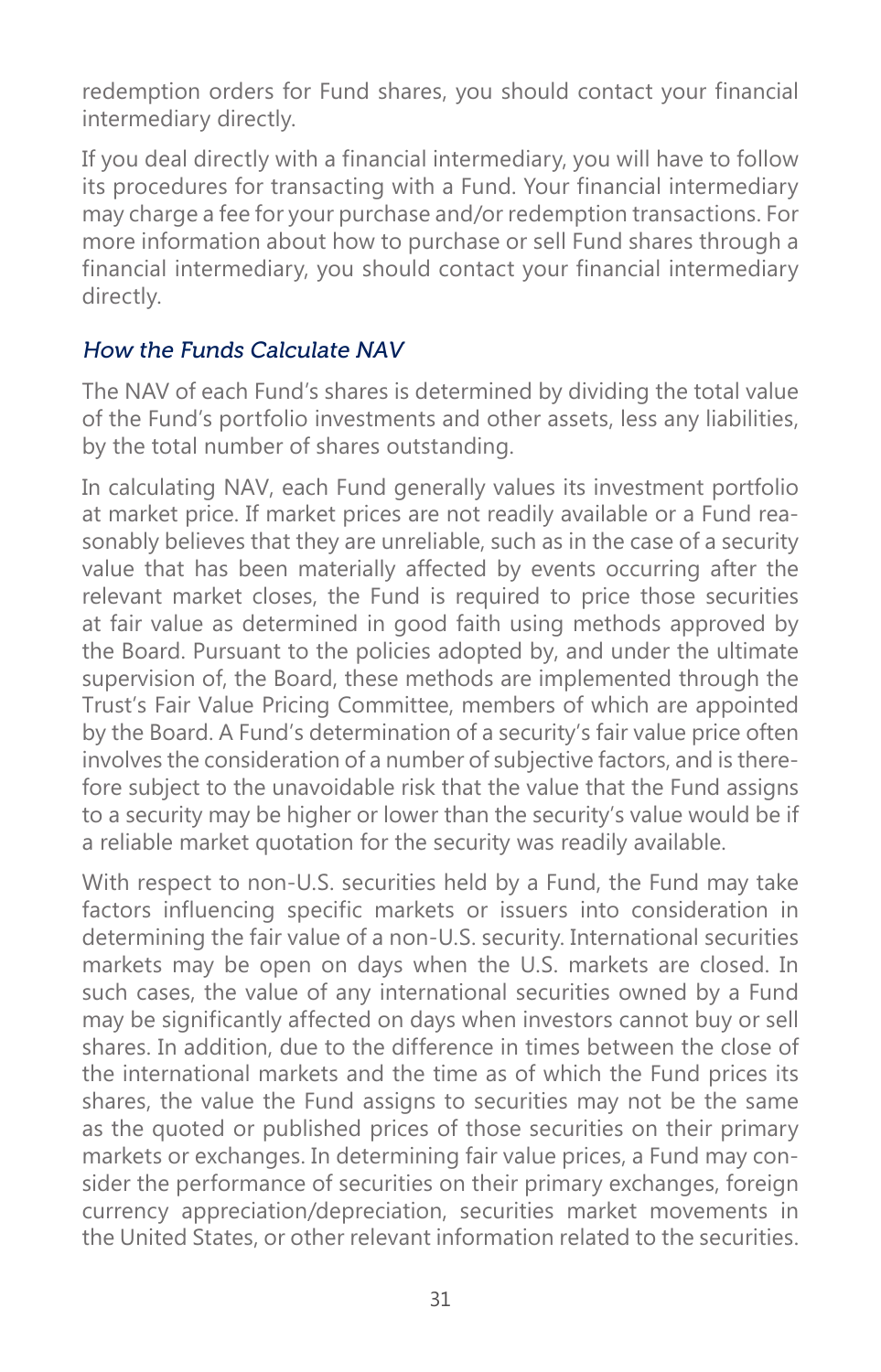There may be limited circumstances in which a Fund would price securities at fair value for stocks of U.S. companies that are traded on U.S. exchanges — for example, if the exchange on which a portfolio security is principally traded closed early or if trading in a particular security was halted during the day and did not resume prior to the time the Fund calculated its NAV.

Other assets for which market quotations are not readily available will be valued at their fair value as determined in good faith by or under the direction of the Board.

#### How to Sell Your Fund Shares

If you own your shares directly, you may sell your shares on any Business Day by contacting the Funds directly by mail or telephone at (844) 758-3753.

If you own your shares through an account with a broker or other institution, contact that broker or institution to sell your shares. Your broker or institution may charge a fee for its services in addition to the fees charged by the Funds.

If you would like to have your redemption proceeds, including proceeds generated as a result of closing your account, sent to a third party or an address other than your own, please notify the Funds in writing.

To protect you and the Funds against fraud, signatures on certain requests must have a Medallion Signature Guarantee. A Medallion Signature Guarantee verifies the authenticity of your signature. You may obtain a Medallion Signature Guarantee from most banking institutions or securities brokers but not from a notary public. Written instructions signed by all registered shareholders with a Medallion Signature Guarantee for each shareholder are required for any of the following:

- written requests to redeem \$100,000 or more;
- changes to a shareholder's record name or account registration;
- paying redemption proceeds from an account for which the address has changed within the last 30 days;
- sending redemption and distribution proceeds to any person, address or financial institution account not on record;
- sending redemption and distribution proceeds to an account with a different registration (name or ownership) from your account; and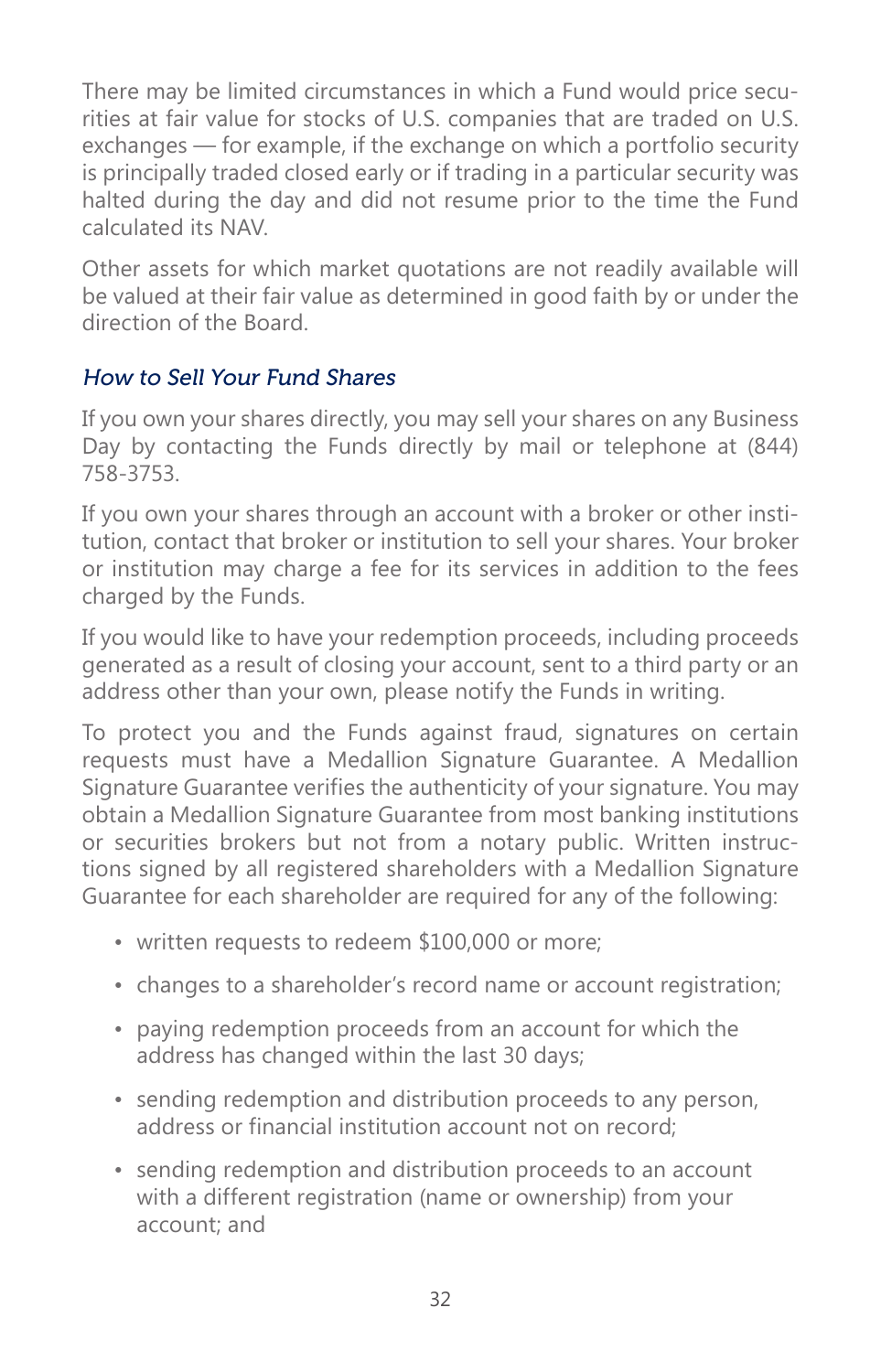• adding or changing ACH or wire instructions, the telephone redemption option or any other election in connection with your account.

The transfer agent reserves the right to require Medallion Signature Guarantees on all redemptions.

Accounts held by a corporation, trust, fiduciary or partnership, may require additional documentation along with a signature guaranteed letter of instruction. The Funds participate in the Paperless Legal Program (the "Program"), which eliminates the need for accompanying paper documentation on legal securities transfers. Requests received with a Medallion Signature Guarantee will be reviewed for the proper criteria to meet the guidelines of the Program and may not require additional documentation. Please contact Shareholder Services at (844) 758-3753 for more information.

The sale price of each share will be the next determined NAV after a Fund (or an authorized institution) receives your request in proper form.

#### By Mail

To redeem shares by mail, please send a letter to the Funds signed by all registered parties on the account specifying:

- The Fund name;
- The share class:
- The account number;
- The dollar amount or number of shares you wish to redeem;
- The account name(s); and
- The address to which redemption (sale) proceeds should be sent.

All registered shareholders must sign the letter in the exact name(s) and must designate any special capacity in which they are registered.

#### **Regular Mail Address**

MFG Funds P.O. Box 588 Portland, ME 04112

#### **Express Mail Address**

MFG Funds c/o Atlantic Shareholder Services, LLC Three Canal Plaza, Ground Floor Portland, ME 04101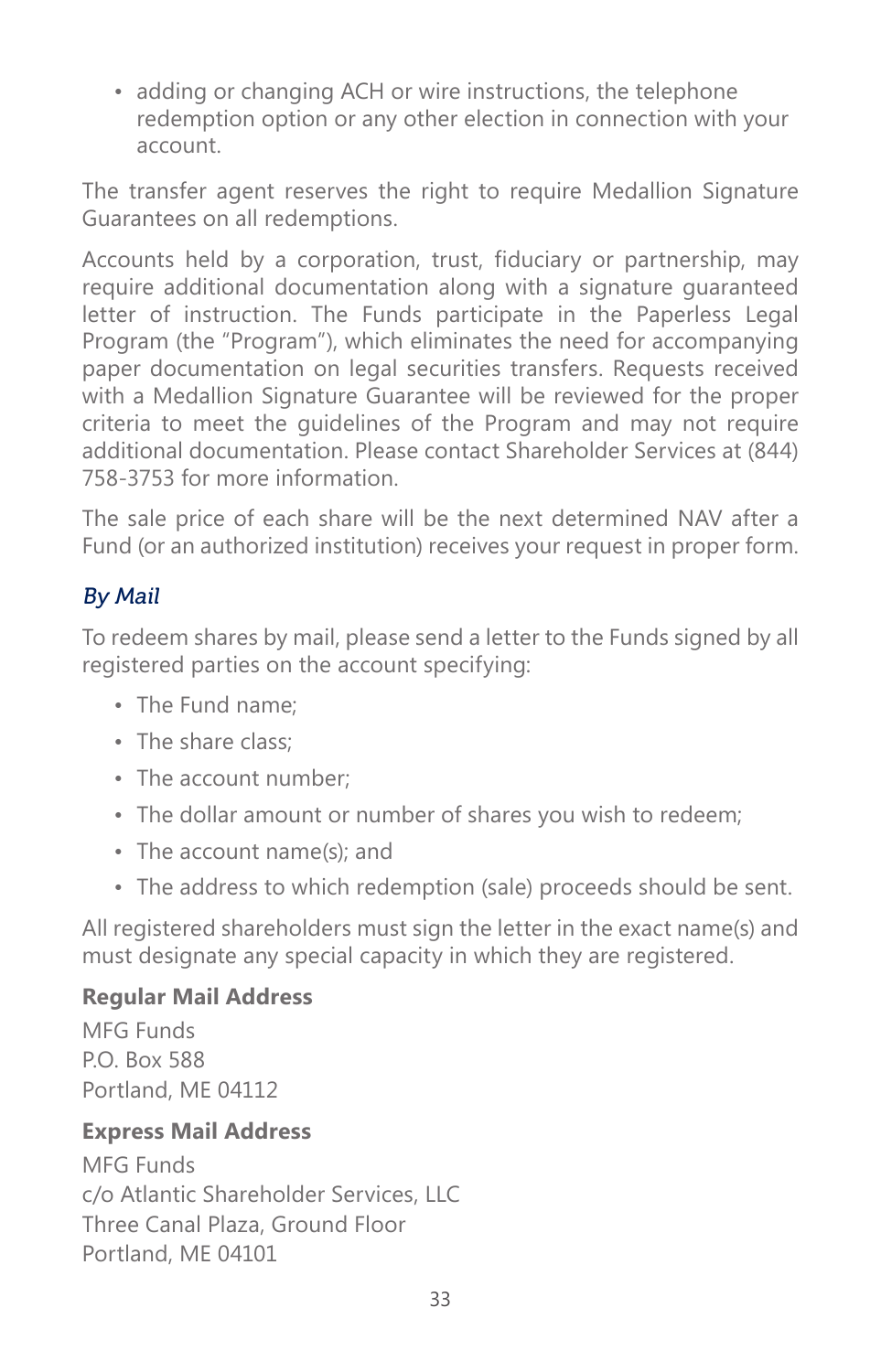The Funds do not consider the U.S. Postal Service or other independent delivery services to be their agents. Therefore, deposit in the mail or with such services of sell orders does not constitute receipt by the Funds' transfer agent. The share price used to fill the sell order is the next price calculated by a Fund after the Funds' transfer agent receives the order in proper form at its office, not the P.O. Box provided for regular mail delivery.

### By Telephone

To redeem shares by telephone, you must first establish the telephone redemption privilege (and, if desired, the wire and/or ACH redemption privilege) by completing the appropriate sections of the account application. Call (844) 758-3753 to redeem your shares. Based on your instructions, the Funds will mail your proceeds to you, or send them to your bank via wire or ACH.

#### By Systematic Withdrawal Plan (via ACH)

If you have a direct account with the Funds, you may transfer as little as \$1,000 per month for Institutional Class Shares, \$1,000 per month for Service Class Shares (\$100 per month through IRAs), and \$50 per month for Class Y Shares from your account to another financial institution through a Systematic Withdrawal Plan (via ACH). The minimum balance requirements may be modified by a Fund in its sole discretion. To participate in this service, you must complete the appropriate sections of the account application and mail it to the Funds.

### Receiving Your Money

Normally, a Fund will send your sale proceeds within one Business Day after it receives your redemption request. A Fund, however, may take up to seven days to pay redemption proceeds. Your proceeds can be wired to your bank account (may be subject to a \$10 fee), sent to you by check or sent via ACH to your bank account if you have established banking instructions with a Fund. **If you are selling shares that were recently purchased by check or through ACH, redemption proceeds may not be available until your check has cleared or the ACH transaction has been completed (which may take up to 15 days from your date of purchase).**

A Fund typically expects to sell portfolio assets and/or hold cash or cash equivalents to meet redemption requests. On a less regular basis, a Fund may also meet redemption requests by using short-term borrowings from its custodian and/or redeeming shares in-kind (as described below). These methods may be used during both normal and stressed market conditions.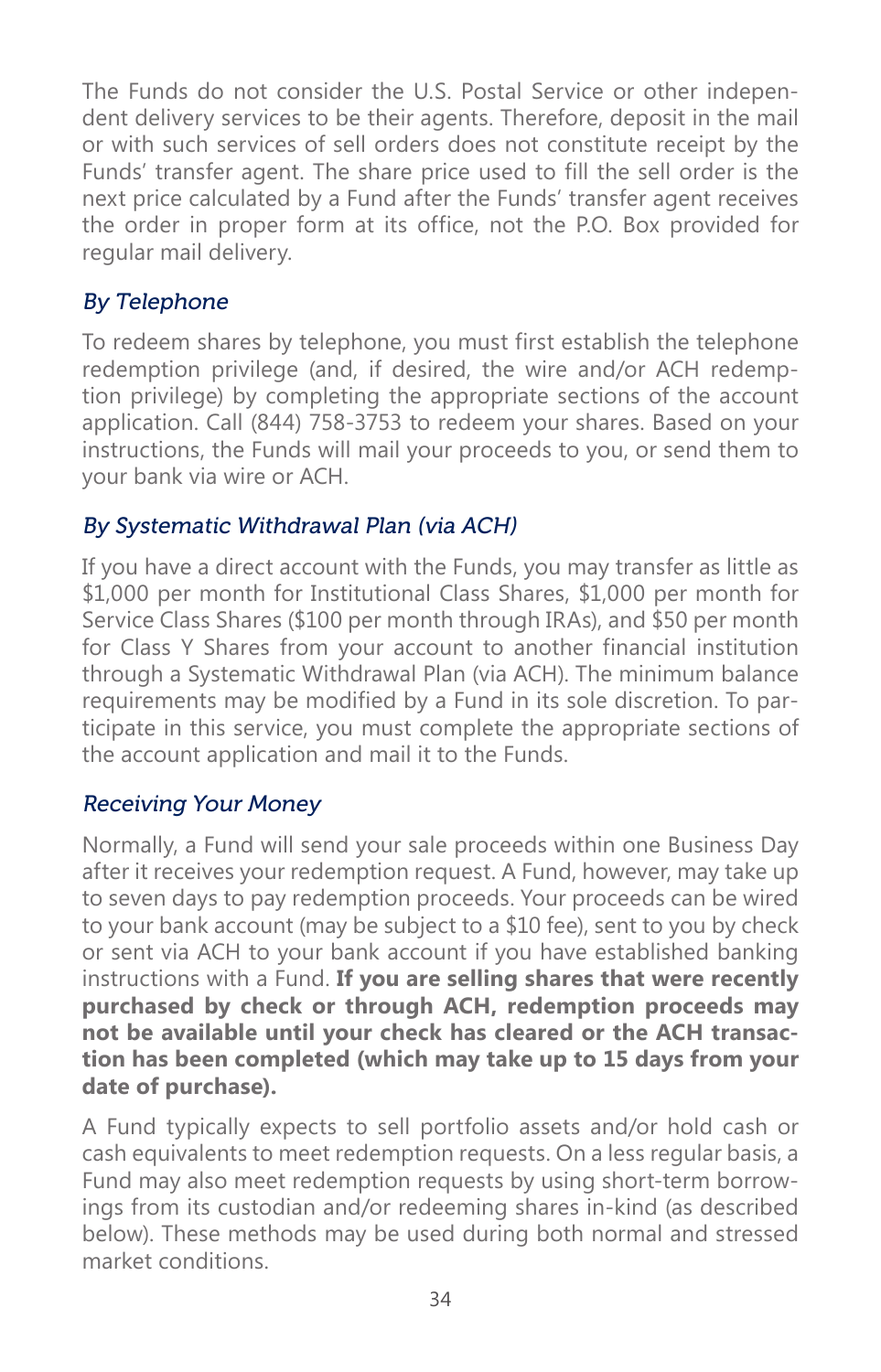#### Redemptions In-Kind

The Funds generally pay sale (redemption) proceeds in cash. However, under unusual conditions that make the payment of cash unwise and for the protection of the Funds' remaining shareholders, the Funds might pay all or part of your redemption proceeds in securities with a market value equal to the redemption price (redemption in-kind). It is highly unlikely that your shares would ever be redeemed in-kind, but if they were, you would have to pay transaction costs to sell the securities distributed to you, as well as taxes on any capital gains from the sale as with any redemption. In addition, you would continue to be subject to the risks of any market fluctuation in the value of the securities you receive in-kind until they are sold.

#### Involuntary Redemptions of Your Shares

If your account balance drops below \$10,000 for Institutional Shares, \$1,000 for Service Class Shares or \$100 for Class Y Shares, you may be required to sell your shares. The Funds generally will provide you at least 30 days' written notice to give you time to add to your account and avoid the involuntary redemption of your shares. Each Fund reserves the right to waive the minimum account value requirement in its sole discretion. If your shares are redeemed for this reason within 30 days of their purchase, the redemption fee will not be applied.

#### Suspension of Your Right to Sell Your Shares

The Funds may suspend your right to sell your shares or delay payment of redemption proceeds for more than seven days during times when the NYSE is closed, other than during customary weekends or holidays, or as otherwise permitted by the SEC. More information about this is in the SAI.

#### How to Exchange Your Fund Shares

At no charge, you may exchange Institutional Class Shares, Service Class Shares and Class Y Shares of one Fund for Institutional Class Shares, Service Class Shares and Class Y Shares, respectively, of another Fund by writing to or calling the Funds. Exchanges are subject to the minimum investment requirements and the fees and expenses of the Fund you exchange into. You may only exchange shares between accounts with identical registrations (i.e., the same names and addresses).

The exchange privilege is not intended as a vehicle for short-term or excessive trading. A Fund may suspend or terminate your exchange privilege if you engage in a pattern of exchanges that is excessive, as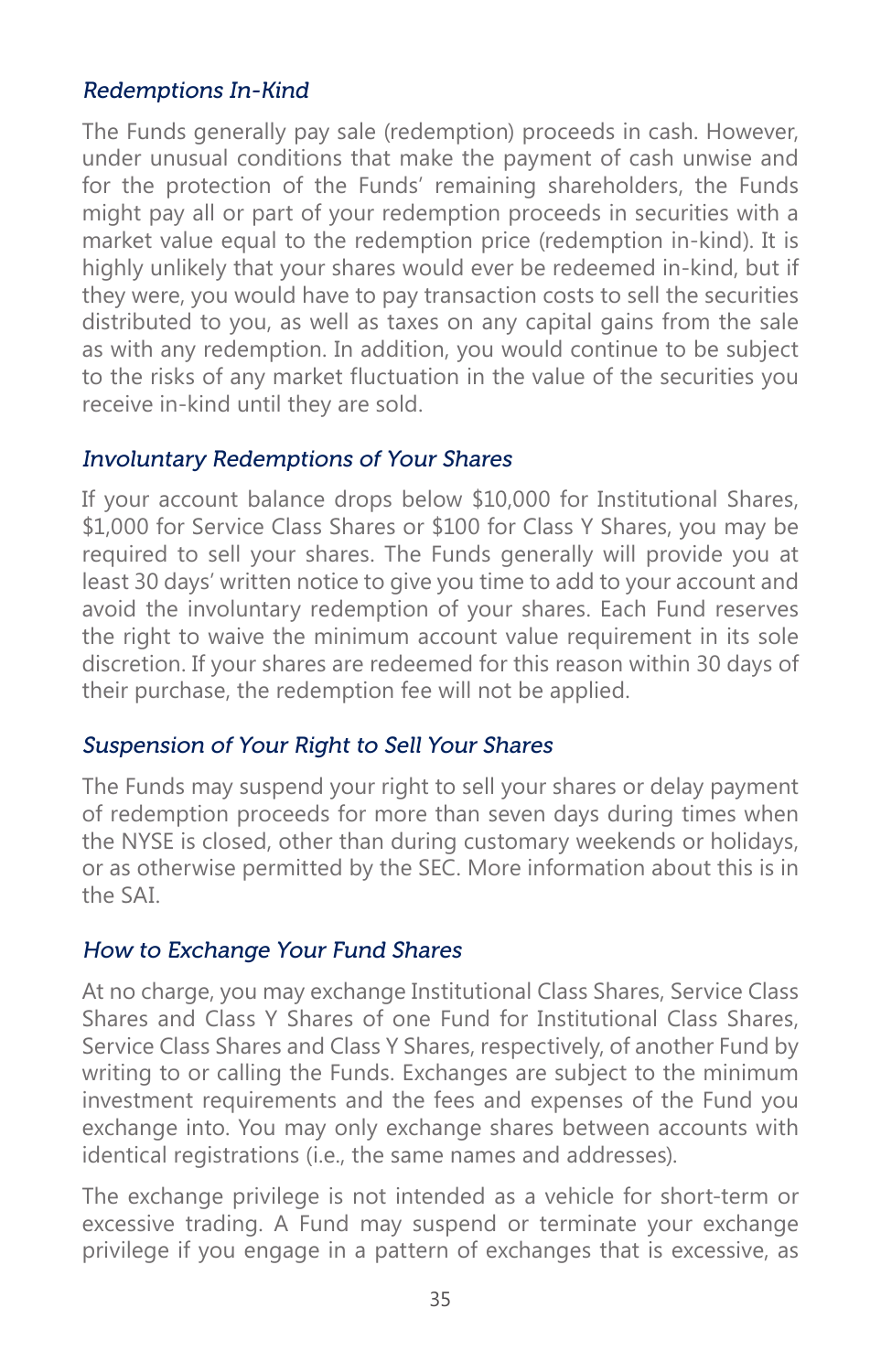determined in the sole discretion of the Fund. For more information about the Funds' policy on excessive trading, see "Excessive Trading Policies and Procedures."

### Telephone Transactions

Purchasing, selling and exchanging Fund shares over the telephone is extremely convenient, but not without risk. Although the Funds have certain safeguards and procedures to confirm the identity of callers and the authenticity of instructions, the Funds are not responsible for any losses or costs incurred by following telephone instructions they reasonably believe to be genuine. If you or your financial institution transact with the Funds over the telephone, you will generally bear the risk of any loss.

# Payments to Financial Intermediaries

The Funds and/or the Adviser may compensate financial intermediaries for providing a variety of services to the Funds and/or their shareholders. Financial intermediaries include affiliated or unaffiliated brokers, dealers, banks (including bank trust departments), trust companies, registered investment advisers, financial planners, retirement plan administrators, insurance companies, and any other institution having a service, administration, or any similar arrangement with the Funds, their service providers or their respective affiliates. This section briefly describes how financial intermediaries may be paid for providing these services. For more information please see "Payments to Financial Intermediaries" in the SAI.

### Distribution Plan

The Funds have adopted a distribution plan under Rule 12b-1 of the Investment Company Act of 1940, as amended, for Class Y Shares that allows the Funds to pay distribution and/or service fees for the sale and distribution of Fund shares, and for services provided to shareholders. Because these fees are paid out of a Fund's assets on an on-going basis, over time these fees will increase the cost of your investment and may cost you more than paying other types of sales charges. The maximum annual Rule 12b-1 fee for Class Y Shares of a Fund is 0.25%.

### Shareholder Servicing Plan

The Funds have adopted a shareholder servicing plan that provides that the Funds may pay financial intermediaries for shareholder services in an annual amount not to exceed 0.15% based on the average daily net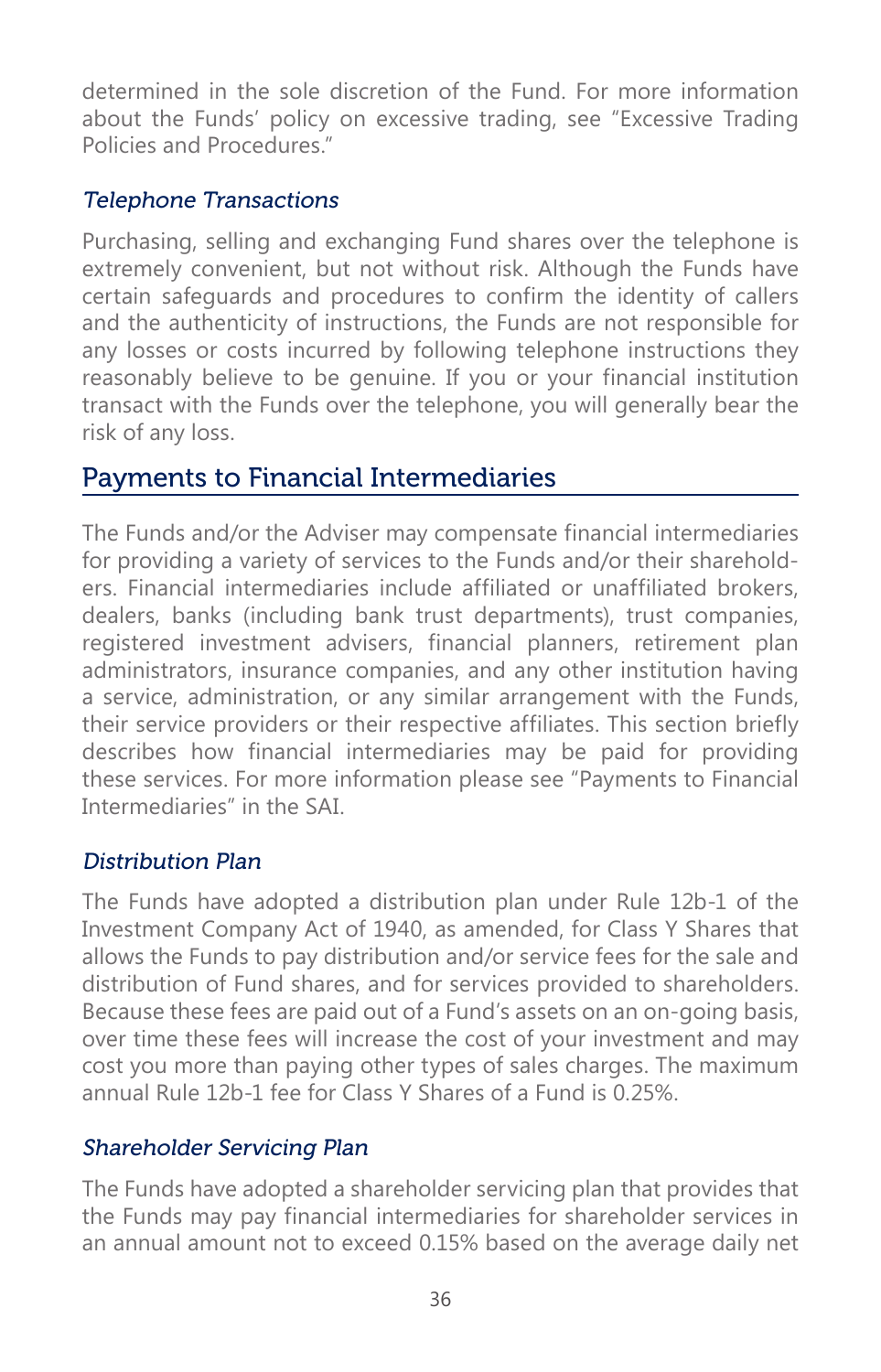assets of the Funds' Service Class Shares and Class Y Shares. The services for which financial intermediaries are compensated may include record-keeping, transaction processing for shareholders' accounts and other shareholder services.

#### Payments by the Adviser

From time to time, the Adviser and/or its affiliates, in their discretion, may make payments to certain affiliated or unaffiliated financial intermediaries to compensate them for the costs associated with distribution, marketing, administration and shareholder servicing support for the Funds. These payments are sometimes characterized as "revenue sharing" payments and are made out of the Adviser's and/or its affiliates' own legitimate profits or other resources, and may be in addition to any payments made to financial intermediaries by the Funds. A financial intermediary may provide these services with respect to Fund shares sold or held through programs such as retirement plans, qualified tuition programs, fund supermarkets, fee-based advisory or wrap fee programs, bank trust programs, and insurance (e.g., individual or group annuity) programs. In addition, financial intermediaries may receive payments for making shares of the Funds available to their customers or registered representatives, including providing the Funds with "shelf space," placing them on a preferred or recommended fund list, or promoting the Funds in certain sales programs that are sponsored by financial intermediaries. To the extent permitted by SEC and Financial Industry Regulatory Authority ("FINRA") rules and other applicable laws and regulations, the Adviser and/or its affiliates may pay or allow other promotional incentives or payments to financial intermediaries.

The level of payments made by the Adviser and/or its affiliates to individual financial intermediaries varies in any given year and may be negotiated on the basis of sales of Fund shares, the amount of Fund assets serviced by the financial intermediary or the quality of the financial intermediary's relationship with the Adviser and/or its affiliates. These payments may be more or less than the payments received by the financial intermediaries from other mutual funds and may influence a financial intermediary to favor the sales of certain funds or share classes over others. In certain instances, the payments could be significant and may cause a conflict of interest for your financial intermediary. Any such payments will not change the NAV or price of a Fund's shares. Please contact your financial intermediary for information about any payments it may receive in connection with the sale of Fund shares or the provision of services to Fund shareholders.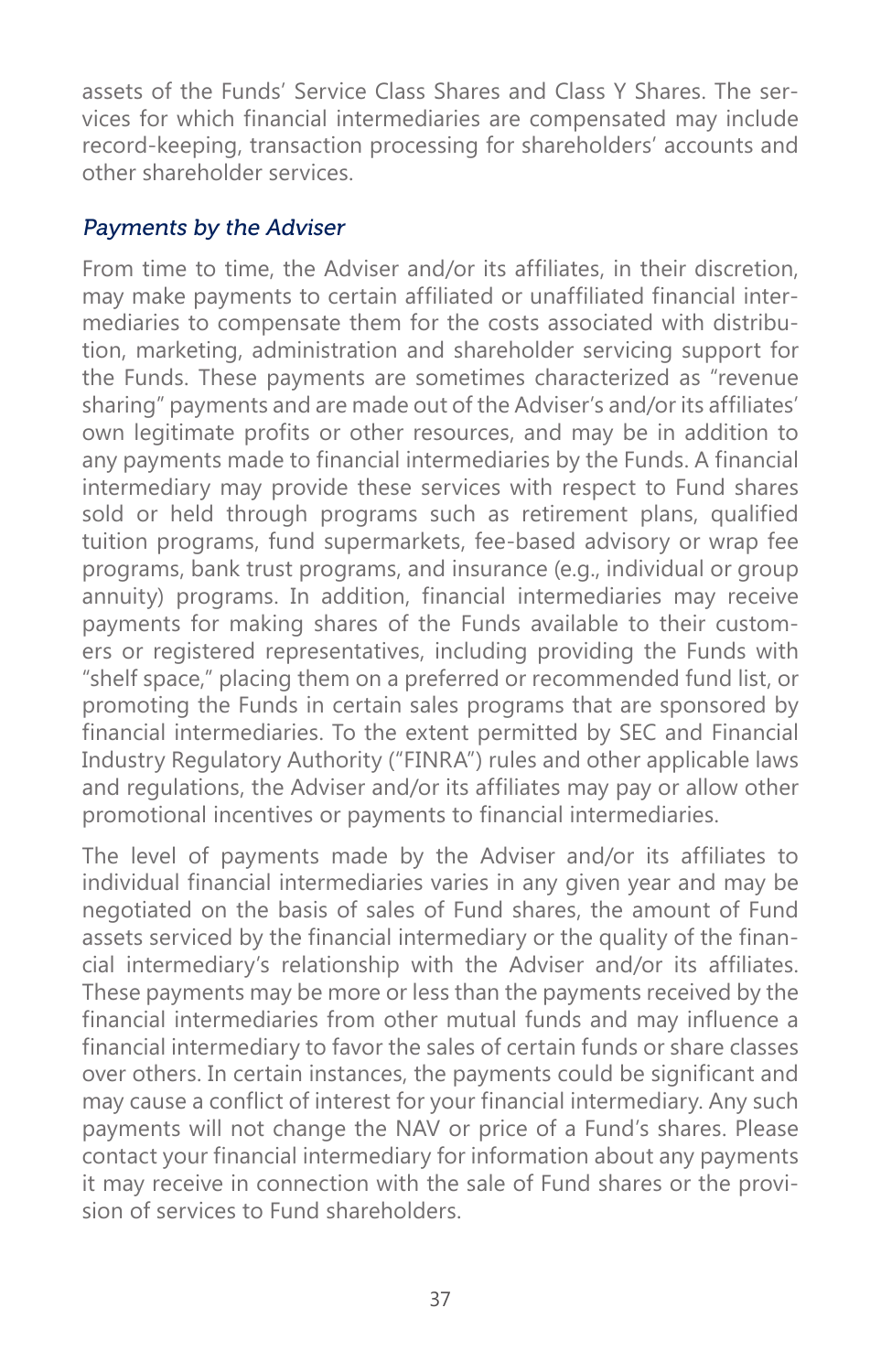In addition to these payments, your financial intermediary may charge you account fees, commissions or transaction fees for buying or redeeming shares of the Funds, or other fees for servicing your account. Your financial intermediary should provide a schedule of its fees and services to you upon request.

# Other Policies

#### Excessive Trading Policies and Procedures

The Funds are intended for long-term investment purposes only and discourage shareholders from engaging in "market timing" or other types of excessive short-term trading. This frequent trading into and out of a Fund may present risks to the Fund's long-term shareholders and could adversely affect shareholder returns. The risks posed by frequent trading include interfering with the efficient implementation of a Fund's investment strategies, triggering the recognition of taxable gains and losses on the sale of Fund investments, requiring the Fund to maintain higher cash balances to meet redemption requests, and experiencing increased transaction costs.

In addition, because the Funds may invest in foreign securities traded primarily on markets that close prior to the time a Fund determines its NAV, the risks posed by frequent trading may have a greater potential to dilute the value of Fund shares held by long-term shareholders than funds investing exclusively in U.S. securities. In instances where a significant event that affects the value of one or more foreign securities held by a Fund takes place after the close of the primary foreign market, but before the time that the Fund determines its NAV, certain investors may seek to take advantage of the fact that there will be a delay in the adjustment of the market price for a security caused by this event until the foreign market reopens (sometimes referred to as "price" or "time zone" arbitrage). Shareholders who attempt this type of arbitrage may dilute the value of a Fund's shares if the prices of the Fund's foreign securities do not reflect their fair value. Although the Funds have procedures designed to determine the fair value of foreign securities for purposes of calculating their NAV when such an event has occurred, fair value pricing, because it involves judgments which are inherently subjective, may not always eliminate the risk of price arbitrage.

In addition, because the Infrastructure Fund may invest in mid- and small-cap securities, which often trade in lower volumes and may be less liquid, the Infrastructure Fund may be more susceptible to the risks posed by frequent trading because frequent transactions in the Infrastructure Fund's shares may have a greater impact on the market prices of these types of securities.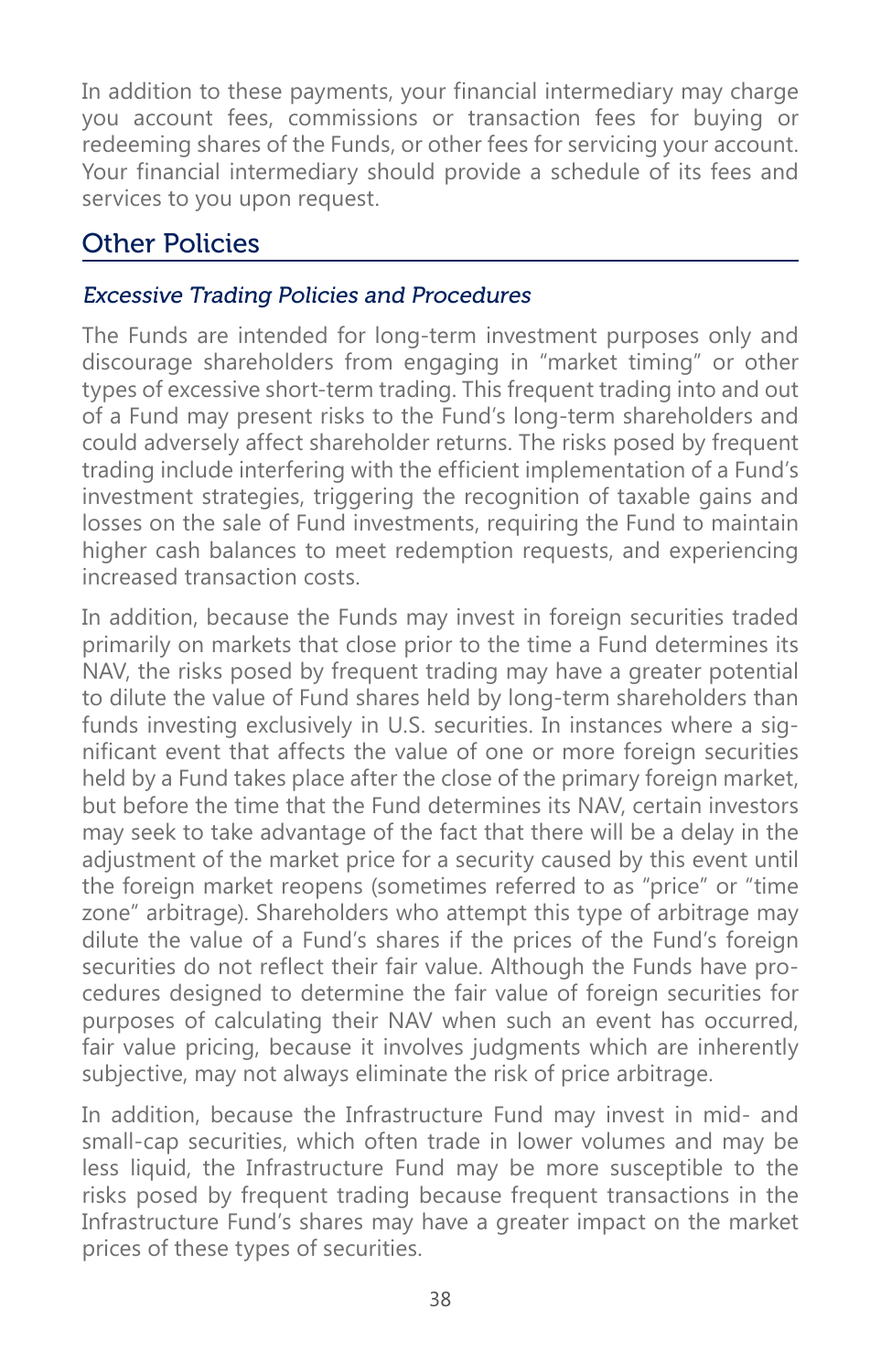The Funds' service providers will take steps reasonably designed to detect and deter frequent trading by shareholders pursuant to the Funds' policies and procedures described in this prospectus and approved by the Board. For purposes of applying these policies, the Funds' service providers may consider the trading history of accounts under common ownership or control. The Funds' policies and procedures include:

- Shareholders are restricted from making more than two "round trips," including exchanges, into and out of a Fund over any rolling three-month period. If a shareholder exceeds this amount, the Fund and/or its service providers may, at their discretion, reject any additional purchase or exchange orders. The Funds define a "round trip" as a purchase or exchange into a Fund by a shareholder, followed by a subsequent redemption out of the Fund, of an amount the Adviser reasonably believes would be harmful or disruptive to the Fund.
- A redemption fee of 2.00% of the value of shares sold will be imposed on Fund shares redeemed 30 days or less after their date of purchase (subject to certain exceptions as discussed below in "Redemption Fees").
- Each Fund reserves the right to reject any purchase or exchange request by any investor or group of investors for any reason without prior notice, including, in particular, if the Fund or the Adviser reasonably believes that the trading activity would be harmful or disruptive to the Fund.

The Funds and/or their service providers seek to apply these policies to the best of their abilities uniformly and in a manner they believe is consistent with the interests of the Funds' long-term shareholders. The Funds do not knowingly accommodate frequent purchases and redemptions by Fund shareholders. Although these policies are designed to deter frequent trading, none of these measures alone nor all of them taken together eliminate the possibility that frequent trading in a Fund will occur. Systematic purchases and redemptions are exempt from these policies.

Financial intermediaries (such as investment advisers and broker-dealers) often establish omnibus accounts in the Funds for their customers through which transactions are placed. The Funds have entered into "information sharing agreements" with these financial intermediaries, which permit the Funds to obtain, upon request, information about the trading activity of the intermediary's customers that invest in the Funds. If the Funds or their service providers identify omnibus account level trading patterns that have the potential to be detrimental to the Funds,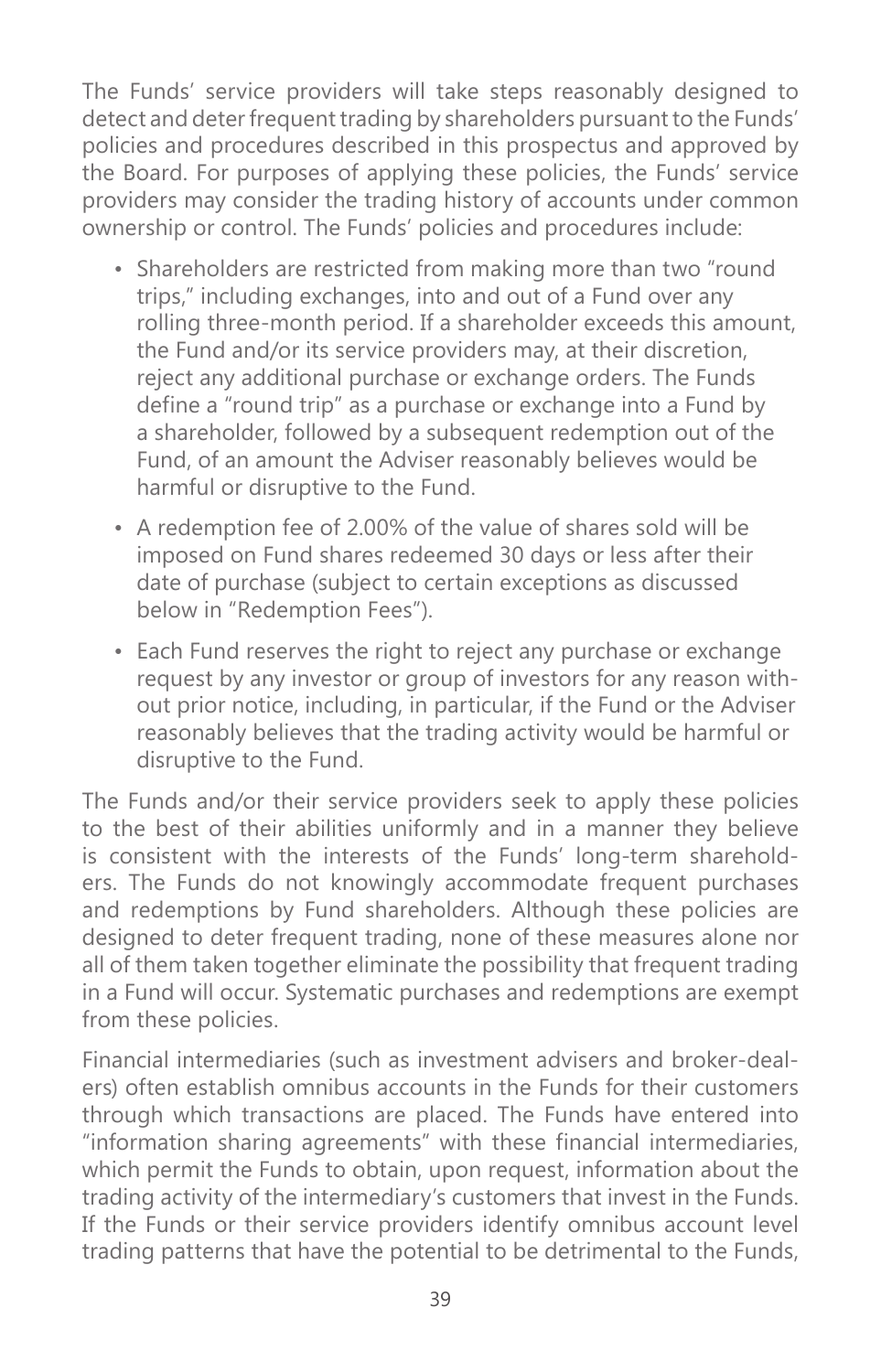the Funds or their service providers may, in their sole discretion, request from the financial intermediary information concerning the trading activity of its customers. Based upon a review of that information, if the Funds or their service providers determine that the trading activity of any customer may be detrimental to the Funds, they may, in their sole discretion, request the financial intermediary to restrict or limit further trading in the Funds by that customer. If the Funds are not satisfied that the intermediary has taken appropriate action, the Funds may terminate the intermediary's ability to transact in Fund shares. When information regarding transactions in the Funds' shares is requested by the Funds and such information is in the possession of a person that is itself a financial intermediary to a financial intermediary (an "indirect intermediary"), any financial intermediary with whom the Funds have an information sharing agreement is obligated to obtain transaction information from the indirect intermediary or, if directed by the Funds, to restrict or prohibit the indirect intermediary from purchasing shares of the Funds on behalf of other persons.

The Funds and their service providers will use reasonable efforts to work with financial intermediaries to identify excessive short-term trading in omnibus accounts that may be detrimental to the Funds. However, there can be no assurance that the monitoring of omnibus account level trading will enable the Funds to identify or prevent all such trading by a financial intermediary's customers. Please contact your financial intermediary for more information.

#### Redemption Fee

In an effort to discourage short-term trading and defray costs incurred by shareholders as a result of short-term trading, the Funds charge a 2.00% redemption fee on redemptions (including exchanges) of shares that have been held for 30 days or less. The redemption fee is deducted from a Fund's sale proceeds and cannot be paid separately, and any proceeds of the fee are credited to the assets of the Fund from which the redemption was made. The fee does not apply to shares purchased with reinvested dividends or distributions. In determining how long shares of a Fund have been held, the Fund assumes that shares held by the investor the longest period of time will be sold first.

The redemption fee is applicable to Fund shares purchased either directly from a Fund or through a financial intermediary, such as a broker-dealer. Transactions through financial intermediaries typically are placed with the Fund on an omnibus basis and include both purchase and sale transactions placed on behalf of multiple investors. The Funds request that financial intermediaries assess the redemption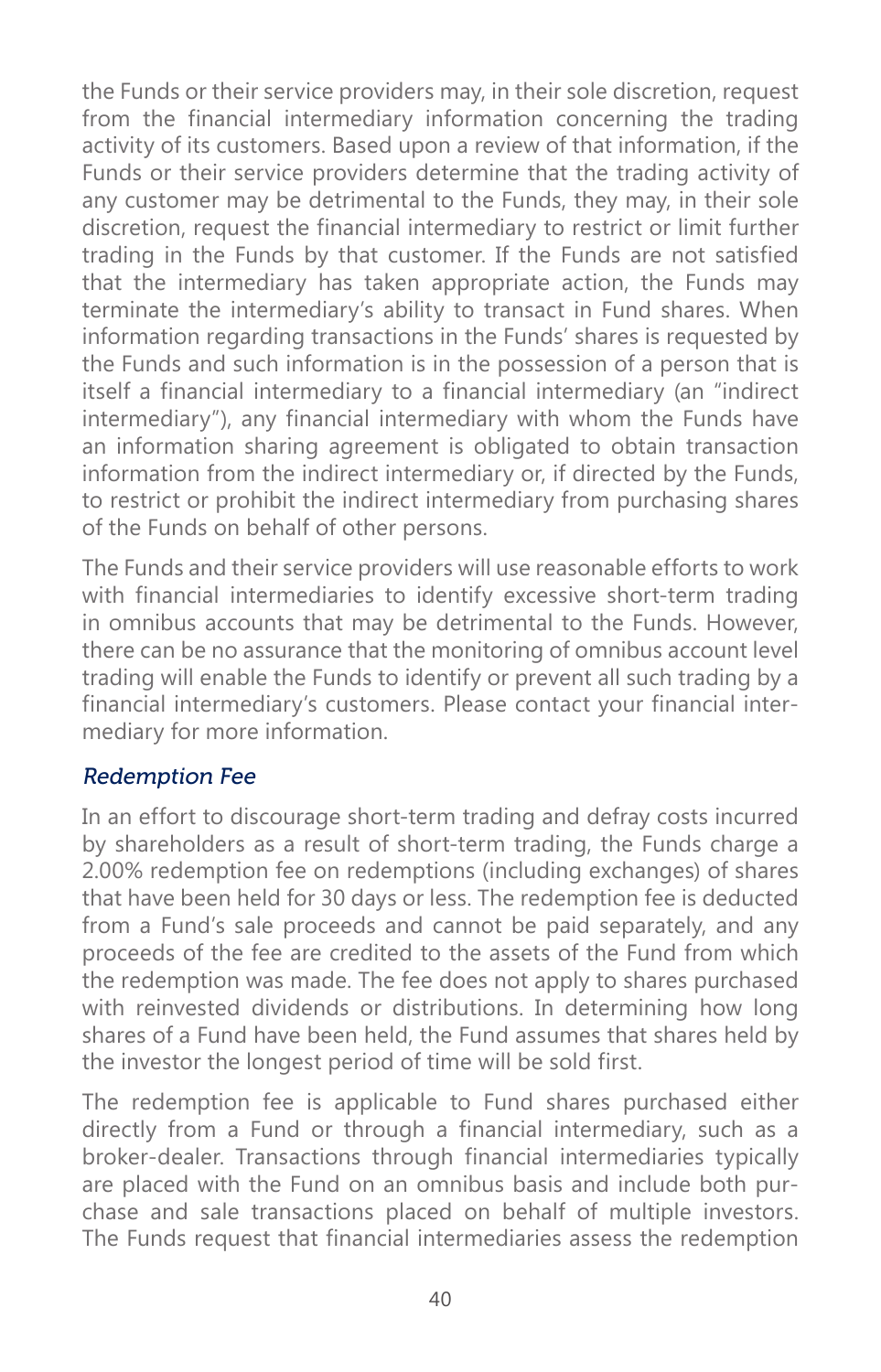fee on customer accounts and collect and remit the proceeds to the Funds. However, the Funds recognize that due to operational and systems limitations, intermediaries' methods for tracking and calculating the fee may be inadequate or differ in some respects from the Funds'. Therefore, to the extent that financial intermediaries are unable to collect the redemption fee, a Fund may not be able to defray the expenses associated with those short-term trades made by that financial intermediary's customers.

Each Fund reserves the right to waive its redemption fee at its discretion when it believes such waiver is in the best interests of the Fund, including with respect to certain categories of redemptions that the Fund reasonably believes may not raise frequent trading or market timing concerns. These categories currently include, but are not limited to, the following: (i) participants in certain group retirement plans whose processing systems are incapable of properly applying the redemption fee to underlying shareholders; (ii) redemptions resulting from certain transfers upon the death of a shareholder; (iii) redemptions by certain pension plans as required by law or by regulatory authorities; (iv) systematic withdrawals; (v) changes to a model portfolio used by a shareholder where the Fund was an investment option in such model portfolio; and (vi) retirement loans and withdrawals.

#### Customer Identification and Verification

To help the government fight the funding of terrorism and money laundering activities, federal law requires all financial institutions to obtain, verify, and record information that identifies each person who opens an account.

What this means to you: When you open an account, a Fund will ask your name, address, date of birth, and other information that will allow the Fund to identify you. This information is subject to verification to ensure the identity of all persons opening a mutual fund account.

The Funds are required by law to reject your new account application if the required identifying information is not provided.

In certain instances, the Funds are required to collect documents to fulfill their legal obligation. Documents provided in connection with your application will be used solely to establish and verify your identity.

Attempts to collect the missing information required on the application will be performed by either contacting you or, if applicable, your broker or financial intermediary. If this information cannot be obtained within a reasonable timeframe established in the sole discretion of the Funds, your application will be rejected.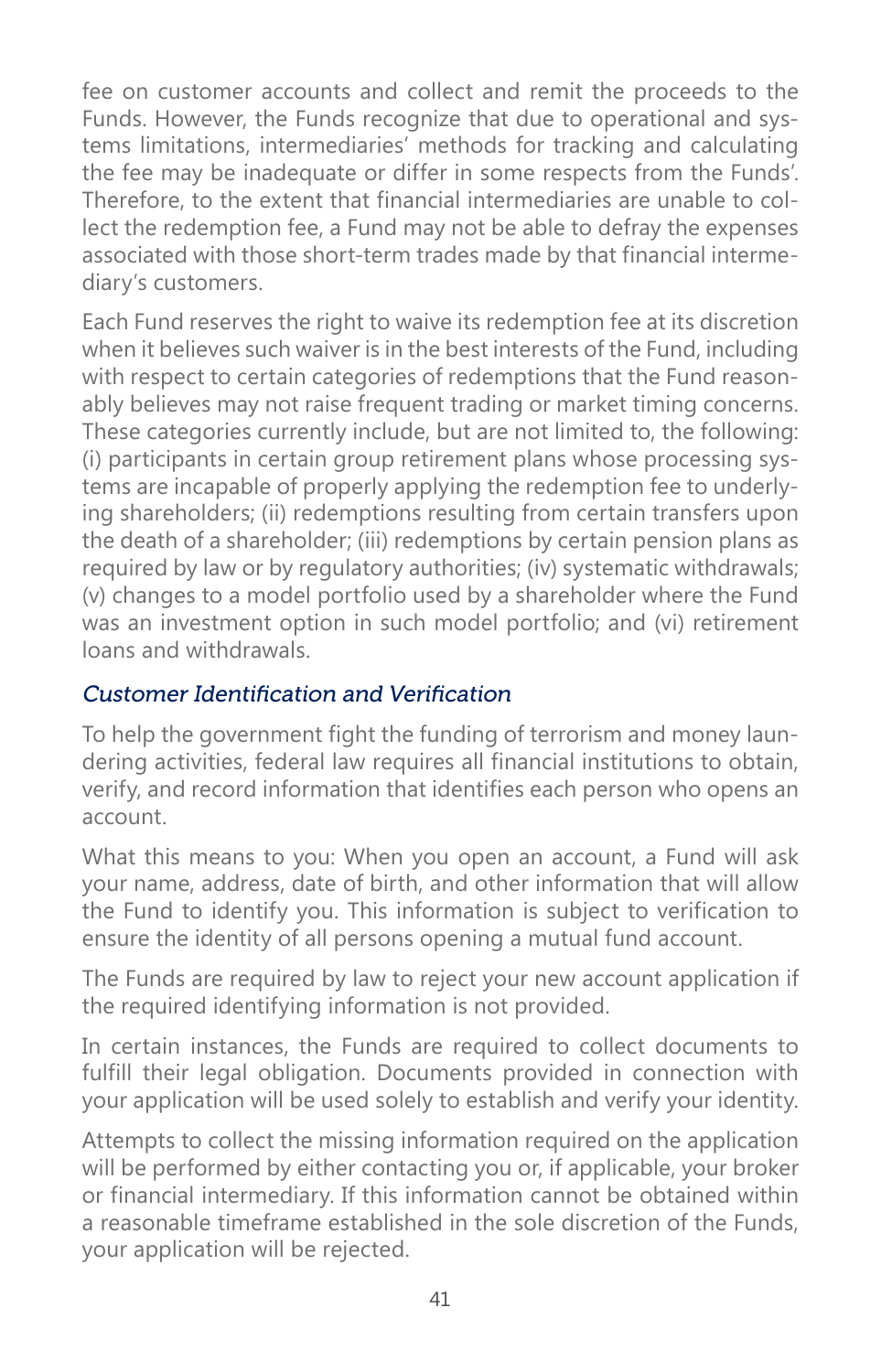Upon receipt of your application in proper form (or upon receipt of all identifying information required on the application), your investment will be accepted and your order will be processed at the next-determined NAV per share.

The Funds reserve the right to close or liquidate your account at the next-determined NAV and remit proceeds to you via check if they are unable to verify your identity. Attempts to verify your identity will be performed within a reasonable timeframe established in the sole discretion of the Funds. Further, the Funds reserve the right to hold your proceeds until your original check clears the bank, which may take up to 15 days from the date of purchase. In such an instance, you may be subject to a gain or loss on Fund shares and will be subject to corresponding tax implications.

#### Anti-Money Laundering Program

Customer identification and verification is part of the Funds' overall obligation to deter money laundering under federal law. The Funds have adopted an anti-money laundering compliance program designed to prevent the Funds from being used for money laundering or the financing of illegal activities. In this regard, the Funds reserve the right to: (i) refuse, cancel or rescind any purchase or exchange order; (ii) freeze any account and/or suspend account services; or (iii) involuntarily close your account in cases of threatening conduct or suspected fraudulent or illegal activity. These actions will be taken when, in the sole discretion of Fund management, they are deemed to be in the best interest of a Fund or in cases when a Fund is requested or compelled to do so by governmental or law enforcement authority. If your account is closed at the request of governmental or law enforcement authority, you may not receive proceeds of the redemption if the Fund is required to withhold such proceeds.

### Unclaimed Property

Each state has unclaimed property rules that generally provide for escheatment (or transfer) to the state of unclaimed property under various circumstances. Such circumstances include inactivity (e.g., no owner-initiated contact for a certain period), returned mail (e.g., when mail sent to a shareholder is returned by the post office, or "RPO," as undeliverable), or a combination of both inactivity and returned mail. Once it flags property as unclaimed, the applicable Fund will attempt to contact the shareholder, but if that attempt is unsuccessful, the account may be considered abandoned and escheated to the state.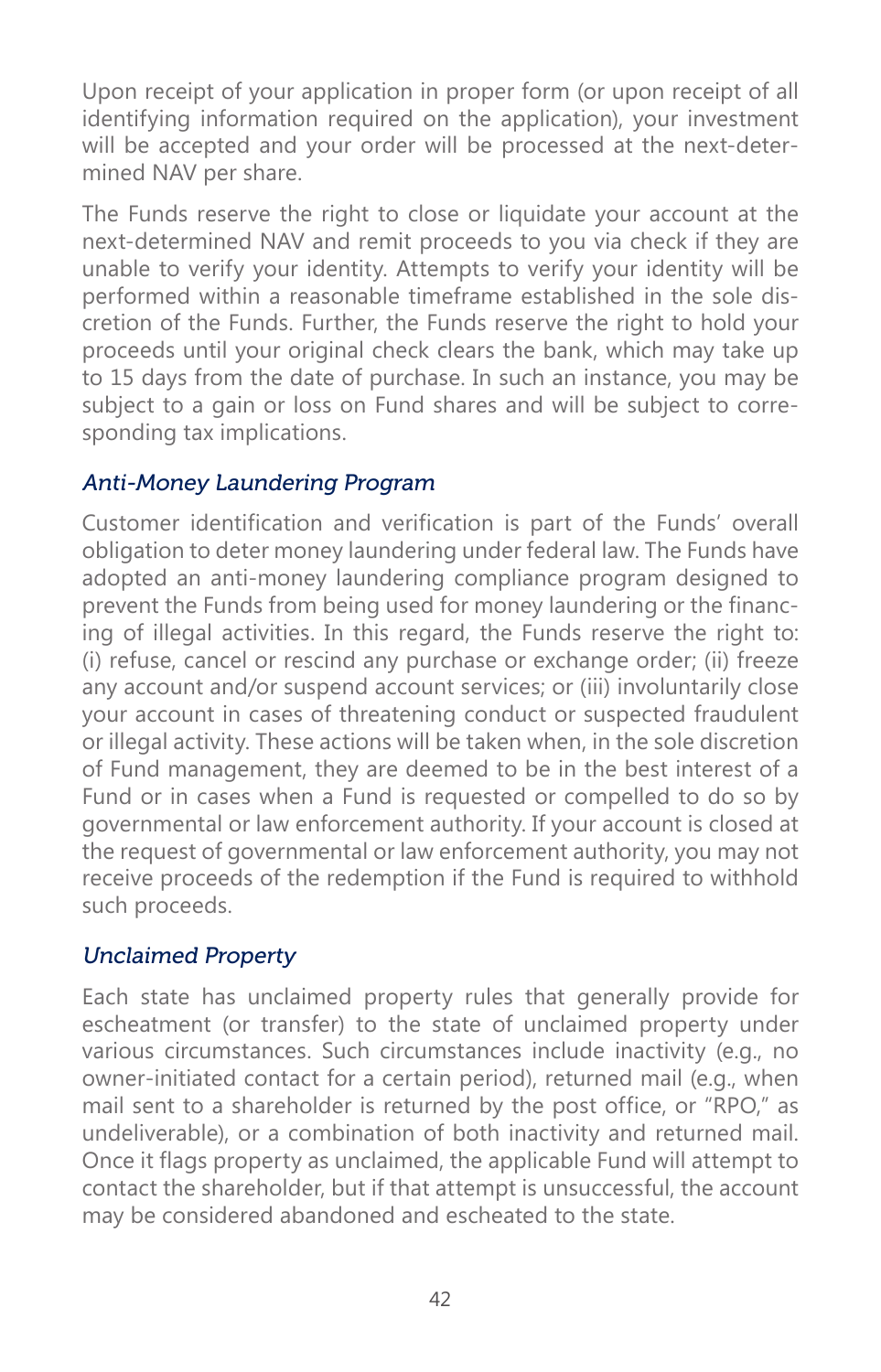Shareholders that reside in the state of Texas may designate a representative to receive escheatment notifications by completing and submitting a designation form that can be found on the website of the Texas Comptroller. While the designated representative does not have any rights to claim or access the shareholder's account or assets, the escheatment period will cease if the representative communicates knowledge of the shareholder's location and confirms that the shareholder has not abandoned his or her property. If a shareholder designates a representative to receive escheatment notifications, any escheatment notices will be delivered both to the shareholder and the designated representative. A completed designation form may be mailed to the Funds (if shares are held directly with the Funds) or to the shareholder's financial intermediary (if shares are not held directly with the Funds).

More information on unclaimed property and how to maintain an active account is available through your state or by calling (844) 758-3753.

# Dividends and Distributions

Each Fund distributes its net investment income, and makes distributions of its net realized capital gains, if any, at least annually. If you own Fund shares on a Fund's record date, you will be entitled to receive the distribution.

You will receive dividends and distributions in the form of additional Fund shares unless you elect to receive payment in cash. To elect cash payment, you must notify a Fund in writing prior to the date of the distribution. Your election will be effective for dividends and distributions paid after the Fund receives your written notice. To cancel your election, simply send the Fund written notice.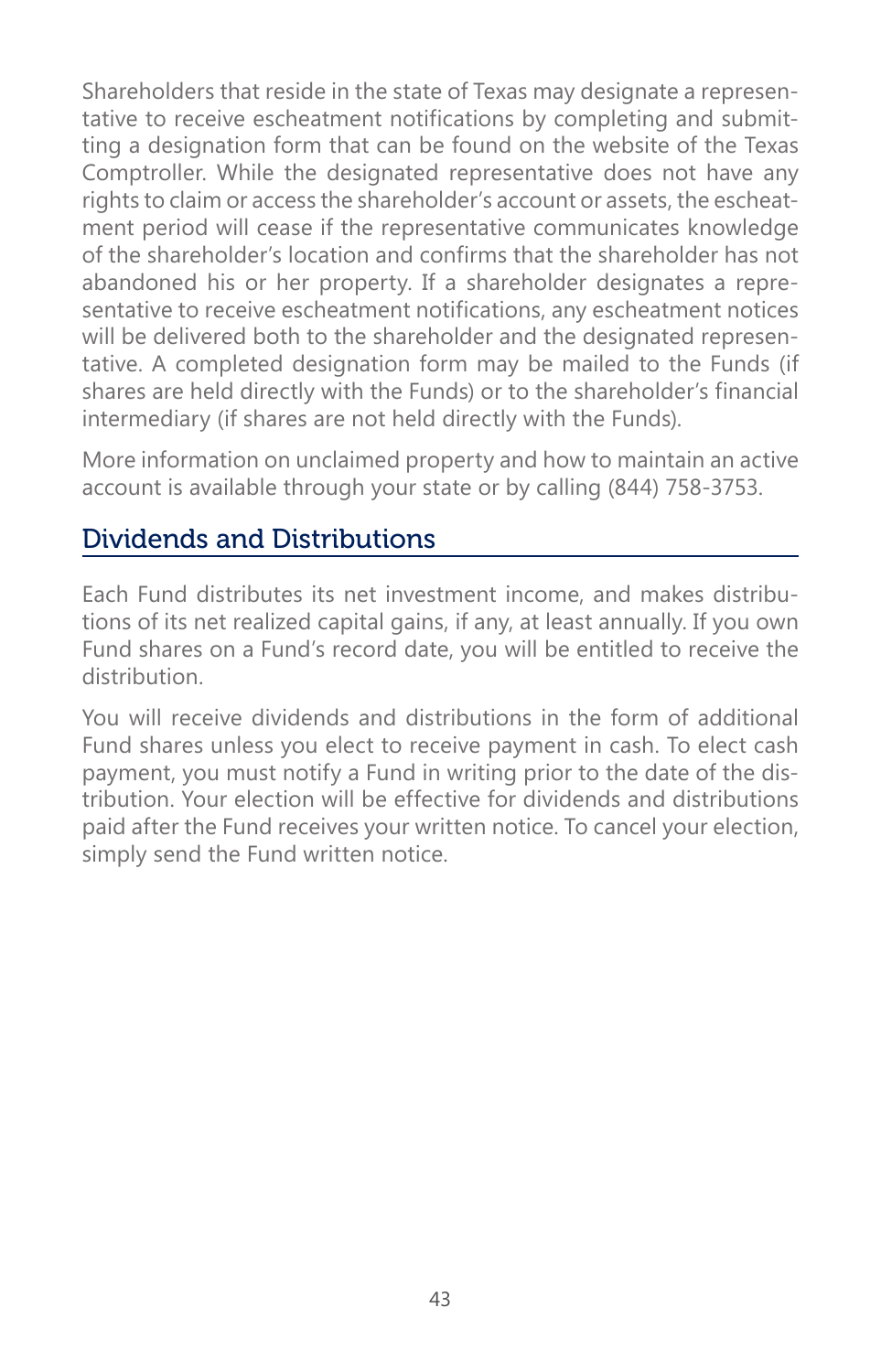### Taxes

**Please consult your tax adviser regarding your specific questions about U.S. federal, state and local income taxes.** Below is a summary of some important tax issues that affect the Funds and their shareholders. This summary is based on current tax laws, which may change. This summary does not apply to shares held in an IRA or other tax-qualified plans, which are generally not subject to current tax. Transactions relating to shares held in such accounts may, however, be taxable at some time in the future.

The recently enacted Tax Cuts and Jobs Act (the "Tax Act") makes significant changes to the U.S. federal income tax rules for taxation of individuals and corporations, generally effective for taxable years beginning after December 31, 2017. Many of the changes applicable to individuals are temporary and would apply only to taxable years beginning after December 31, 2017 and before January 1, 2026. There are only minor changes specifically with respect to the regulated investment company rules, but the Tax Act makes numerous other changes to the tax rules that may affect shareholders and the Funds. You are urged to consult with your own tax advisor regarding how the Tax Act affects your investment in the Funds.

Each Fund intends to distribute substantially all of its net investment income and net realized capital gains, if any. The dividends and distributions you receive may be subject to federal, state, and local taxation, depending upon your tax situation. Distributions you receive from each Fund may be taxable whether you receive them in cash or you reinvest them in additional shares of the Funds. Income distributions, other than distributions of qualified dividend income, and distributions of short term capital gains are generally taxable at ordinary income tax rates. Distributions reported by the Funds as long term capital gains and as qualified dividend income are generally taxable at the rates applicable to long-term capital gains currently set at a maximum tax rate for individuals at 20% (lower rates apply to individuals in lower tax brackets). The Funds' investment strategies may limit their ability to distribute dividends eligible to be treated as qualified dividend income. Once a year the Funds (or their administrative agent) will send you a statement showing the types and total amount of distributions you received during the previous year.

You should note that if you purchase shares just before a distribution, the purchase price would reflect the amount of the upcoming distribution. In this case, you would be taxed on the entire amount of the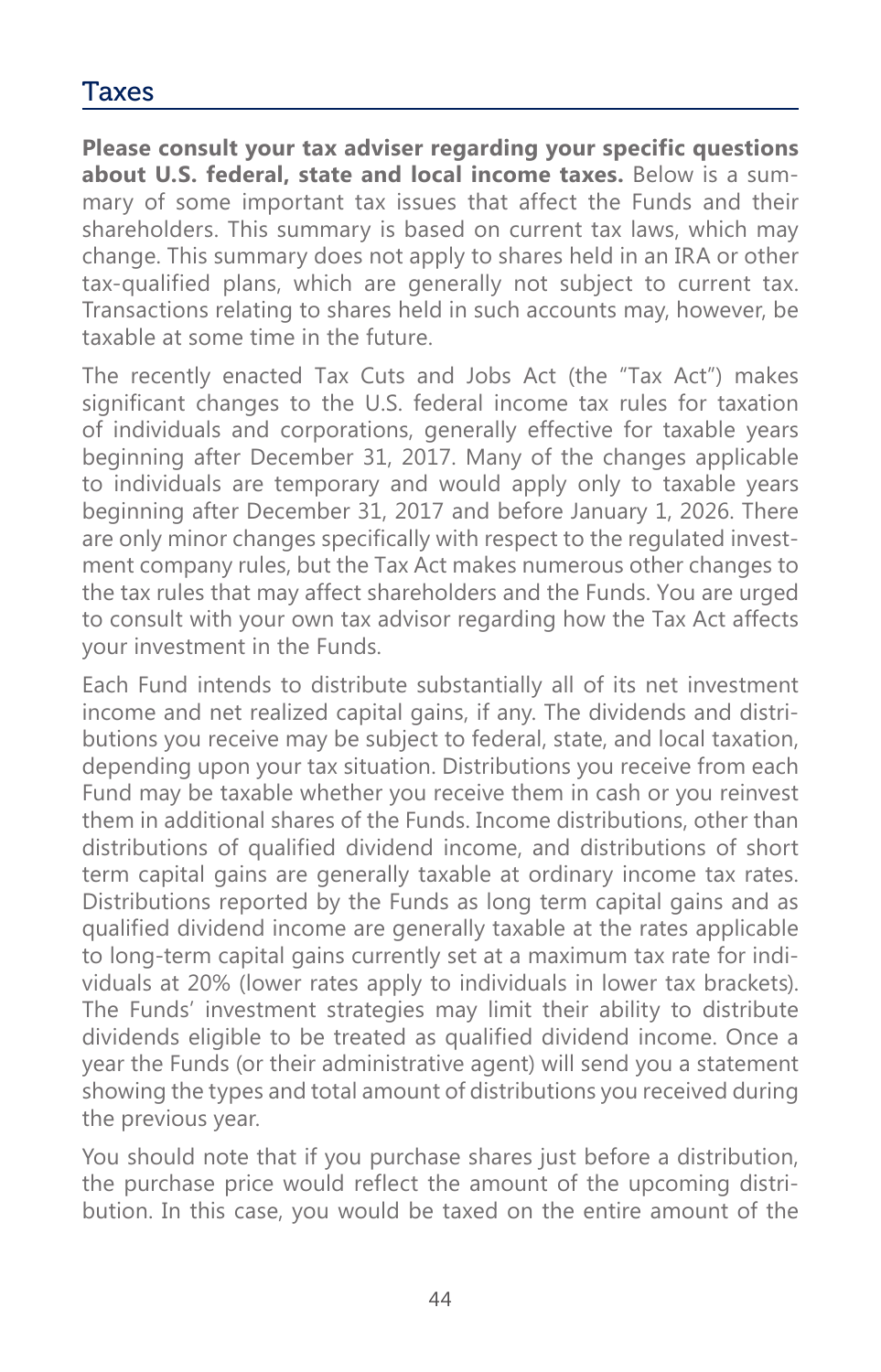distribution received, even though, as an economic matter, the distribution simply constitutes a return of your investment. This is known as "buying a dividend" and should be avoided by taxable investors.

Each sale of Fund shares may be a taxable event. For tax purposes, an exchange of your Fund shares for shares of a different fund is the same as a sale. The gain or loss on the sale of Fund shares generally will be treated as a short-term capital gain or loss if you held the shares for 12 months or less or as long-term capital gain or loss if you held the shares for longer. Any loss realized upon a taxable disposition of Fund shares held for six months or less will be treated as long-term, rather than short-term, to the extent of any long-term capital gain distributions received (or deemed received) by you with respect to the Fund shares. All or a portion of any loss realized upon a taxable disposition of Fund shares will be disallowed if you purchase other substantially identical shares within 30 days before or after the disposition. In such a case, the basis of the newly purchased shares will be adjusted to reflect the disallowed loss.

U.S. individuals with income exceeding \$200,000 (\$250,000 if married and filing jointly) are subject to a 3.8% Medicare contribution tax on their "net investment income," including interest, dividends, and capital gains (including capital gains realized on the sale or exchange of shares of a Fund).

The Funds (or their administrative agent) must report to the Internal Revenue Service ("IRS") and furnish to Fund shareholders cost basis information for Fund shares. In addition to reporting the gross proceeds from the sale of Fund shares, the Funds (or their administrative agent) are also required to report the cost basis information for such shares and indicate whether these shares had a short-term or long-term holding period. For each sale of Fund shares, the Funds will permit shareholders to elect from among several IRS-accepted cost basis methods, including the average cost basis method. In the absence of an election, the Funds will use the average basis method as the default cost basis method. The cost basis method elected by the Fund shareholder (or the cost basis method applied by default) for each sale of Fund shares may not be changed after the settlement date of each such sale of Fund shares. Fund shareholders should consult their tax advisers to determine the best IRS-accepted cost basis method for their tax situation and to obtain more information about how cost basis reporting applies to them. Shareholders also should carefully review the cost basis information provided to them and make any additional basis, holding period or other adjustments that are required when reporting these amounts on their federal income tax returns.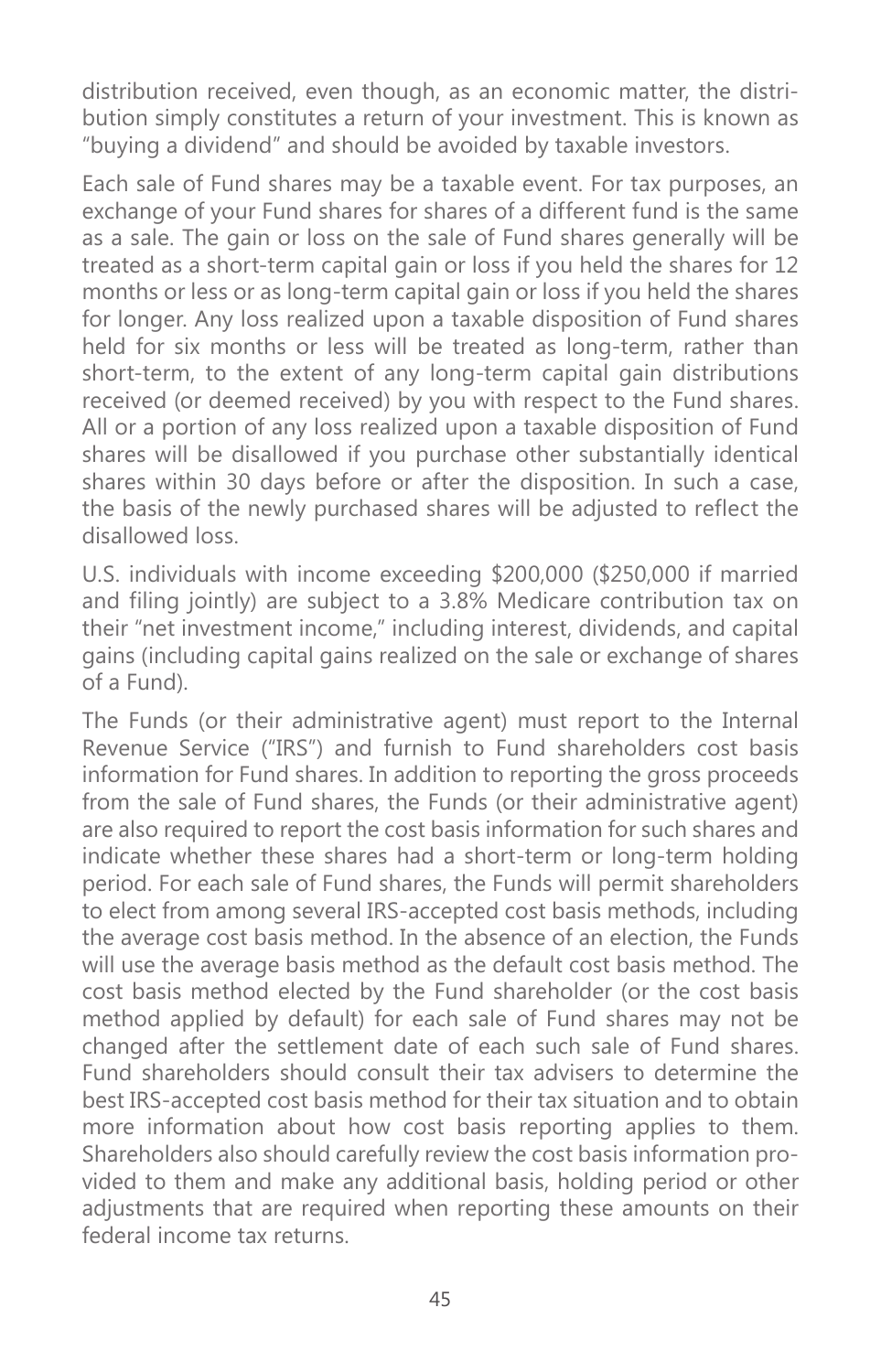To the extent a Fund invests in foreign securities, it may be subject to foreign withholding taxes with respect to dividends or interest the Fund received from sources in foreign countries. If more than 50% of the total assets of a Fund consists of foreign securities, such Fund will be eligible to elect to treat some of those taxes as a distribution to shareholders, which would allow shareholders to offset some of their U.S. federal income tax. A Fund (or its administrative agent) will notify you if it makes such an election and provide you with the information necessary to reflect foreign taxes paid on your income tax return.

Because each shareholder's tax situation is different, you should consult your tax adviser about the tax implications of an investment in the Funds.

#### **More information about taxes is in the SAI.**

# Additional Information

The Trust enters into contractual arrangements with various parties, including, among others, the Funds' investment adviser, custodian, transfer agent, accountants, administrator and distributor, who provide services to the Funds. Shareholders are not parties to, or intended (or "third-party") beneficiaries of, any of those contractual arrangements, and those contractual arrangements are not intended to create in any individual shareholder or group of shareholders any right to enforce the terms of the contractual arrangements against the service providers or to seek any remedy under the contractual arrangements against the service providers, either directly or on behalf of the Trust.

This prospectus and the SAI provide information concerning the Trust and the Funds that you should consider in determining whether to purchase shares of the Funds. The Funds may make changes to this information from time to time. Neither this prospectus, the SAI or any document filed as an exhibit to the Trust's registration statement, is intended to, nor does it, give rise to an agreement or contract between the Trust or the Funds and any shareholder, or give rise to any contract or other rights in any individual shareholder, group of shareholders or other person other than any rights conferred explicitly by federal or state securities laws that may not be waived.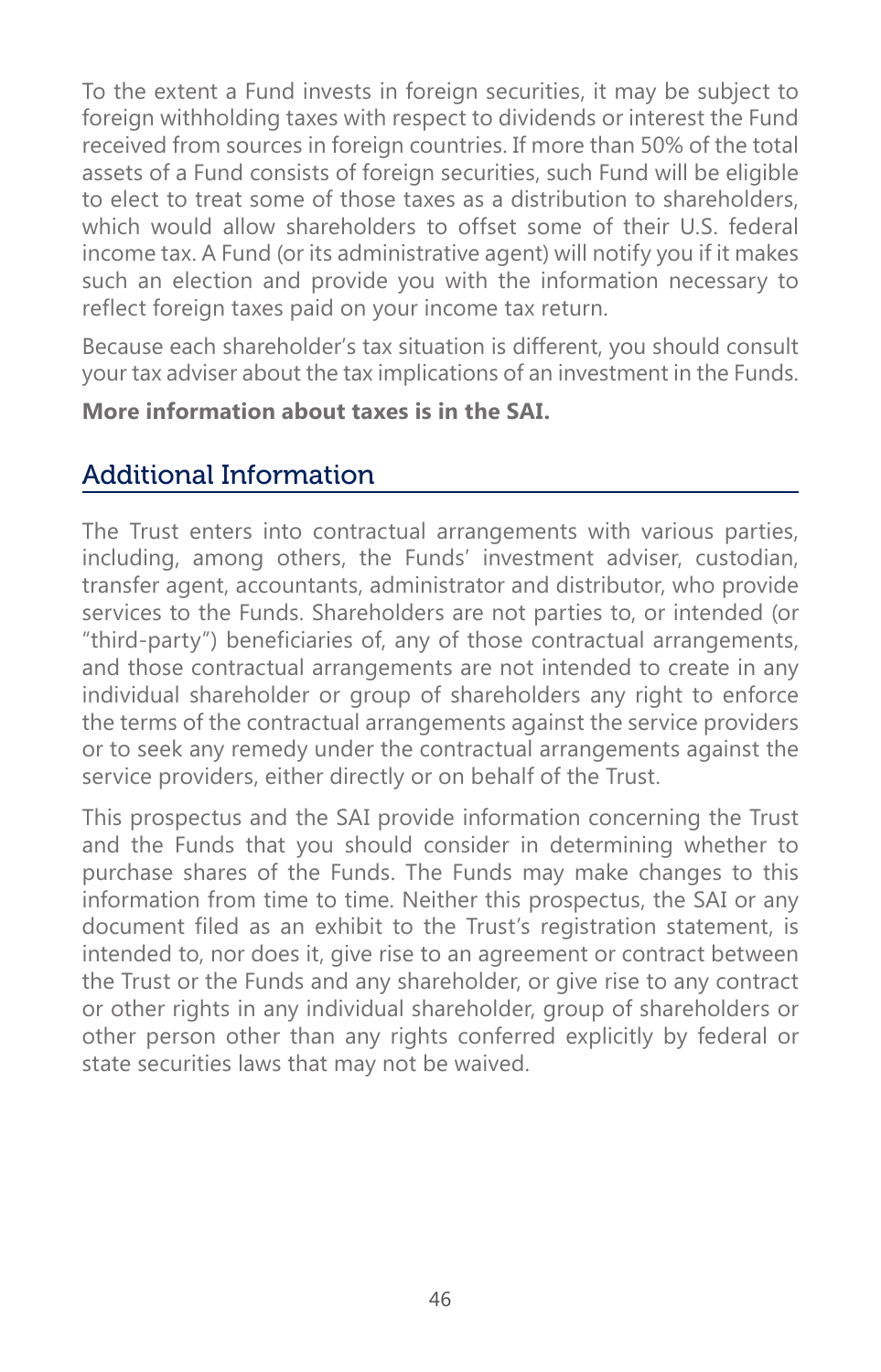# Financial Highlights

The table that follows presents performance information about Service Class Shares of the Infrastructure Fund. This information is intended to help you understand the Fund's financial performance for the period of the Fund's operations. Some of this information reflects financial information for a single Fund share. The total returns in the tables represent the rate that an investor would have earned (or lost) on an investment in the Fund (assuming reinvestment of all dividends and distributions). The information provided below has been audited by Ernst & Young LLP, independent registered public accounting firm for the Fund. The financial statements and the unqualified opinion of Ernst & Young LLP are included in the 2017 Annual Report of the Infrastructure Fund, which is available upon request by calling the Fund at (844) 758-3753.

Because the Institutional Class Shares and Class Y Shares of the Infrastructure Fund and the Institutional Class Shares, Service Class Shares and Class Y Shares of the Low Carbon Global Fund were not in operation as of the fiscal year ended September 30, 2017, financial highlights are not available.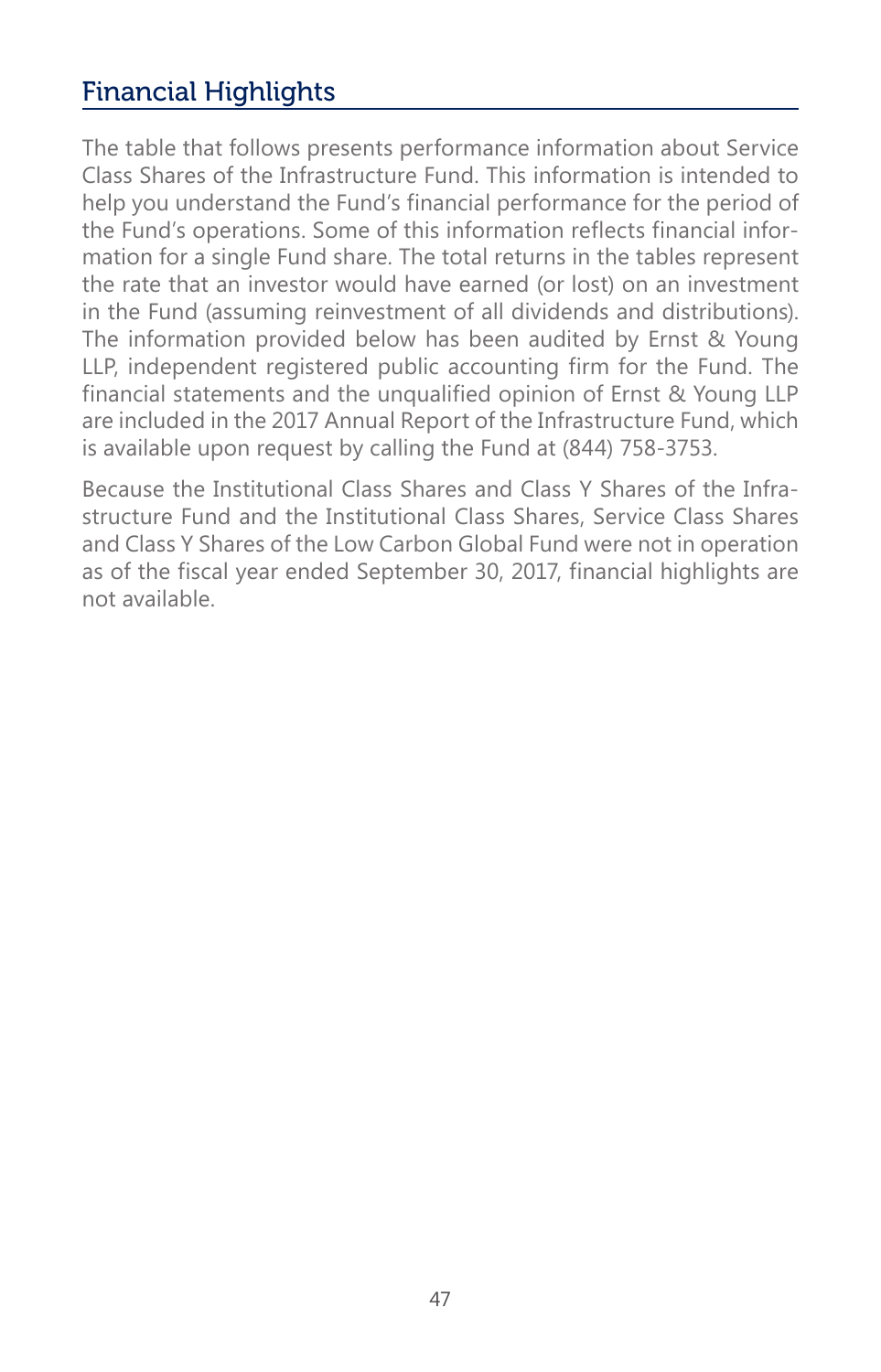#### MFG Infrastructure Fund — Service Class Shares

| <b>Selected Per Share Data &amp; Ratios</b><br>For a Share Outstanding            | <b>Period Ended</b><br>September 30,<br>$2017^{(1)}$ |
|-----------------------------------------------------------------------------------|------------------------------------------------------|
| Net Asset Value, Beginning of Period                                              | \$10.00                                              |
| Income from Investment Operations:                                                |                                                      |
| Net Investment Income*                                                            | 0.08                                                 |
| Net Realized and Unrealized Gain                                                  | 0.20                                                 |
| <b>Total from Investment Operations</b>                                           | 0.28                                                 |
| <b>Dividends and Distributions:</b>                                               |                                                      |
| Net Investment Income                                                             | (0.07)                                               |
| <b>Total Dividends and Distributions</b>                                          | (0.07)                                               |
| Net Asset Value, End of Period                                                    | \$10.21                                              |
| Total Return <sup>t</sup>                                                         | 2.77%                                                |
| <b>Ratios and Supplemental Data</b>                                               |                                                      |
| Net Assets, End of Period (Thousands)                                             | \$1,028                                              |
| Ratio of Expenses to Average Net Assets                                           | $0.80\%$ <sup>††</sup>                               |
| Ratio of Expenses to Average Net Assets (Excluding Waivers<br>and Reimbursements) | 35.80% <sup>++</sup>                                 |
| Ratio of Net Investment Income to Average Net Assets                              | $2.16\%$ <sup>††</sup>                               |
| Portfolio Turnover Rate                                                           | $17\%$ <sup>‡</sup>                                  |

\* Per share calculations were performed using average shares for the period.

- † Total return is for the period indicated and has not been annualized. Return shown does not reflect the deductions of taxes that a shareholder would pay on Fund distributions or the redemption of Fund shares.
- †† Annualized
- ‡ Portfolio turnover is for the period indicated and has not been annualized.

(1) The Fund commenced operations on May 22, 2017.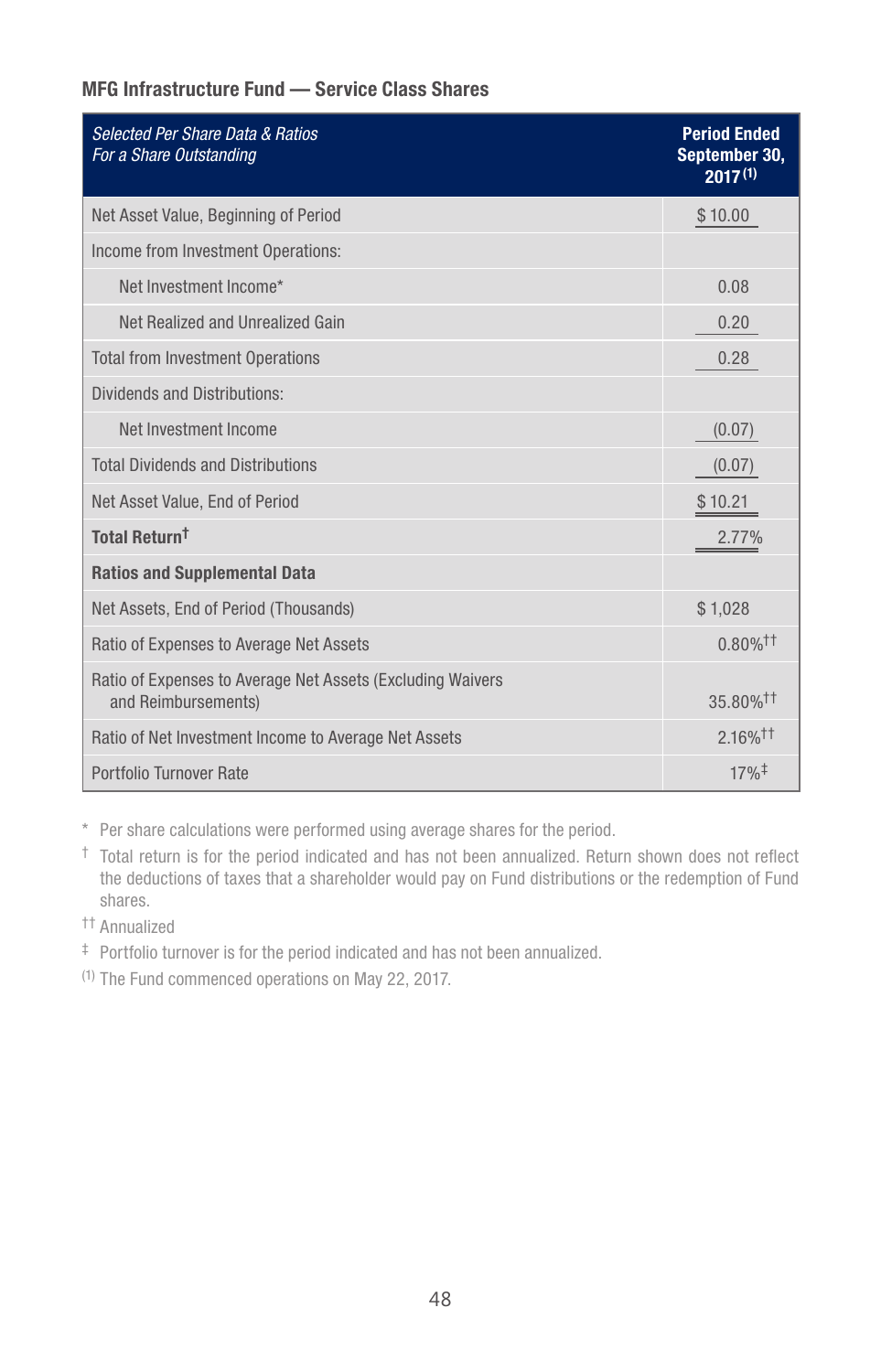# Privacy Notice

#### *This information is not part of the prospectus.*

The Funds recognize and respect the privacy concerns of their customers. The Funds collect nonpublic personal information about you in the course of doing business with shareholders and investors. "Nonpublic personal information" is personally identifiable financial information about you. For example, it includes information regarding your social security number, account balance, bank account information and purchase and redemption history.

#### The Funds collect this information from the following sources:

- Information we receive from you on applications or other forms;
- Information about your transactions with us and our service providers, or others;
- Information we receive from consumer reporting agencies (including credit bureaus).

#### What information the Funds disclose and to whom the Funds disclose information.

The Funds only disclose nonpublic personal information the Funds collect about shareholders as permitted by law. For example, the Funds may disclose nonpublic personal information about shareholders:

- To government entities, in response to subpoenas or to comply with laws or regulations.
- When you, the customer, direct the Funds to do so or consent to the disclosure.
- To companies that perform necessary services for the Funds, such as shareholder servicing centers that the Funds use to process your transactions or maintain your account.
- To protect against fraud, or to collect unpaid debts.

#### Information about former customers.

If you decide to close your account(s) or become an inactive customer, we will adhere to the privacy policies and practices described in this notice.

#### How the Funds safeguard information.

The Funds conduct their business affairs through trustees, officers and third parties that provide services pursuant to agreements with the Funds (for example, the service providers described above). We restrict access to your personal and account information to those persons who need to know that information in order to provide services to you. The Funds or their service providers maintain physical, electronic and procedural safeguards that comply with federal standards to guard your nonpublic personal information.

#### Customers of other financial institutions.

In the event that you hold shares of the Funds through a financial intermediary, including, but not limited to, a broker-dealer, bank or trust company, the privacy policy of your financial intermediary will govern how your non-public personal information will be shared with non-affiliated third parties by that entity.